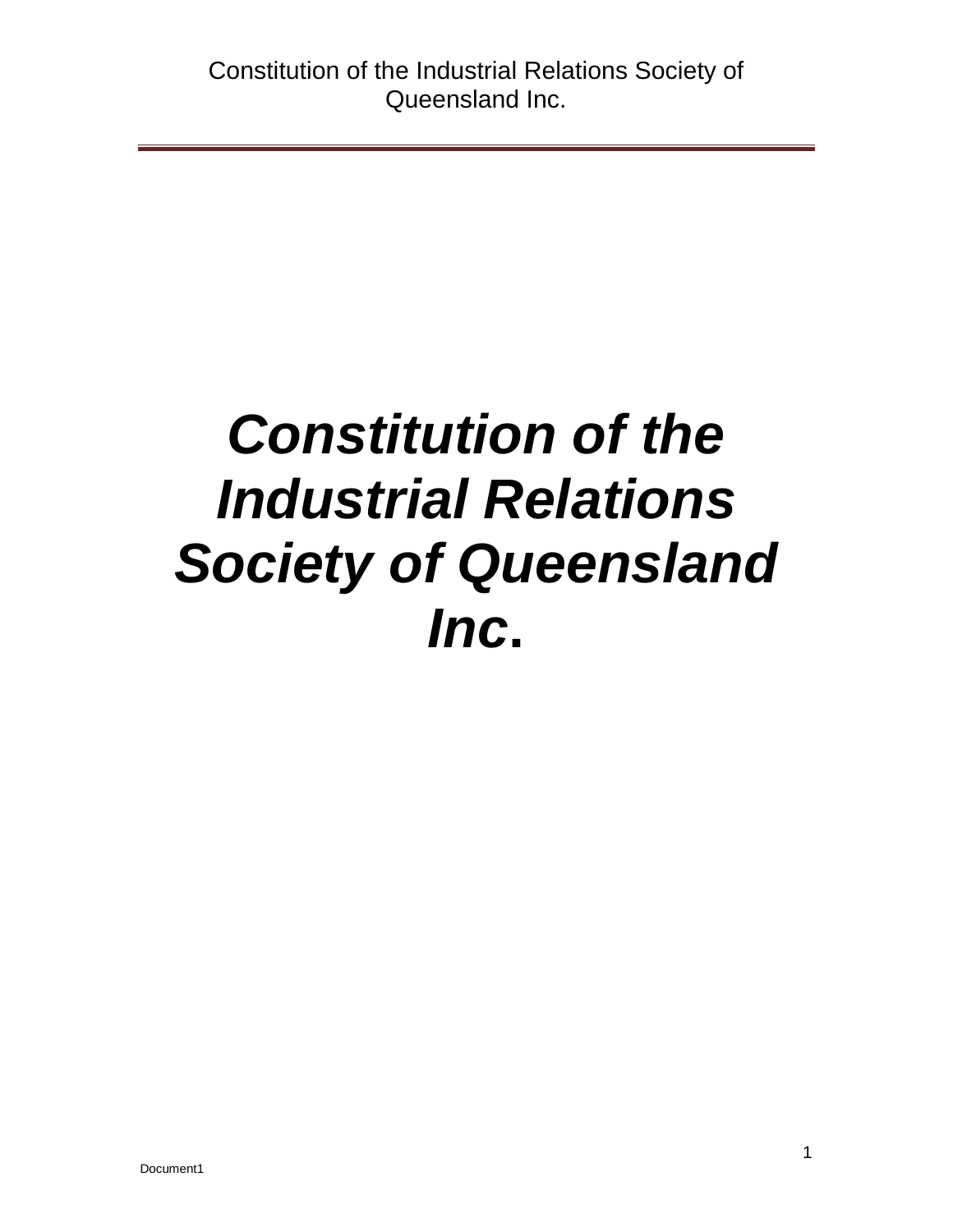# **TABLE OF CONTENTS**

| $\mathbf{1}$ .  |                                                                   |  |
|-----------------|-------------------------------------------------------------------|--|
| 2.              |                                                                   |  |
| 3.              |                                                                   |  |
| 4.              |                                                                   |  |
| 5.              |                                                                   |  |
| 6.              |                                                                   |  |
| 7.              |                                                                   |  |
| 8.              |                                                                   |  |
| 9.              |                                                                   |  |
| 10 <sub>1</sub> |                                                                   |  |
| 11.             |                                                                   |  |
| 12.             | <b>APPEAL AGAINST REJECTION OR TERMINATION OF MEMBERSHIP 14</b>   |  |
| 13.             |                                                                   |  |
| 14.             |                                                                   |  |
| 15.             |                                                                   |  |
| 16.             |                                                                   |  |
| 17.             | <b>PROHIBITION ON USE OF INFORMATION ON REGISTER OF MEMBERS17</b> |  |
| 18.             |                                                                   |  |
| 19.             |                                                                   |  |
| 20.             |                                                                   |  |
| 21.             |                                                                   |  |
| 22.             |                                                                   |  |
| 23.             |                                                                   |  |
| 24.             |                                                                   |  |
| 25.             | <b>RESIGNATION OF OFFICE OF MANAGEMENT COMMITTEE MEMBER24</b>     |  |
| 26.             |                                                                   |  |
| 27.             |                                                                   |  |
| 28.             |                                                                   |  |
|                 |                                                                   |  |
| 29.             |                                                                   |  |
| 30.             |                                                                   |  |
| 31.             |                                                                   |  |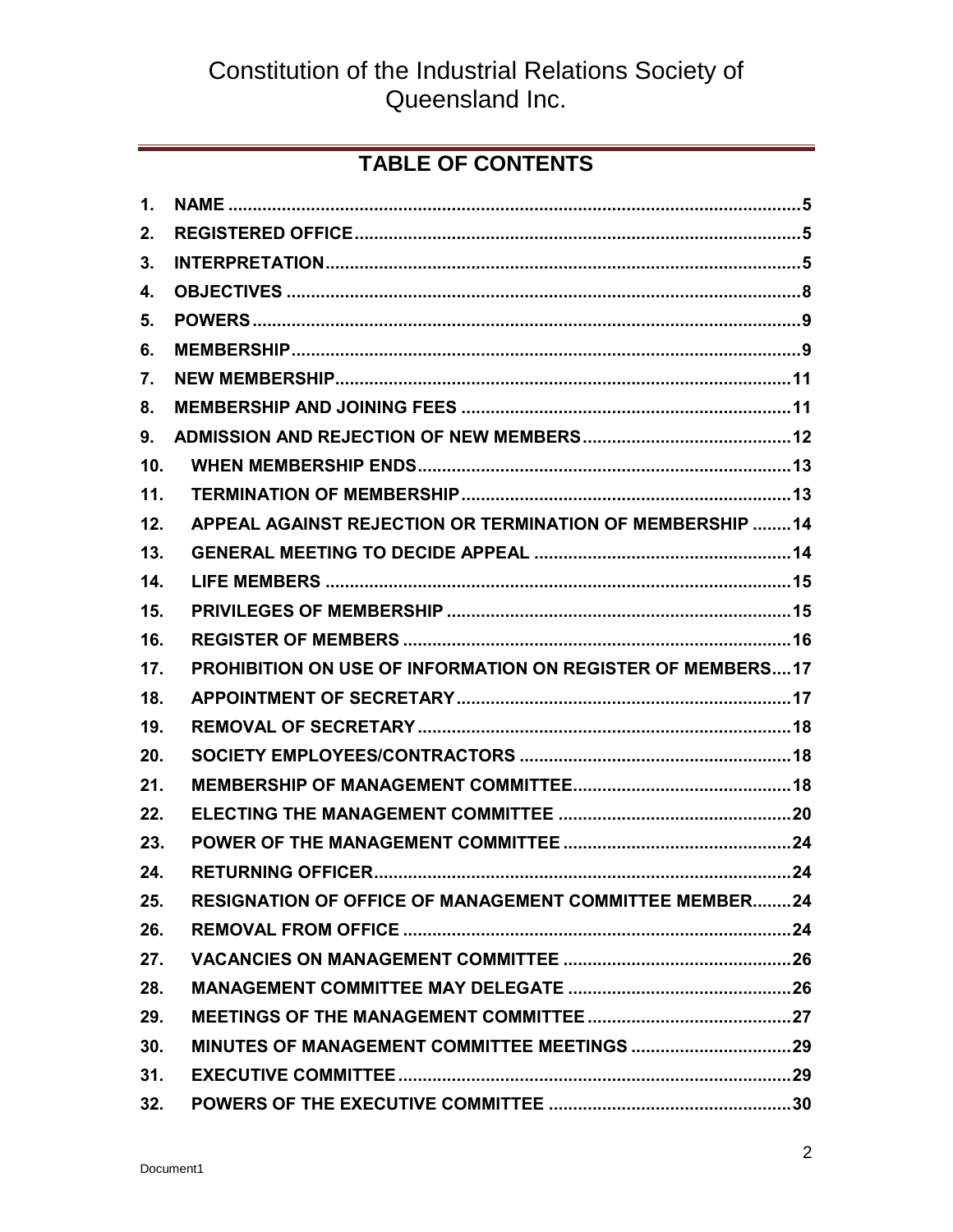| $\overline{33}$ . |                                                      |  |
|-------------------|------------------------------------------------------|--|
| 34.               |                                                      |  |
| 35.               |                                                      |  |
| 36.               |                                                      |  |
| 37.               |                                                      |  |
| 38.               |                                                      |  |
| 39.               |                                                      |  |
| 40.               | ACTS NOT AFFECTED BY DEFECTS OR DISQUALIFICATION 35  |  |
| 41.               |                                                      |  |
| 42.               |                                                      |  |
| 43.               |                                                      |  |
| 44.               | QUORUM FOR, AND ADJOURNMENT OF GENERAL MEETINGS 37   |  |
| 45.               |                                                      |  |
| 46.               |                                                      |  |
| 47.               |                                                      |  |
| 48.               |                                                      |  |
| 49.               |                                                      |  |
| 50.               |                                                      |  |
| 51.               |                                                      |  |
| 52.               |                                                      |  |
| 53.               |                                                      |  |
| 54.               |                                                      |  |
| 55.               |                                                      |  |
| 56.               |                                                      |  |
| 57.               |                                                      |  |
| 58.               |                                                      |  |
| 59.               |                                                      |  |
| 60.               |                                                      |  |
| 61.               | DISTRIBUTION OF SURPLUS ASSETS TO ANOTHER ENTITY  46 |  |
| 62.               |                                                      |  |
| 63.               |                                                      |  |
| 64.               |                                                      |  |
| 65.               |                                                      |  |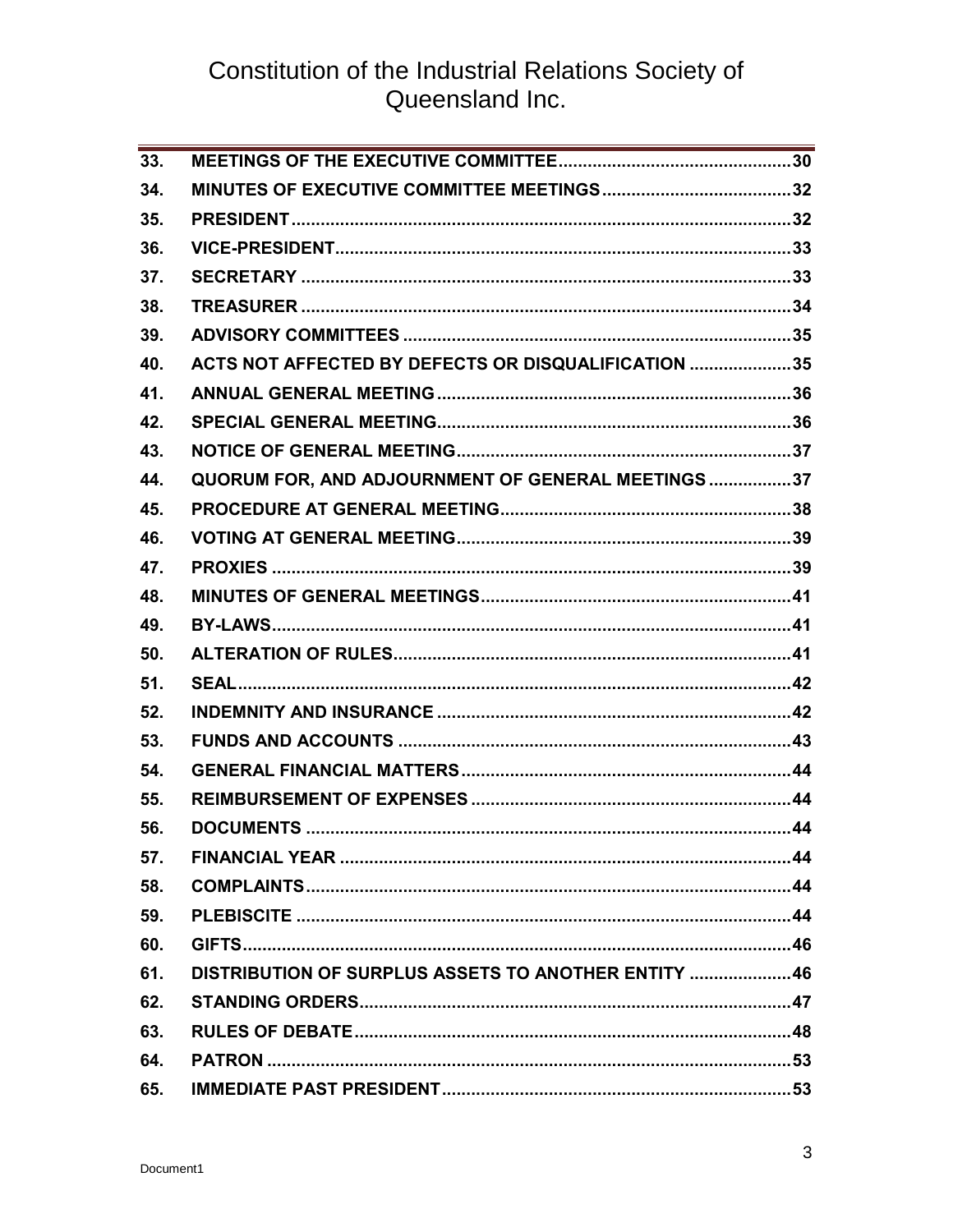| 66 |  |
|----|--|
| 67 |  |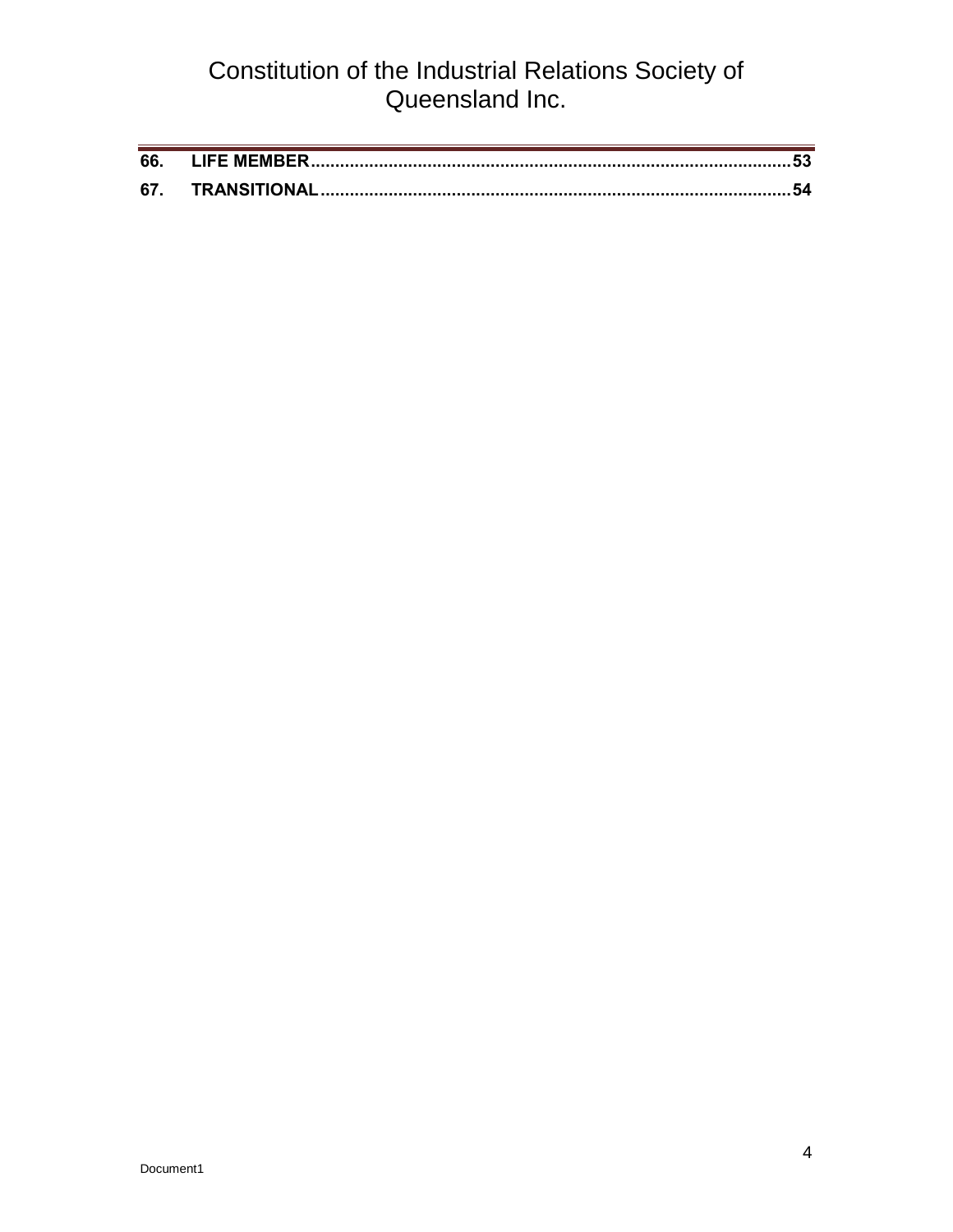### **INDUSTRIAL RELATIONS SOCIETY OF QUEENSLAND INC. CONSTITUTION**

### <span id="page-4-0"></span>**1. NAME**

(a) The name of the Society is the Industrial Relations Society of Queensland Inc.

### <span id="page-4-1"></span>**2. REGISTERED OFFICE**

- (a) The registered office of the Society will be at 5/41 Park Road, Milton Queensland 4064.
- (b) Subject to these rules all meetings of the Society will be held at the location determined by the Executive Committee.

### <span id="page-4-2"></span>**3. INTERPRETATION**

- (a) In these rules, the following words and phrases have the meaning assigned:
	- (i) "**Act**" means the *Associations Incorporation Act 1981* (Qld);
	- (ii) "**Advisory Committee**" means a committee of the Society appointed in accordance with sub-rule 39(a);
	- (iii) "**Annual General Meeting**" means the annual general meeting of the Society held in accordance with these rules;
	- (iv) "**Chief Executive**" means the person appointed as the chief executive of the Office of Fair Trading;
	- (v) "**Corporate Member**" means a member of the Association in the class of membership provided by sub-rule 6(a)(vi);
	- (vi) "**Executive Committee**" means the President, Vice-Presidents, Secretary and Treasurer;
	- (vii) "**Immediate Past President**" means the person who held the office of President for the term of office immediately past;
	- (viii) "**Management Committee**" means the committee established by rule 21;
	- (ix) "**Member**" means, unless these rules or the context provides otherwise, a financial ordinary, student or corporate member of the Society;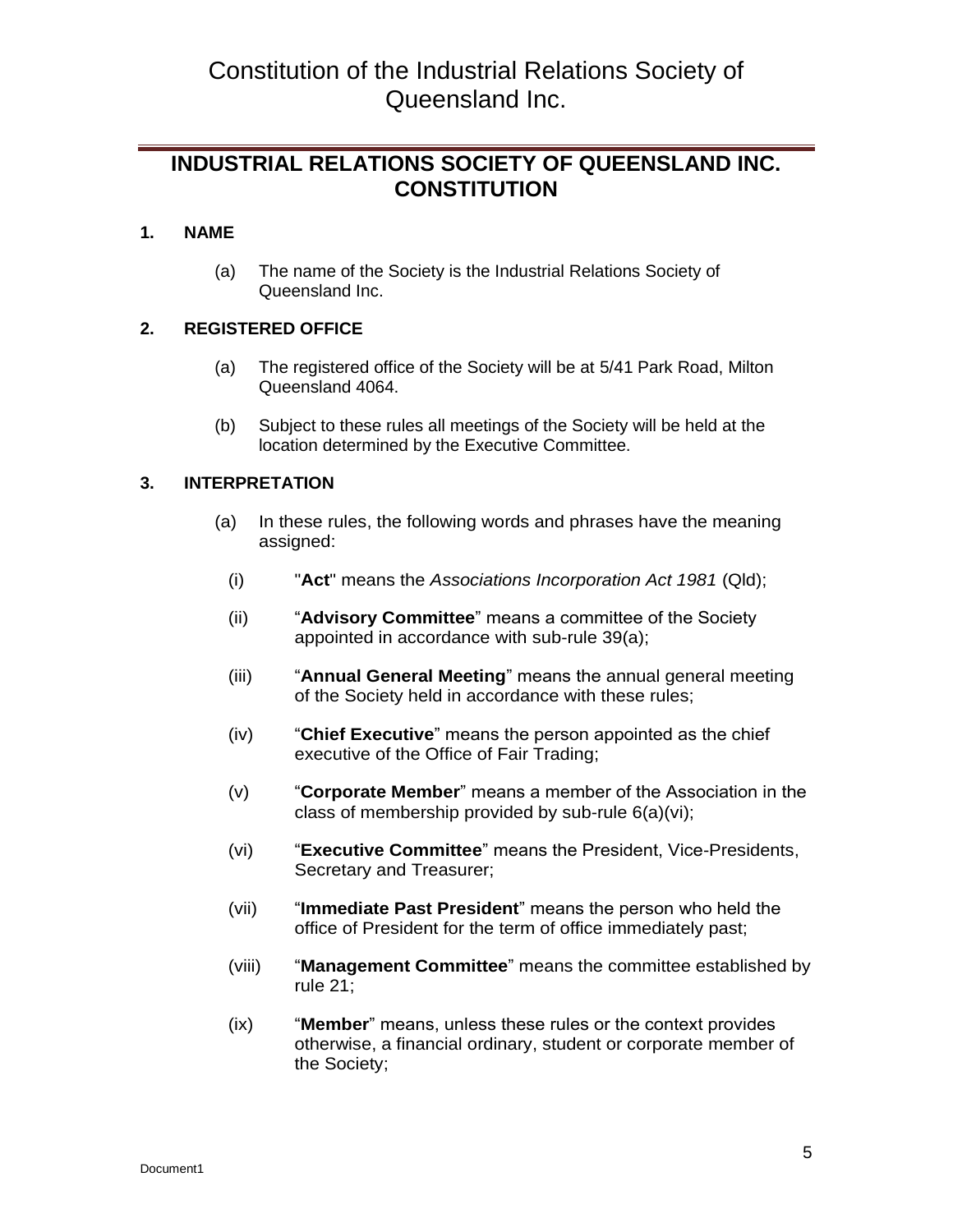| (x)     | "Minute Book" means the book containing the minutes of the<br>Society's general meetings provided for by rule 48;                                                              |  |  |  |  |
|---------|--------------------------------------------------------------------------------------------------------------------------------------------------------------------------------|--|--|--|--|
| (xi)    | "Model Rules" means the rules set out as schedule 4 to the Act;                                                                                                                |  |  |  |  |
| (xii)   | "Objectives" means objectives provided by rule 4;                                                                                                                              |  |  |  |  |
| (xiii)  | "Register" means the register provided for by rule 16;                                                                                                                         |  |  |  |  |
| (xiv)   | "Registered Office" has the meaning provided by rule 2;                                                                                                                        |  |  |  |  |
| (xv)    | "Returning Officer" means the person appointed as Returning<br>Officer in accordance with these rules;                                                                         |  |  |  |  |
| (xvi)   | "Society" means the Industrial Relations Society of Queensland<br>Inc.;                                                                                                        |  |  |  |  |
| (xvii)  | "Special General Meeting" means a special general meeting of<br>the Society held in accordance with these rules; and                                                           |  |  |  |  |
| (xviii) | "Special Resolution" means a resolution that must be passed<br>by 3⁄4 of the Members in attendance at a meeting considering a<br>special resolution.                           |  |  |  |  |
| (b)     | In these rules:                                                                                                                                                                |  |  |  |  |
| (i)     | the singular includes the plural and the plural includes the singular;                                                                                                         |  |  |  |  |
| (ii)    | a reference to a statute includes any:                                                                                                                                         |  |  |  |  |
|         | (A)<br>statute amending, consolidating or replacing the statute; and                                                                                                           |  |  |  |  |
|         | (B)<br>regulation made under the statute as that regulation is in force<br>from time to time;                                                                                  |  |  |  |  |
| (iii)   | headings will be taken into account in interpreting these rules;                                                                                                               |  |  |  |  |
| (iv)    | a reference in these rules to a "rule" is, unless the context clearly<br>indicates otherwise, a reference to a rule of these rules;                                            |  |  |  |  |
| (v)     | a reference in these rules to a "sub-rule" means, unless the context<br>clearly indicates otherwise, a sub-rule of the rule in which the<br>reference to the sub-rule is made; |  |  |  |  |
| (vi)    | a reference in these rules to a "part" means, unless the context<br>clearly indicates otherwise, a part of the sub-rule in which the<br>reference to the part is made;         |  |  |  |  |

г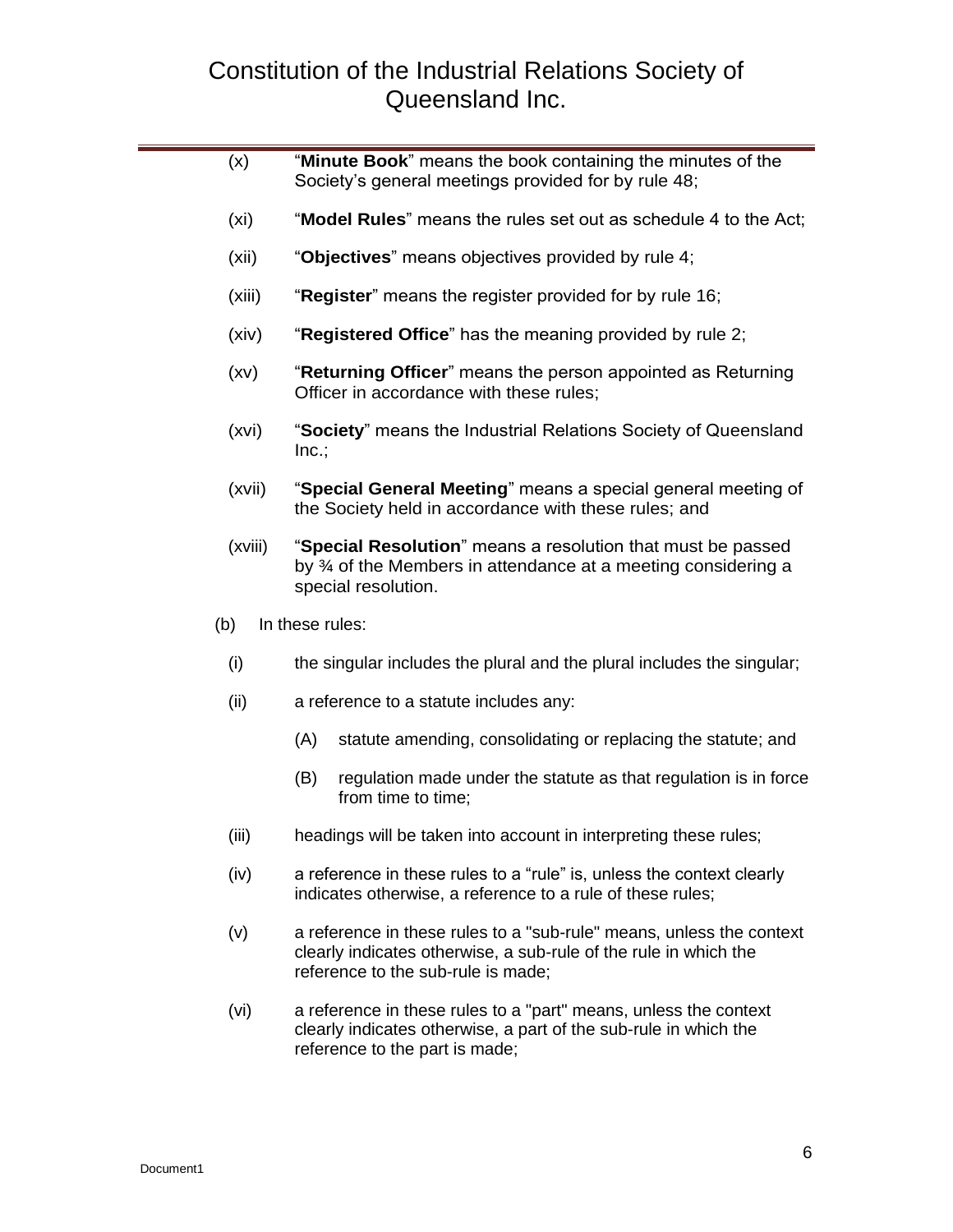- (vii) a reference, in these rules, to a "schedule", unless the context clearly indicates otherwise, is a reference to a schedule to, and which forms part of, these rules; (viii) a reference, in these rules, to "by-laws", unless the context clearly indicates otherwise, is a reference to by-laws to, and which forms part of, these rules; (ix) a reference to any "attendance" by a Member at a meeting includes attendance in person or by means of communication where the Member may participate without being in physical attendance, where these rules permit the other form of attendance, or by proxy, where these rules permit attendance by proxy; (x) where in these rules any period of time, dating from a given day, act or event, is prescribed or allowed for any purpose, the period must, unless the contrary intention appears, be reckoned exclusive of such day or the day of such act or event; (xi) where the last day of any period prescribed or allowed by these rules for the doing of anything falls on a Saturday or a Sunday or on a day which is a public holiday in the place in which the thing is to be or may be done, the thing may be done on the first day following which is not a Saturday, Sunday or a public holiday in that place; (xii) a reference to the performance of a duty by the Management Committee, the Executive Committee, any officer or person is inclusive of a reference to the officer or person causing the duty to be discharged and/or inclusive of the duty being discharged by any other Member or person holding the written delegation of the officer or person; and (xiii) a word or expression that is not defined in these rules, but is defined in the Act has, if the context permits, the meaning given by the Act. (c) So there can be no doubt these rules operate to the exclusion of the Model Rules in so far as these rules provide for the same subject matter as a rule provided for in the Model Rules. (d) For the purposes of these rules: (i) a Corporate Member must appoint an individual as a Representative to exercise the powers that may be exercised as a Corporate Member; (ii) the appointment of the Representative will, subject to part (iii)( $C$ ), be a standing appointment;
	- (iii) the Corporate Member appointing the Representative: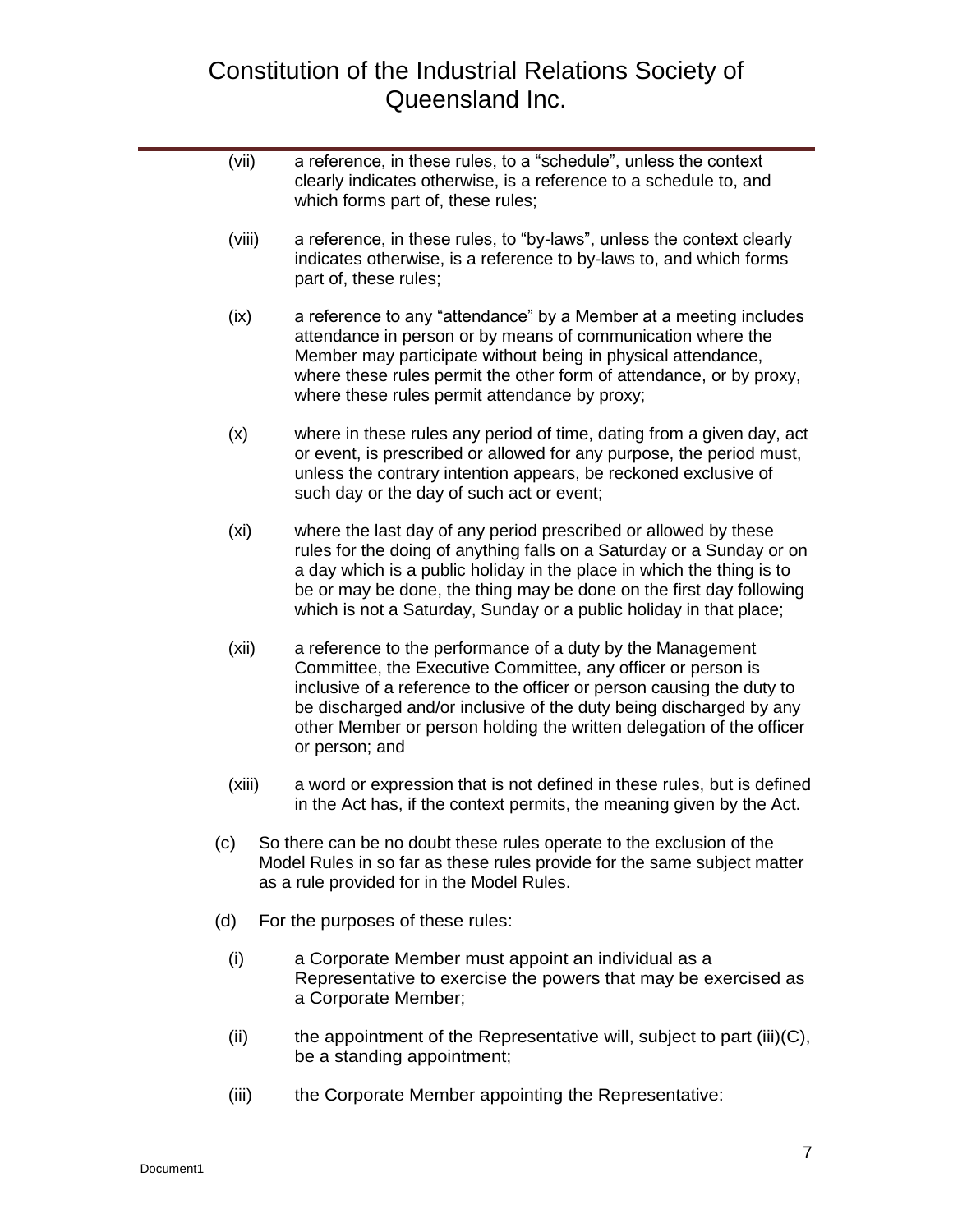- (A) will appoint only 1 Representative;
- (B) must notify the Secretary in writing of the appointment and the appointment will not be effective until that notification is given;
- (C) may replace their Representative provided that written notification of the replacement is given to the Secretary and the replacement will not be effective, and will not be able to act as the Representative, until notification is given;
- (iv) a Representative is only entitled to exercise 1 vote, and so there can be no doubt can hold, and give, proxy votes in accordance with these rules.

### <span id="page-7-0"></span>**4. OBJECTIVES**

- (a) The Society's primary objectives are to:
- (i) organise and foster discussion within the field of industrial relations;
- (ii) organise and foster research within the field of industrial relations;
- (iii) organise and foster education within the field of industrial relations;
- (iv) organise and foster publication within the field of industrial relations;
- (v) provide for the development of relationships between, and networking for, members working in the field of industrial relations; and
- (vi) to raise standards of conduct for members working in the field of industrial relations.
- (b) None of the objectives in sub-rule (a) limit any of the other objectives in sub-rule (a).
- (c) Without limiting the objectives provided in sub-rule (a) of this rule, the Society also has the following objectives as provided for in this sub-rule which are ancillary to the objectives provided for in sub-rule (a), to:
	- (i) provide education and training to its Members and non-members;
	- (ii) publish newsletters and other publications;
	- (iii) co-operate, become members of or affiliate with any incorporated or unincorporated association or organisation which, in any way, assists to promote the objects of the Society;
	- (iv) improve, foster and protect the interests of its members;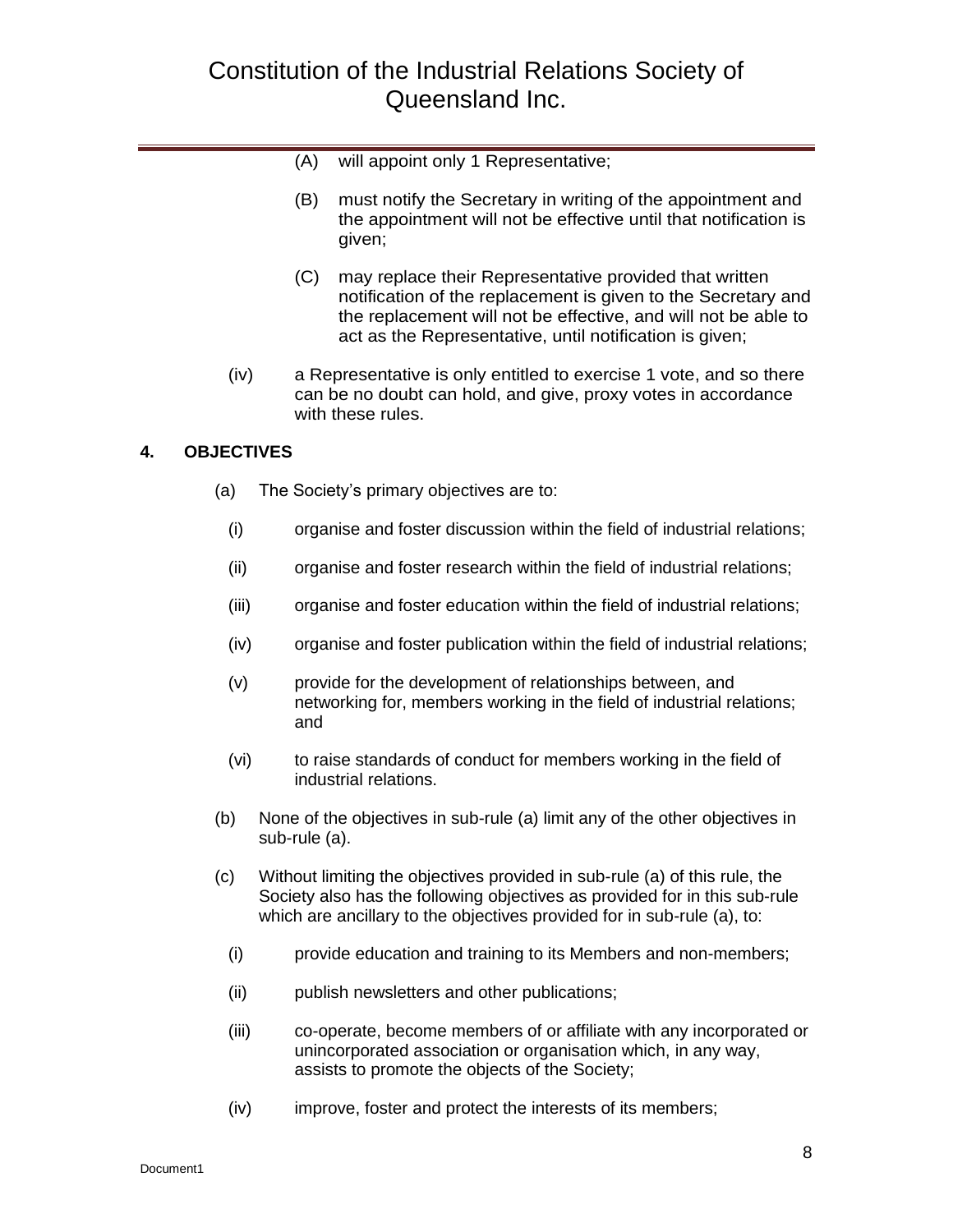- (v) establish a code of conduct for the discharge of professional obligations;
- (vi) make arrangements with any persons engaged in any trade, business or profession for the provision to the Members of the Society of any special benefits, privileges and advantages and in particular in relation to goods and services;
- (vii) establish or assist in establishing, or to negotiate with another body to establish a club for social, literary, residential or recreational purposes of Members, and for all other purposes for members, lawfully permissible to a club and to do any act or thing that is incidental to those purposes; and
- (viii) do all things incidental to, or conducive for carrying out, any of the objectives that is necessary, convenient, expedient, desirable or advisable.
- (d) No objective in sub-rule (c) of this rule limits the operation of any other objective in sub-rule (c).
- (e) The assets and income of the Society will be applied solely in furtherance of its Objectives and no portion will be distributed directly or indirectly to the members of the Society except as bona fide compensation for services rendered or expenses incurred on behalf of the Society.

### <span id="page-8-0"></span>**5. POWERS**

- (a) The Society has the powers of an individual.
- (b) The Society may do all things necessary, incidental or conducive to attaining the Objectives.

### <span id="page-8-1"></span>**6. MEMBERSHIP**

- (a) The membership of the Society will consist of the following classes of members:
	- (i) **ordinary** any person who is of good character and has an interest in industrial relations;

### (ii) **student**:

- (A) engaged in a full-time course of study, recognised by the Management Committee at any education institution; or
- (B) engaged in a part-time course of study recognised by the Management Committee and who is not engaged in the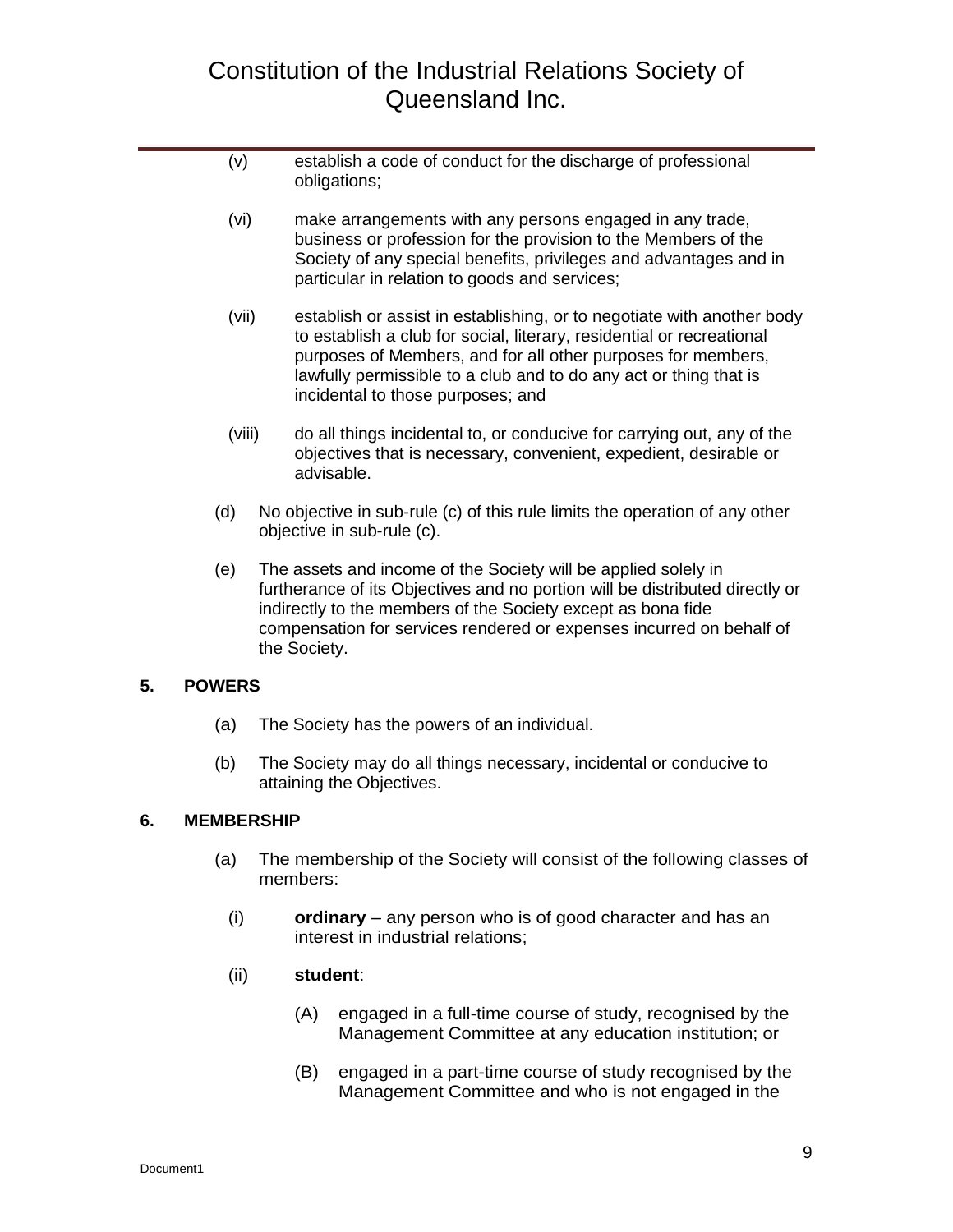practice of industrial relations as a substantial part of a member's employment.

The annual membership fee payable by student members shall be that for the time being prescribed by the Management Committee of the Society. Student membership shall be from year to year and may be expressed in terms of a calendar year or academic year of membership. At its absolute discretion, the Management Committee may decide that a person applying for student membership is eligible only for ordinary membership.

- (iii) **life member** life membership may be conferred in accordance with these rules;
- (iv) **honorary member** honorary membership may be granted by the Management Committee to any person who in the interests of the Society should be accorded this honour for a short period or for a special purpose, subject to any conditions determined by the Management Committee;
- (v) **retired members** retired membership may be granted to any member of the Society who, for whatsoever reason, retires from remunerated employment and no longer works as an employee or otherwise, subject to any conditions determined by the Management Committee; and
- (vi) **corporate members** corporate members are a corporation, government department, statutory body, local authority or incorporated association which the Management Committee, in its absolute discretion, considers:
	- (A) to be a fit and proper body;
	- (B) that it has agreed to abide by these rules;
	- (C) that it has agreed to support and facilitate the achieving of the Association's objectives; and
	- (D) is not a member, or is not associated with, any other entity, body or association, incorporated or not incorporated, where to be a member or be associated may be in conflict with the Association.
- (b) The number of members in any class of membership is unlimited.
- (c) No person, or corporation, will be admitted to membership unless they subscribe to the objectives and agree to be bound by these rules.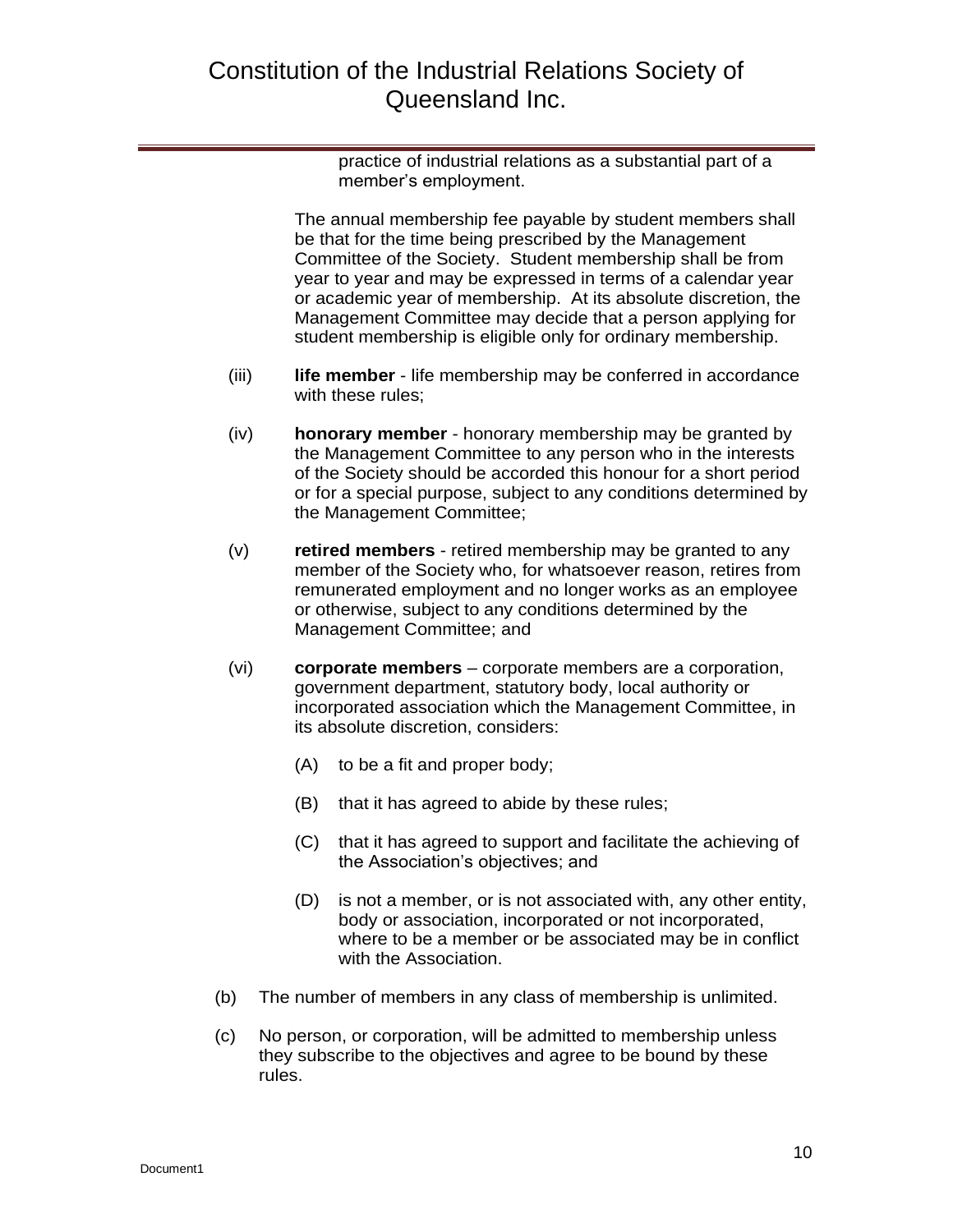### <span id="page-10-0"></span>**7. NEW MEMBERSHIP**

- (a) An application for membership must be:
	- (i) in writing;
	- (ii) signed by the applicant; and
	- (iii) in the form determined by the Management Committee.
- (b) The Society may, despite sub-rule (a), publish, and accept, applications for membership by the internet, and in relation to any applications received by the internet the provisions of the *Electronic Transactions (Queensland) Act 2001* (Qld) apply and an applicant for membership will be held to have signed the application form if the requirements of section 14 of the *Electronic Transactions (Queensland) Act 2001* (Qld) are met.
- (c) The Secretary may, despite sub-rules (a) and (b), waive the completion of the application form by an applicant, may accept an application that is in some other form or may accept applications that are made by phone.

### <span id="page-10-1"></span>**8. MEMBERSHIP AND JOINING FEES**

- (a) The membership fee is the fee paid for membership of the Society for the period of the financial year.
- (b) The membership fee for each class of membership is, subject to this rule, the amount the Management Committee determines, provided that life members do not have to pay a membership fee and will for the purposes of these rules be considered to be a financial member.
- (c) The amount of the membership fee may, subject to this rule, vary as between classes, or within classes, of membership required to pay a membership fee.
- (d) The date for payment of the membership fee is the commencement of the financial year.
- (e)
	- (i) The membership fee payable by an applicant for membership to join the Society at any time after 6 months of the financial year, in which the application is made, has expired is the proportion of the annual membership fee calculated on the basis that the unexpired portion of the financial year bears to the financial year, provided that the Management Committee can, in its sole discretion, waive the payment of fees; and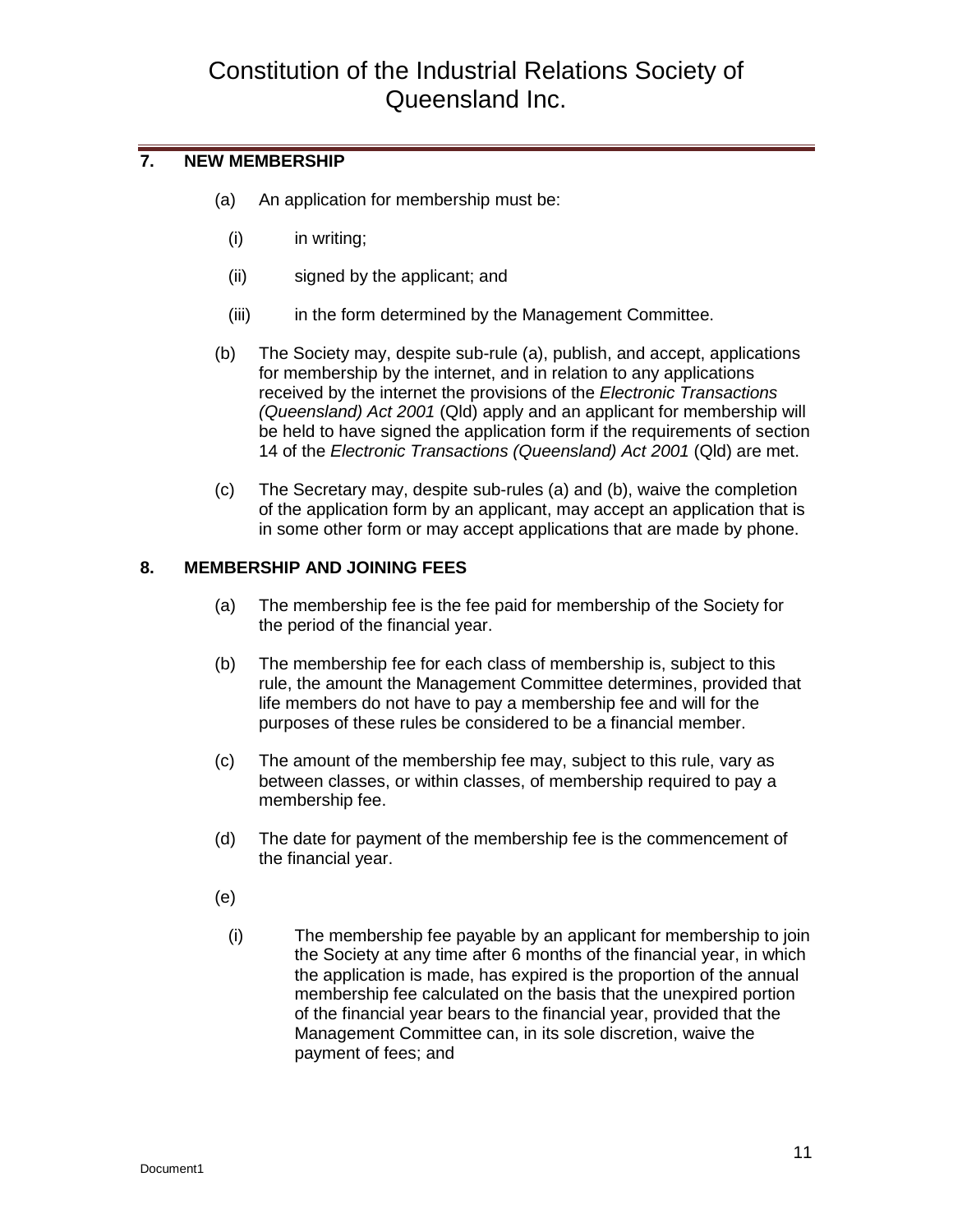- (ii) upon the applicant for membership's application being accepted and upon payment by the applicant, or waiver as the case may be, the applicant for membership will be accorded all the rights and will have all the liabilities of membership, and the member will be financial for the respective financial year.
- (f) When the Management Committee considers it desirable that an applicant, for a class of membership that requires the payment of a membership fee, should be admitted to membership of the Society and any of the following exist:
	- (i) the applicant is suffering from financial hardship; or
	- (ii) other extenuating circumstances exist in relation to the applicant,

then the Management Committee may, in its absolute discretion, waive the payment of the annual membership fee or reduce the amount of the annual membership fee to be paid by the applicant.

- (g) All membership fees are to be paid to the Society.
- (h) A member whose fees are waived is a financial member, of the class of membership of the Society to which they are admitted, for the period for which the waiver is in force.
- (i) The Society may require that applicants for membership pay a joining fee in such amount as the Management Committee may determine, provided that the Management Committee may differentiate, in the setting of a joining fee, between different classes, or within classes, of membership.

### <span id="page-11-0"></span>**9. ADMISSION AND REJECTION OF NEW MEMBERS**

- (a) The Management Committee must consider an application for membership at the next committee meeting held after it receives:
	- (i) the application for membership; and
	- (ii) the appropriate membership fee for the application.
- (b) The Management Committee must ensure that, as soon as possible after the person applies to become a member of the Society, and before the Management Committee considers the person's application, the person is advised:
	- (i) whether or not the Society has public liability insurance; and
	- (ii) if the Society has public liability insurance—the amount of the insurance.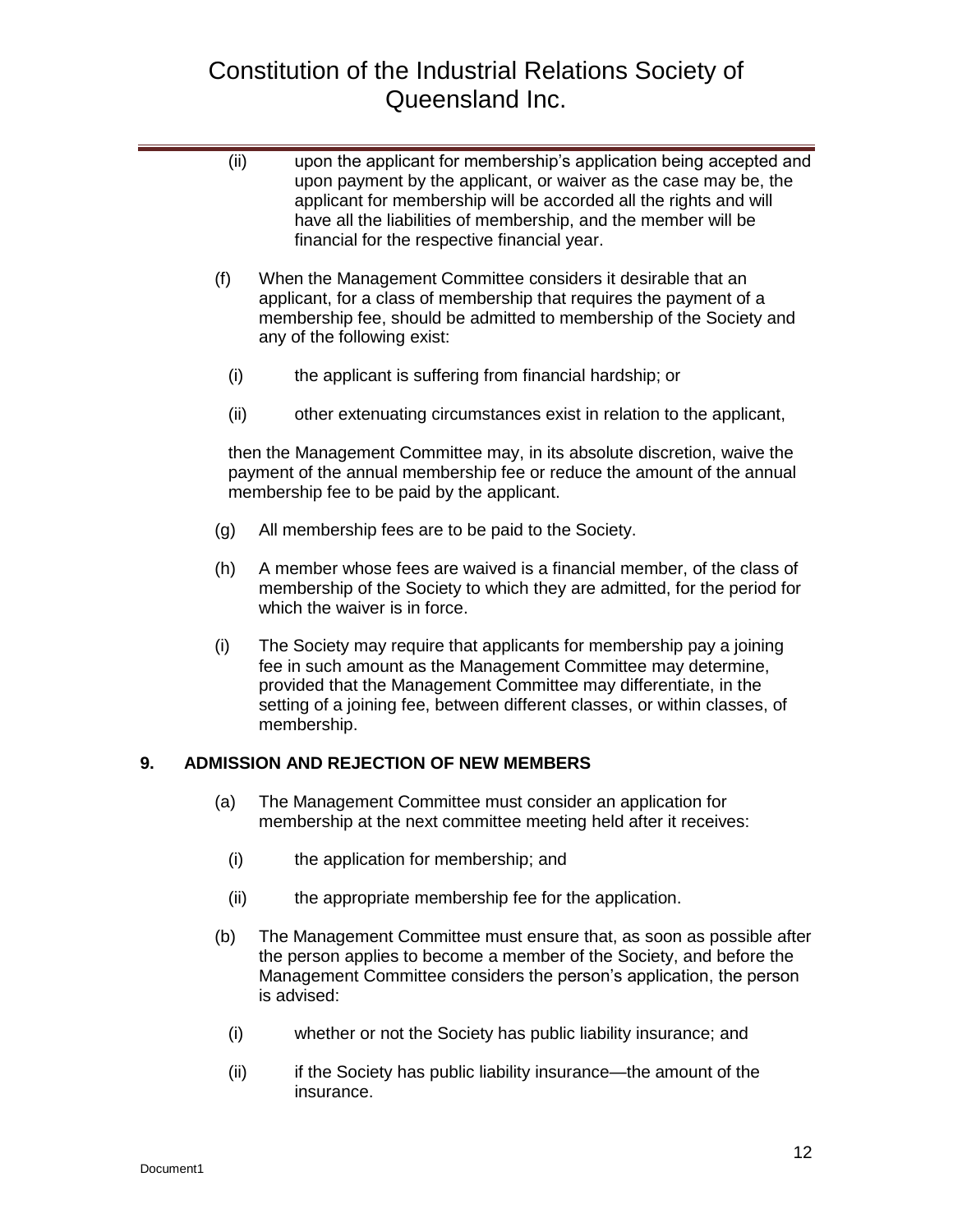- (c) The Management Committee must determine at the meeting whether to accept or reject the application.
- (d) If a majority of the members of the Management Committee present at the meeting vote to accept the applicant as a member, the applicant must be accepted as a member for the class of membership applied for and membership will commence on, and from, the date of acceptance.
- (e) The Secretary must, as soon as practicable after the Management Committee determines to accept or reject an application, give the applicant a written notice of the decision.
- (f) An applicant for membership does not become a member until their membership application is accepted in accordance with this rule and they have paid:
	- (i) the relevant membership fee; and
	- (ii) the relevant joining fee (if any).

#### <span id="page-12-0"></span>**10. WHEN MEMBERSHIP ENDS**

- (a) A member may resign from the Society by giving a written notice of resignation to the Secretary.
- (b) The resignation takes effect at:
	- (i) the time the notice is received by the Secretary; or
	- (ii) if a later time is stated in the notice—the later time.
- (c) A members' membership will end, irrespective of the circumstances at the time the member commenced membership, if the member is of unsound mind or liable to be dealt with in any way under the law relating to mental health.

#### <span id="page-12-1"></span>**11. TERMINATION OF MEMBERSHIP**

- (a) The Management Committee may terminate a member's membership if the member:
	- (i) is convicted of an indictable offence;
	- (ii) is a Corporate Member and the Corporate Member it is wound up;
	- (iii) does not comply with any of the provisions of these rules;
	- (iv) has membership fees in arrears for at least 2 months;
	- (v) breaches the Society's code of conduct; or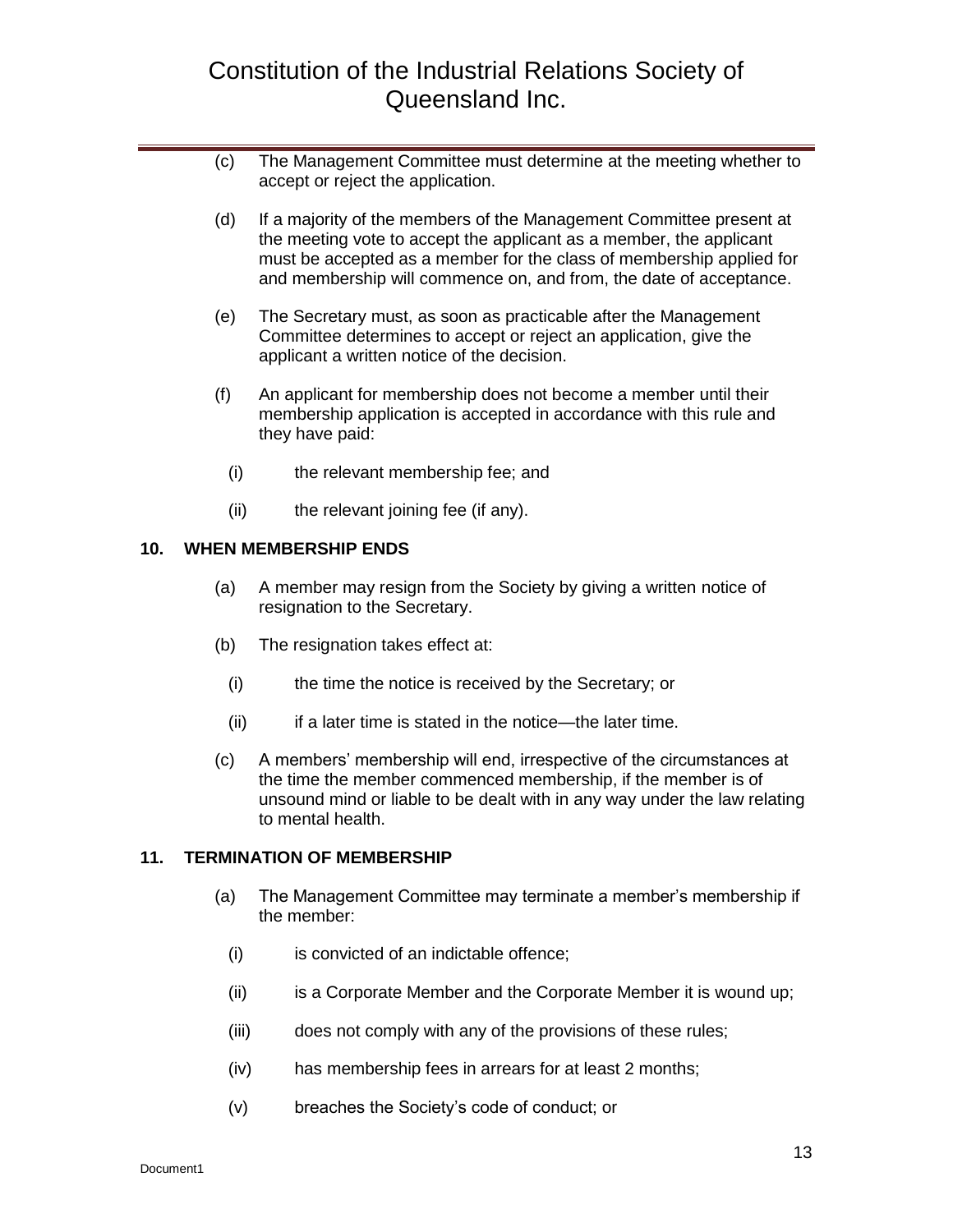- (vi) conducts themselves, or itself as the case may be, in a way considered to be injurious or prejudicial to the character, reputation or interests of the Society.
- (b) Before the Management Committee terminates a member's membership, the committee must give the member a full and fair opportunity to show why the membership should not be terminated.
- (c) If, after considering all representations made by the member, the Management Committee determines to terminate the membership, the Secretary must promptly give the member a written notice of the decision.
- (d) In the event that the Management Committee has determined to terminate a member pursuant to sub-rule (a)(iv), sub-rules (b) and (c) will not apply but such member must be promptly notified by the Secretary of the termination of their membership and the reason for that termination.

### <span id="page-13-0"></span>**12. APPEAL AGAINST REJECTION OR TERMINATION OF MEMBERSHIP**

- (a) Where a person's application, or a Corporate Member's application, for membership has been rejected or a Member where membership has been terminated, the applicant or Member, as the case may be, may give the Secretary written notice of intention to appeal against the decision.
- (b) A notice of intention to appeal must be given to the Secretary within 14 days after receipt by the applicant or Member, as the case may be, written notice of the decision.
- (c) If the Secretary receives a notice of intention to appeal, the Secretary must, within 1 month after receiving the notice, call a general meeting to decide the appeal.

### <span id="page-13-1"></span>**13. GENERAL MEETING TO DECIDE APPEAL**

- (a) The general meeting to decide an appeal must be held within 3 months after the Secretary receives the notice of appeal.
- (b) At the meeting:
	- (i) the applicant must be given a full and fair opportunity to show why the application should not be rejected or the membership should not be terminated; and
	- (ii) the Management Committee, and the members of the committee who rejected the application or terminated the membership, must be given a full and fair opportunity to show why the application should be rejected or the membership should be terminated.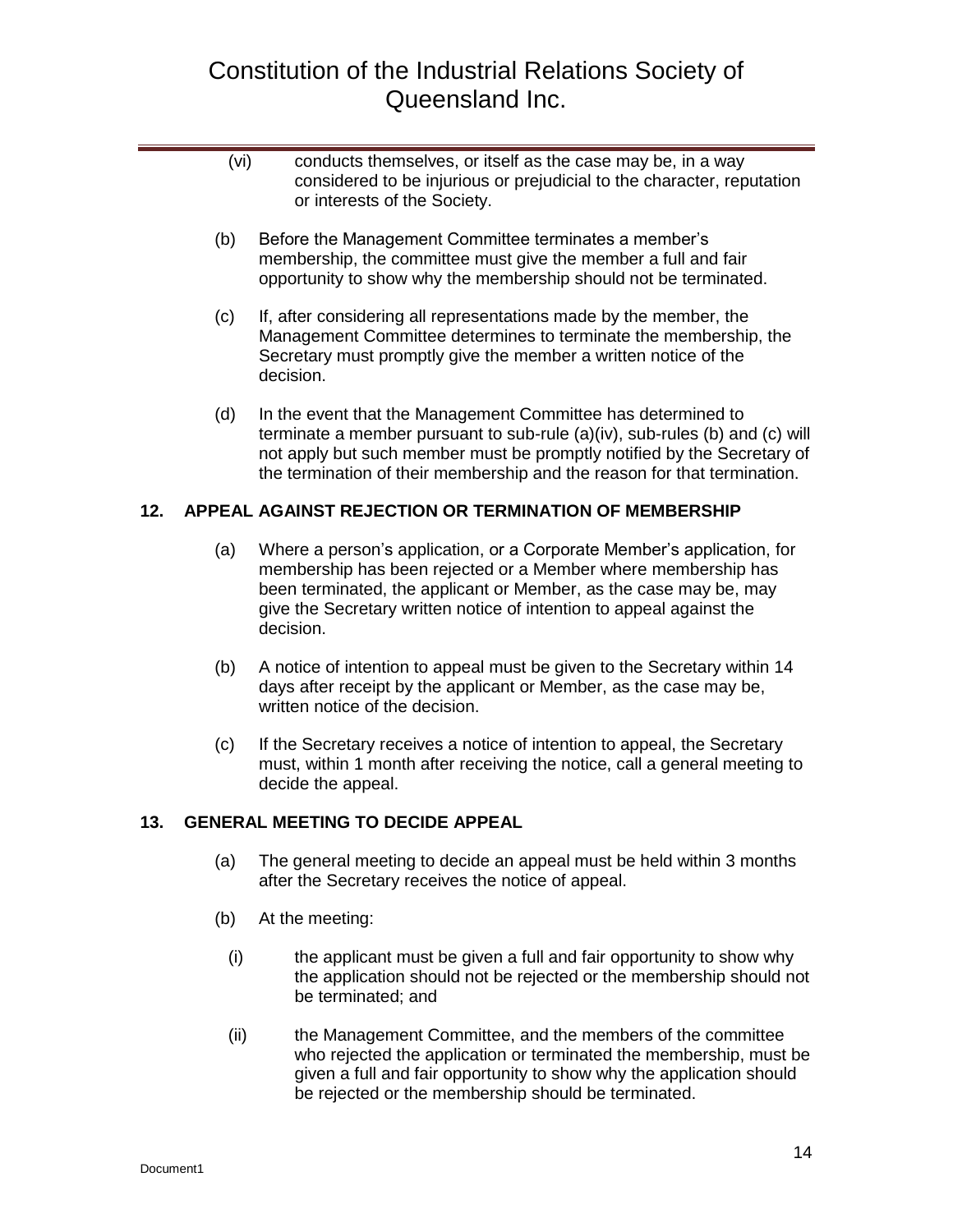- (c) An appeal must be determined by a majority vote of the Members present and eligible to vote at the meeting.
- (d) If a person whose application for membership has been rejected does not appeal against the decision within 14 days after receiving written notice of the decision, or the person appeals but the appeal is unsuccessful, the Secretary must, as soon as practicable, refund the membership fee paid by the person.

#### <span id="page-14-0"></span>**14. LIFE MEMBERS**

- (a) Life members are appointed in accordance with these rules.
- (b) Life members are not required to pay fees or levies.
- (c) Life members must comply with these rules.
- (d) Life members have the privileges under rule 15.

#### <span id="page-14-1"></span>**15. PRIVILEGES OF MEMBERSHIP**

- (a) Subject to this rule ordinary and Corporate Members, if financial, are entitled, subject to these rules, to enjoy the following privileges of membership, to:
	- (i) attend any general meeting of the Society;
	- (ii) propose or second a motion for a general meeting of the Society;
	- (iii) speak to a motion before a general meeting of the Society;
	- (iv) vote on any motion at any general meeting of the Society;
	- (v) vote on the election of a member to life membership;
	- (vi) nominate a candidate for office in the Society;
	- (vii) nominate, subject to these rules, for any office in the Society other than Returning Officer;
	- (viii) if a candidate in an election for any office in the Society appoint a scrutineer;
	- (ix) vote in any ballot for elections for any office in the Society;
	- (x) vote in any plebiscite of members;
	- (xi) inspect the Register;
	- (xii) inspect the Minute Book;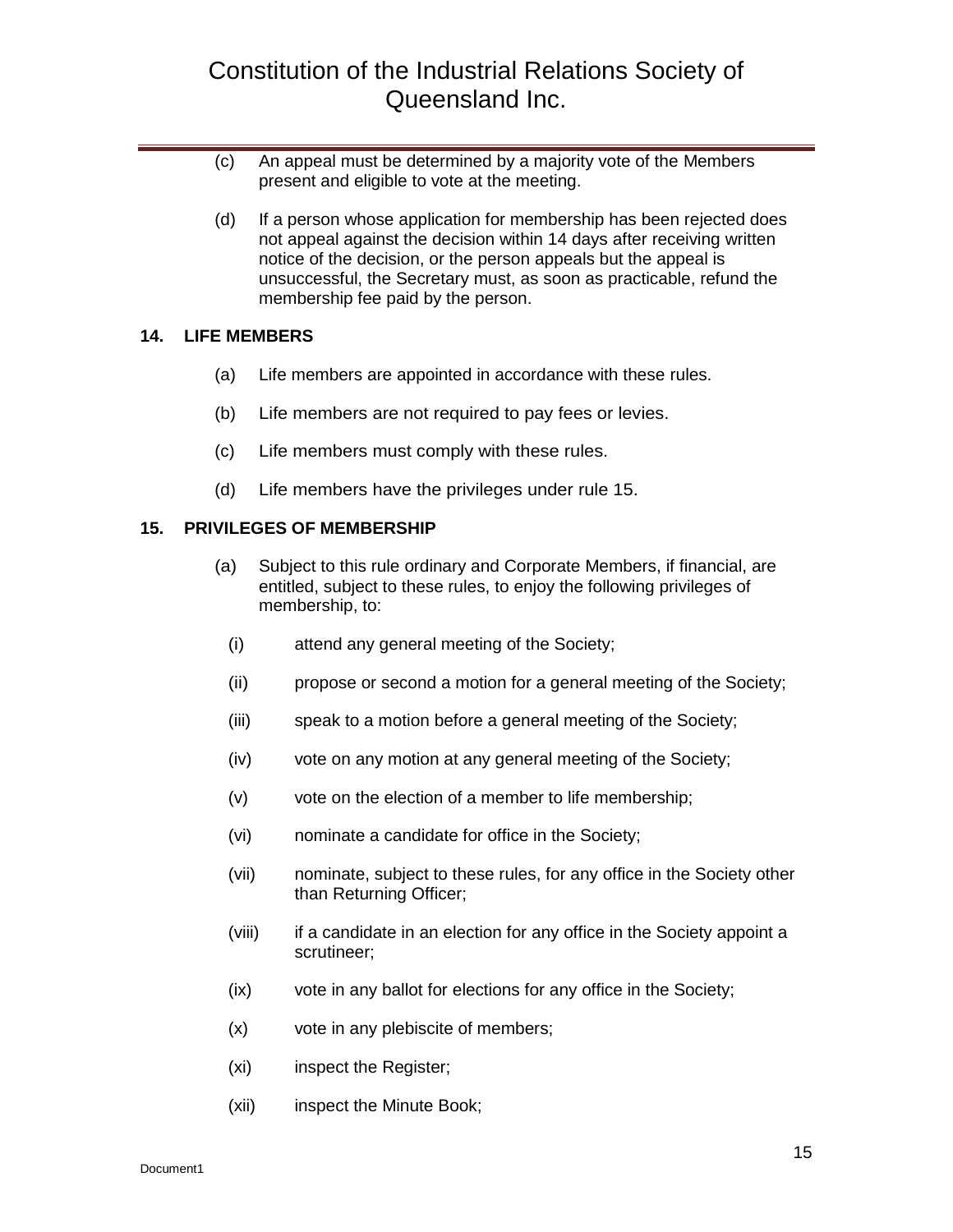- (xiii) requisition a Special General Meeting;
- (xiv) receive the Society's publications;
- (xv) access the Society's library; and
- (xvi) access the Society's services,

provided that only ordinary or Corporate Members who have been financial for a continuous period of 3 months are entitled to exercise the privileges provided in part (iv),  $(v)$ ,  $(vi)$ ,  $(vii)$ ,  $(ix)$  and  $(x)$ .

- (b) Student and retired members, if financial, are only entitled to:
	- (i) receive the Society's publications;
	- (ii) access the Society's library;
	- (iii) attend any general meeting of the Society; and
	- (iv) access the Society's services on a discounted fee for service basis.
- (c) Life members are only entitled, subject to these rules and the Act, to:
	- (i) attend any general meeting of the Society;
	- (ii) propose or second a motion for a general meeting of the Society;
	- (iii) speak to any motion at any general meeting of the Society;
	- (iv) address general meetings of the Society;
	- (v) receive the Society's publications;
	- (vi) access the Society's library; and
	- (vii) access the Society's services.
- (d) Honorary members are only entitled, subject to these rules, to attend any general meeting of the Society, but may not speak unless authorised to do so by the General Meeting.

#### <span id="page-15-0"></span>**16. REGISTER OF MEMBERS**

- (a) The Management Committee must keep a register of members of the Society.
- (b) The Register must include the following particulars for each member:
	- (i) the full name of the member;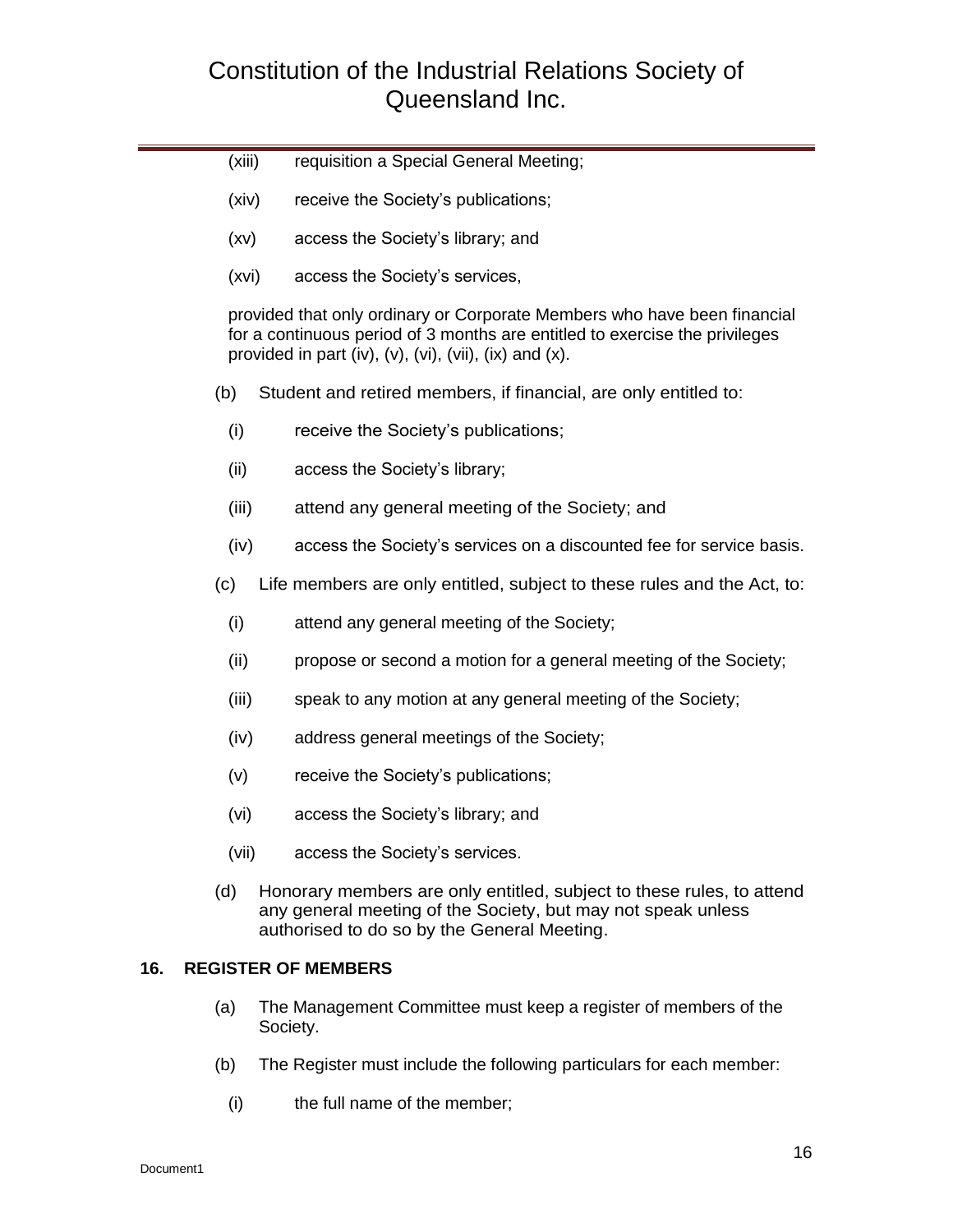- (ii) the postal or residential address of the member;
- (iii) the date of admission as a member;
- (iv) the class of membership to which they are admitted;
- (v) the time of resignation or date of death of the member;
- (vi) details about termination or reinstatement of membership; and
- (vii) any other particulars the Management Committee, or the Members at a general meeting, may determine.
- (c) The Register must, subject to sub-rule (e), be open for inspection by Members, appropriately privileged in accordance with rule 15, at all reasonable times.
- (d) A Member must contact the Secretary to arrange an inspection of the Register.
- (e) The Executive Committee may, on the application of a Member, withhold information about the member (other than the Member's full name) from the Register available for inspection if the Management Committee has reasonable grounds for believing the disclosure of the information would put the member, or the Society, at risk of harm.

### <span id="page-16-0"></span>**17. PROHIBITION ON USE OF INFORMATION ON REGISTER OF MEMBERS**

- (a) A Member must not:
	- (i) use information obtained from the Register to contact, or send material to, another member for the purpose of advertising for political, religious, charitable or commercial purposes; or
	- (ii) disclose information obtained from the Register to someone else, knowing that the information is likely to be used to contact, or send material to, another member of the Society for the purpose of advertising for political, religious, charitable or commercial purposes.
- (b) Sub-rule (a) does not apply if the use, or disclosure, of the information is approved by the Society.

### <span id="page-16-1"></span>**18. APPOINTMENT OF SECRETARY**

- (a) The Secretary must be an individual residing in Queensland, or in another State but not more than 65 km from the Queensland border and who is either:
	- (i) a member of the Management Committee;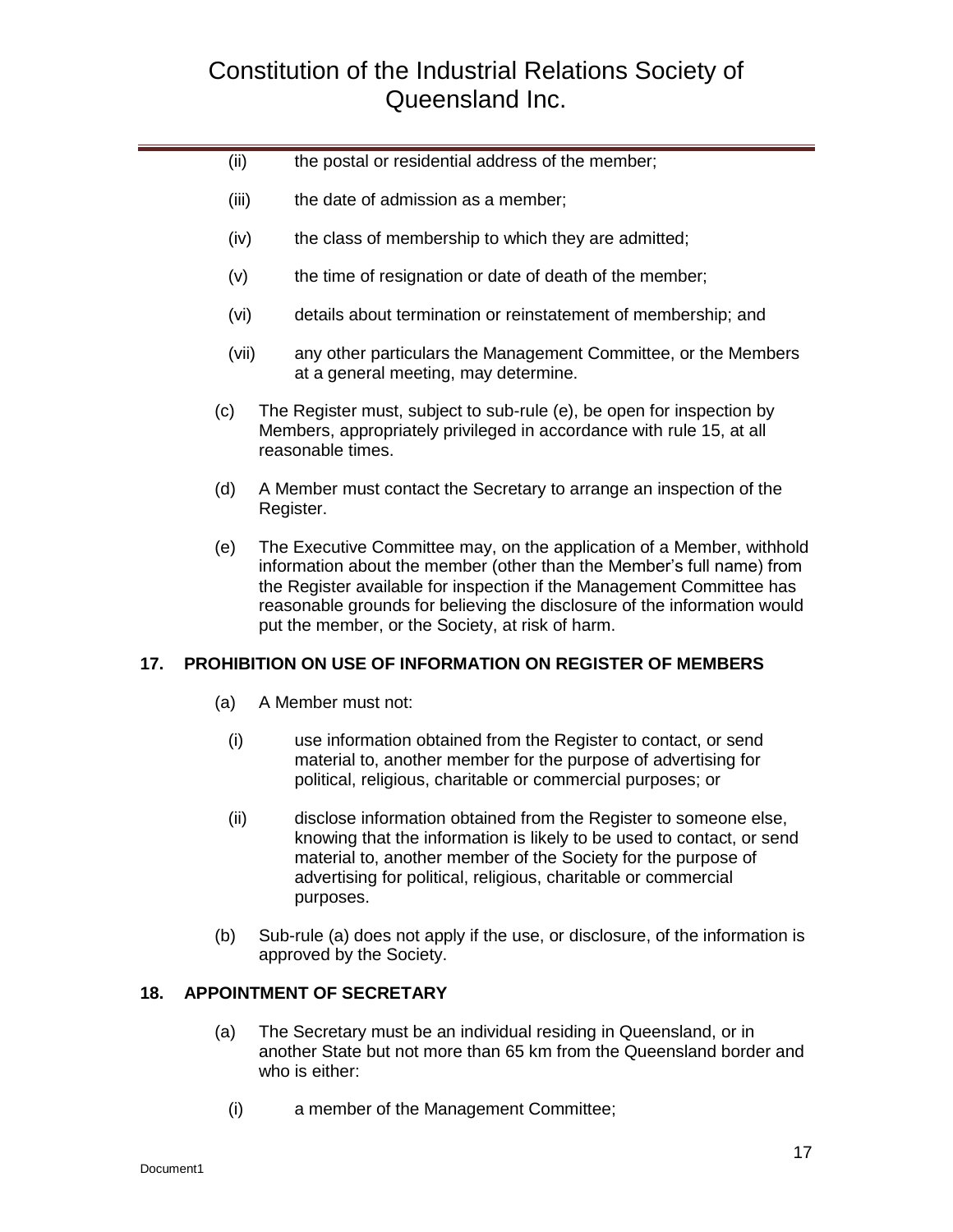- (ii) another Member; or
- (iii) another person,

and is appointed by the Management Committee.

(b) If a vacancy happens in the office of Secretary, the Management Committee must ensure a Secretary is appointed or elected within 1 month after the vacancy happens.

### <span id="page-17-0"></span>**19. REMOVAL OF SECRETARY**

The Management Committee may at any time remove a person appointed by the Management Committee as the Secretary.

### <span id="page-17-1"></span>**20. SOCIETY EMPLOYEES/CONTRACTORS**

- (a) The Society may for the purposes of carrying out these rules employ or engage such persons or contracting entities as necessary.
- (b) Persons and contracting entities will be employed or engaged upon such terms and conditions as the Society may prescribe.
- (c) The allocation of duties and responsibilities to, and the daily operational management of, employees and/or contracting entities will be the responsibility of the President.
- (d) Employees and/or contracting entities will report to the President.

### <span id="page-17-2"></span>**21. MEMBERSHIP OF MANAGEMENT COMMITTEE**

- (a) The Management Committee will consist of the following officers with one half (½) of the Management Committee to be elected each year for a two (2) year term on an even year/odd year basis as follows:
	- (i) a President (odd);
	- (ii)
- (A) one (1) Vice-President from organisations of employees (even);
- (B) one (1) from employers and/or organisations of employers but excluding representative of the Commonwealth, the State of Queensland and the legal profession (odd);
- (C) one (1) from other groups of members (even);
- (iii) a Treasurer (even);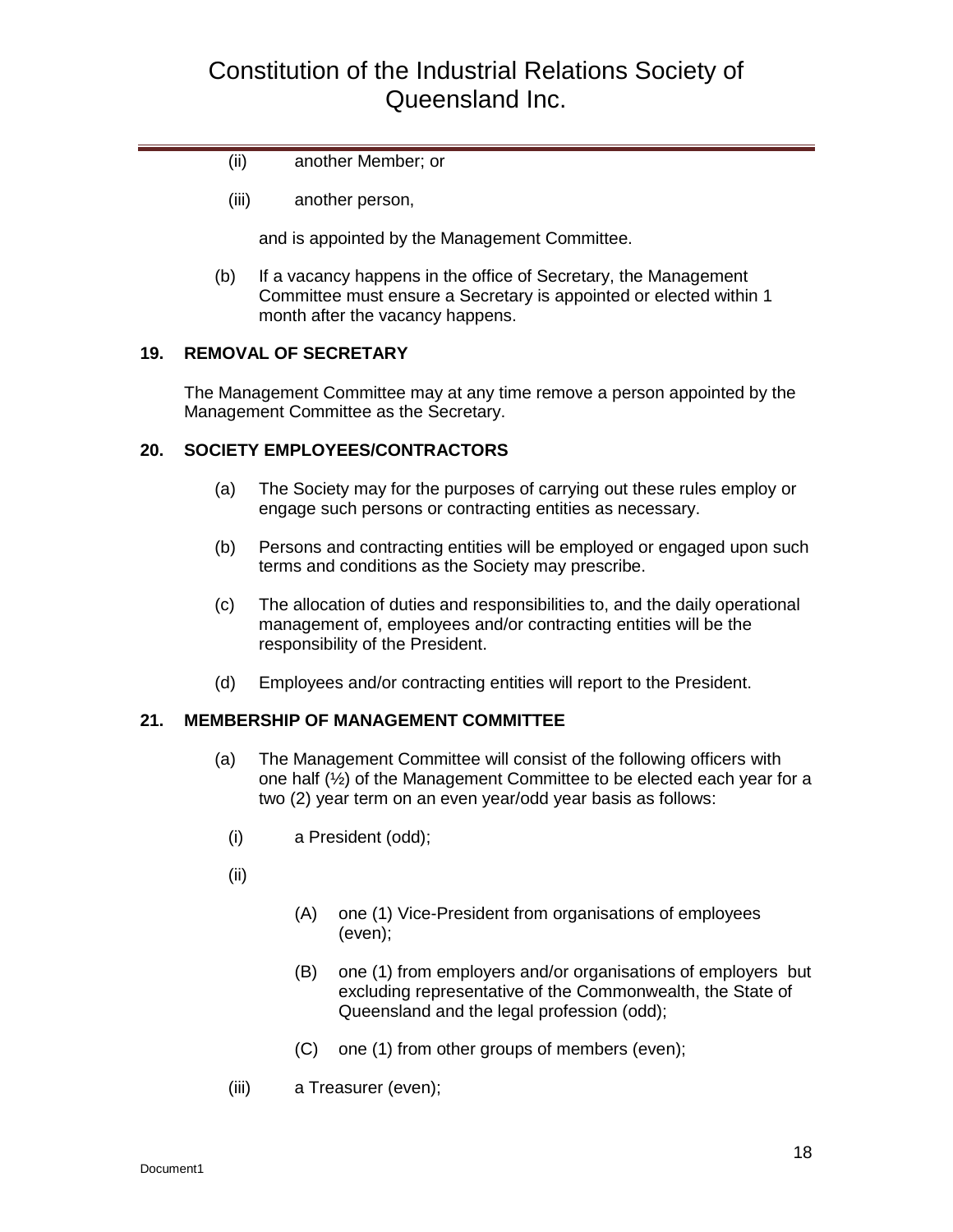| (iv)              |     | a Secretary (even);                                                                                                                                                                                                                                                     |
|-------------------|-----|-------------------------------------------------------------------------------------------------------------------------------------------------------------------------------------------------------------------------------------------------------------------------|
| (v)               |     |                                                                                                                                                                                                                                                                         |
|                   | (A) | one (1) member from employers and/or organisations of<br>employers but excluding representative of the<br>Commonwealth, the State of Queensland and the legal<br>profession (even); and                                                                                 |
|                   | (B) | one (1) member from employers and/or organisations of<br>employers but excluding representative of the<br>Commonwealth, the State of Queensland and the legal<br>profession (odd);                                                                                      |
| (vi)              |     |                                                                                                                                                                                                                                                                         |
|                   | (A) | one (1) member from organisations of employees (even);                                                                                                                                                                                                                  |
|                   | (B) | one (1) member from organisations of employees (odd);                                                                                                                                                                                                                   |
| (vii)             |     | one (1) member from employees of the Commonwealth of Australia<br>(odd);                                                                                                                                                                                                |
| (viii)            |     | one (1) member from employees of the State of Queensland<br>(even);                                                                                                                                                                                                     |
| (ix)              |     | one (1) member from the academic staff of Tertiary Institutions<br>(odd);                                                                                                                                                                                               |
| (x)               |     | one (1) member from the legal profession in Queensland (even);                                                                                                                                                                                                          |
| (x <sub>i</sub> ) |     |                                                                                                                                                                                                                                                                         |
|                   | (A) | two (2) Management Committee members (odd); and                                                                                                                                                                                                                         |
|                   | (B) | two (2) Management Committee members (even); and                                                                                                                                                                                                                        |
| (xii)             |     | one (1) student member from the student members (even).                                                                                                                                                                                                                 |
| (b)               |     | A member of the Management Committee must be an appropriately<br>privileged member.                                                                                                                                                                                     |
| (c)               |     | Subject to sub-rule 22(b) at each Annual General Meeting of the Society,<br>the members of the Management Committee whose two (2) year term<br>has expired must in accordance with these rules retire from office, but<br>are eligible, on nomination, for re-election. |

(d) A Member may be appointed to a casual vacancy on the Management Committee in accordance with rule 27.

π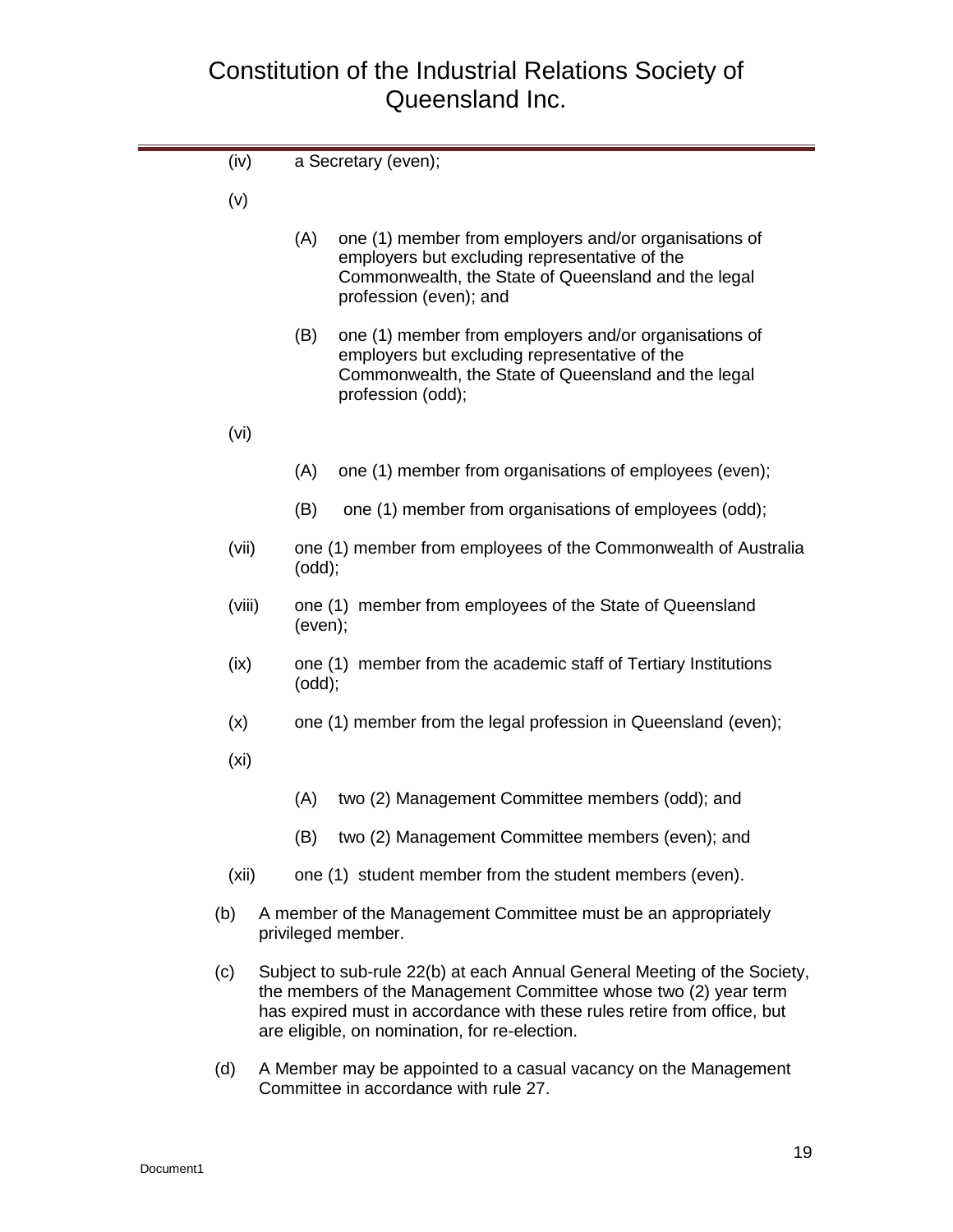- (e) So there can be no doubt any member of the Management Committee who ceases to be financial also ceases to be a member of the Management Committee.
- (f) The Immediate Past President will be a member of the Management committee.

### <span id="page-19-0"></span>**22. ELECTING THE MANAGEMENT COMMITTEE**

- (a) Officers can only be elected in accordance with this rule.
- (b) The term of office for members of the Management Committee is 2 years.
- (c) Half-committee elections for the Management Committee will occur annually, in rotation, in alternating years, commencing in 2016.
- (d) Subject to this rule, only members who are appropriately privileged in accordance with rule 15 are, subject to these rules, entitled to nominate for election to the Management Committee.
- (e) Only members who are appropriately privileged in accordance with rule 15 are entitled to vote in each election.
- (f) No member is able to nominate for more than 1 office on the Management Committee.
- (g) A member of the Management Committee may only be elected as follows:
	- (i) any Member, appropriately privileged in accordance with rule 15, may nominate another Member for the purposes of this rule (the "candidate") to serve as President, Secretary, Treasurer or Management Committee Member as provided by part (ii);
	- (ii)
- (A) Only a Member, appropriately privileged in accordance with rule 15, who is an employee or officer of an employee organisation may nominate a person from their respective class for the position of Vice-President representing organisations of Employees;
- (B) Only a Member, appropriately privileged in accordance with rule 15, who is an employee or officer of an employer organisation excluding the Commonwealth, the State of Queensland and the legal profession may nominate a person from their respective class for the position of Vice-President representing employers and/or organisations of employers;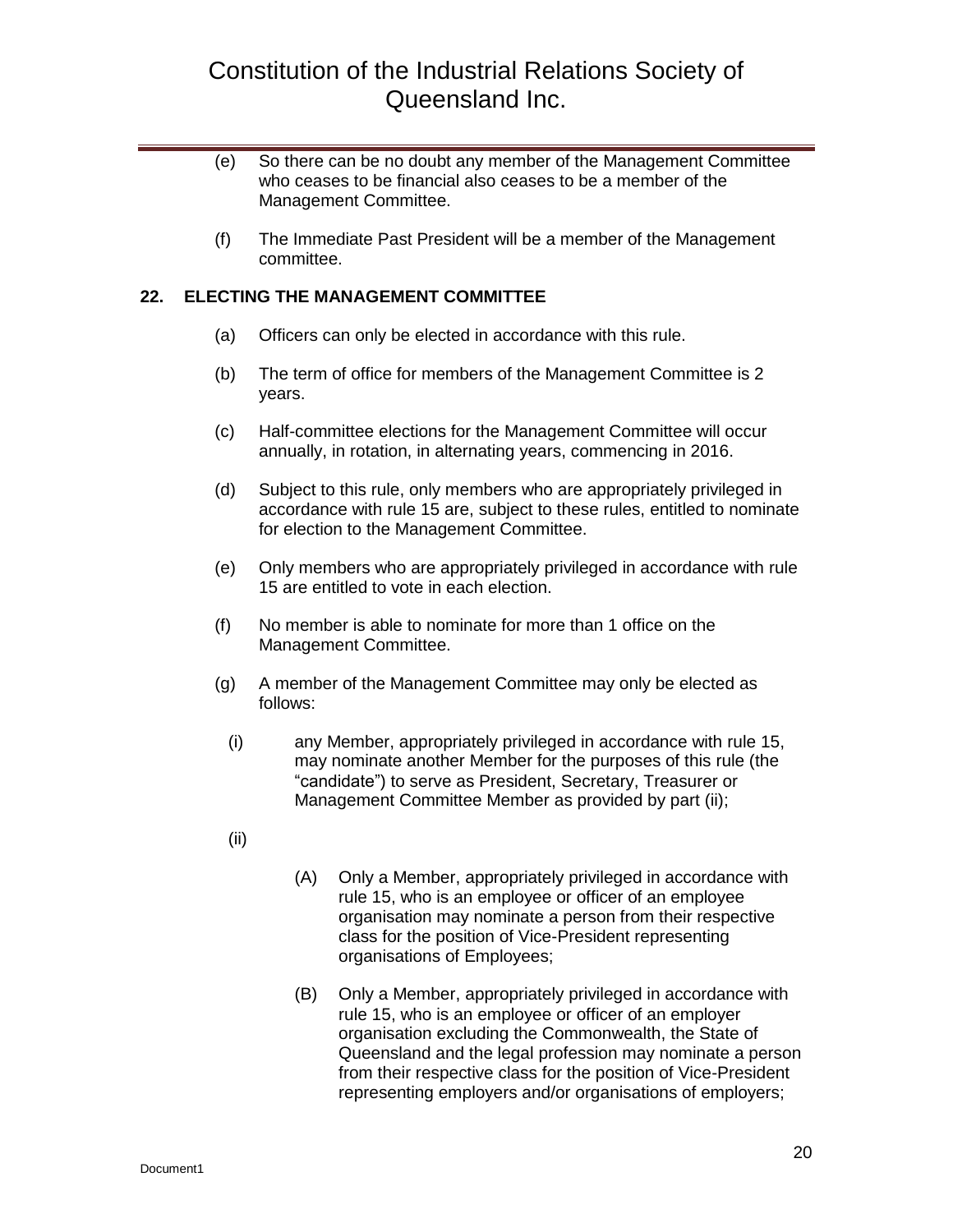| (C) | Only a Member, appropriately privileged in accordance with<br>rule 15, who is not specifically provided for by parts (A) or (B)<br>may nominate a person from their respective class for the<br>position of Vice-President from the other groups of members;                              |
|-----|-------------------------------------------------------------------------------------------------------------------------------------------------------------------------------------------------------------------------------------------------------------------------------------------|
| (D) | Only a Member, appropriately privileged in accordance with<br>rule 15, who is an employee or officer of an employer<br>organisation excluding the Commonwealth, the State of<br>Queensland and the legal profession may nominate a person<br>for the office provided by rule $21(a)(v)$ . |
| (E) | Only a Member, appropriately privileged in accordance with<br>rule 15, who is an employee or officer of an organisation of<br>employees may nominate a person for the office provided by<br>rule 21(a)(vi).                                                                               |
| (F) | Only a Member, appropriately privileged in accordance with<br>rule 15, who is an employee of the Commonwealth of<br>Australia may nominate a person for the office provided by<br>rule $21(a)(vii)$ .                                                                                     |
| (G) | Only a Member, appropriately privileged in accordance with<br>rule 15, who is an employee of the State of Queensland may<br>nominate a person for the office provided by rule 21(a)(viii).                                                                                                |
| (H) | Only a Member, appropriately privileged in accordance with<br>rule 15, who is from the academic staff of a Tertiary Institution<br>may nominate a person for the office provided by rule<br>$21(a)(ix)$ .                                                                                 |
| (1) | Only a Member, appropriately privileged in accordance with<br>rule 15, who is from the legal profession in Queensland may<br>nominate a person for the office provided by rule 21(a)(x).                                                                                                  |
|     |                                                                                                                                                                                                                                                                                           |

- (J) Any a Member may nominate a student member for the office provided by rule 21(a)(xii).
- (iii) the nomination must be:
	- (A) in writing;
	- (B) signed by the candidate and the nominators; and
	- (C) given to the Returning Officer at least 28 days before the Annual General Meeting at which the election is to be held.
- (h) No Member will be eligible for election to the Management Committee unless the Member: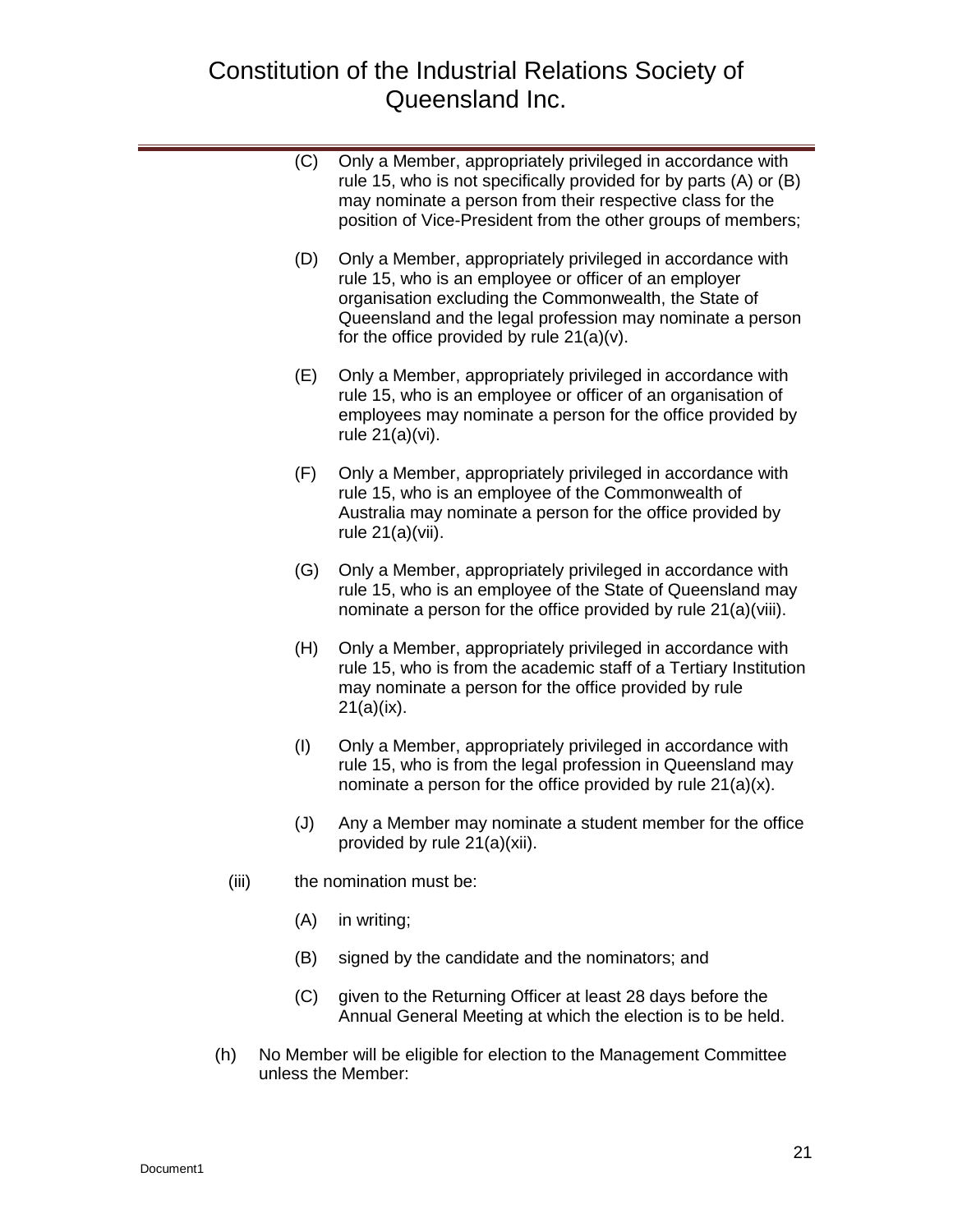| (i)    | is at least 18 years of age;                                                                                                                                                                                                                                                                                                                                                                                                      |  |  |
|--------|-----------------------------------------------------------------------------------------------------------------------------------------------------------------------------------------------------------------------------------------------------------------------------------------------------------------------------------------------------------------------------------------------------------------------------------|--|--|
| (ii)   | is eligible, in accordance with these rules, to stand for office<br>provided that the Member, who is so privileged but who has not<br>been such a privileged member for a period of one (1) continuous<br>year, but who has served, for a period that the Management<br>Committee considers appropriate, in a casual vacancy on the<br>Management Committee, is eligible to stand as a candidate for the<br>Management Committee; |  |  |
| (iii)  | is not an undischarged bankrupt or if a corporate member subject to<br>winding-up;                                                                                                                                                                                                                                                                                                                                                |  |  |
| (iv)   | has not been convicted of an indictable criminal offence or<br>sentenced to imprisonment;                                                                                                                                                                                                                                                                                                                                         |  |  |
| (v)    | is not a member, employee, director or agent of any other entity,<br>body or society, incorporated or not incorporated, that operates in<br>competition with the Society;                                                                                                                                                                                                                                                         |  |  |
| (vi)   | is not of unsound mind or liable to be dealt with in any way under<br>the law relating to mental health;                                                                                                                                                                                                                                                                                                                          |  |  |
| (vii)  | has been nominated in accordance with this rule; and                                                                                                                                                                                                                                                                                                                                                                              |  |  |
| (viii) | is not otherwise ineligible to be elected as a member under section<br>61A of the Act.                                                                                                                                                                                                                                                                                                                                            |  |  |
| (i)    | The Returning Officer when conducting the election will give Members<br>who are entitled to be nominated and/or to nominate a candidate for<br>election at least 14 days notice of the date by which nominations must<br>be received.                                                                                                                                                                                             |  |  |
| (i)    | Each candidate must be nominated and nominations are to be in the<br>form prescribed by the Management Committee.                                                                                                                                                                                                                                                                                                                 |  |  |
| (k)    | A Member nominating for office will elect on the nomination form the<br>office for which the Member is nominating.                                                                                                                                                                                                                                                                                                                |  |  |
| (1)    | The Returning Officer will, in relation to any uncontested positions,<br>declare the successful candidates elected.                                                                                                                                                                                                                                                                                                               |  |  |
| (m)    | If, following the close of nominations there:                                                                                                                                                                                                                                                                                                                                                                                     |  |  |
| (i)    | are insufficient Members nominated to fill an office the subject of the<br>election, then nominations will be reopened by the Returning Officer<br>for a further period of seven (7) days; or                                                                                                                                                                                                                                     |  |  |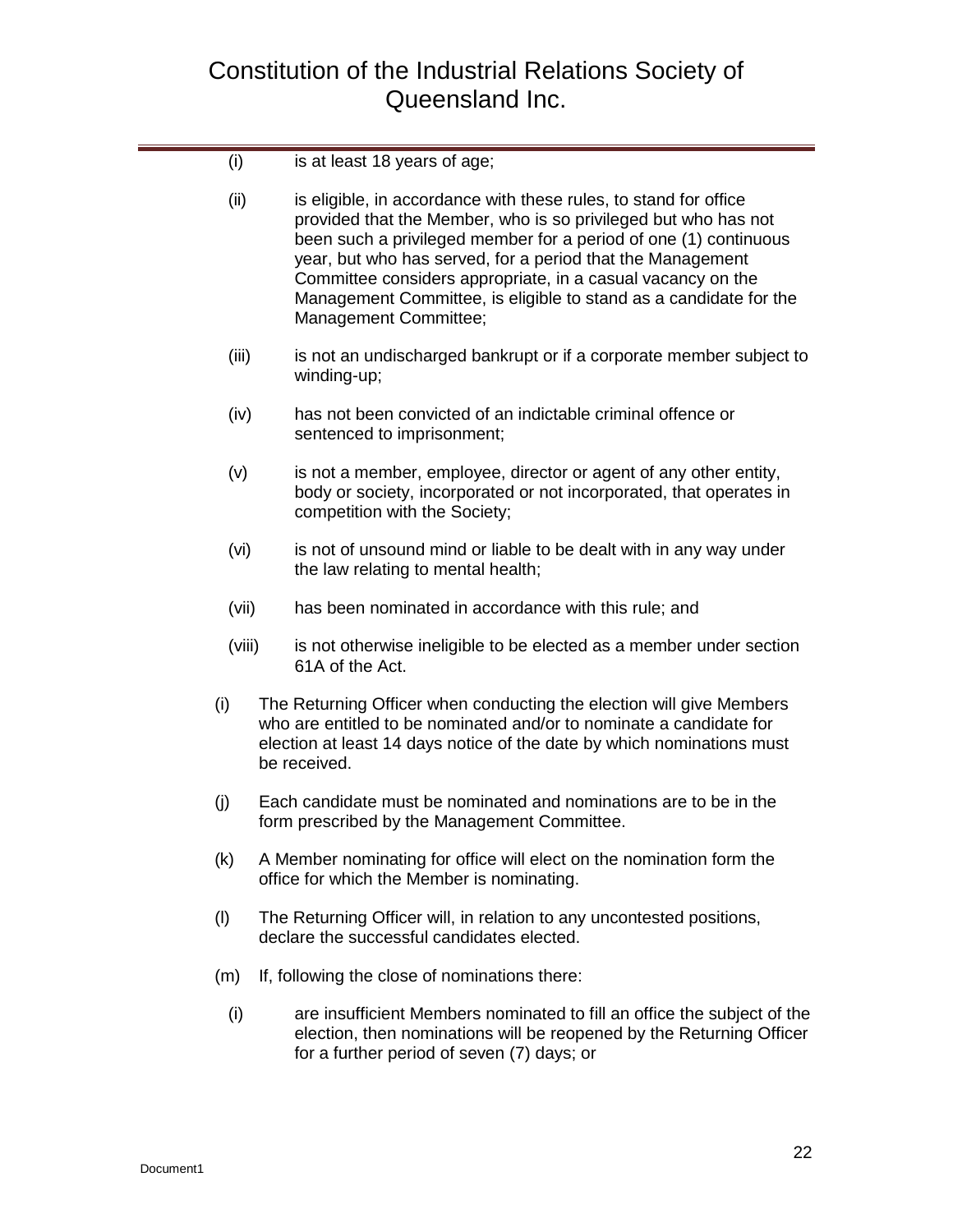| (ii)   |     |         | is no Member nominating for an office for which an election is being<br>conducted then the vacancy will be filled, in accordance with rule<br>27, provided that the Member appointed will only hold office for that<br>part of the term applicable to the office concerned that expires at the<br>Annual General Meeting held in the next succeeding year. |
|--------|-----|---------|------------------------------------------------------------------------------------------------------------------------------------------------------------------------------------------------------------------------------------------------------------------------------------------------------------------------------------------------------------|
| (n)    |     |         | All Members, who are appropriately privileged under these rules are,<br>subject to this rule, entitled to cast 1 vote.                                                                                                                                                                                                                                     |
| (0)    |     |         | The Returning Officer will, where there is any contest for offices conduct<br>a secret electronic ballot in the following manner:                                                                                                                                                                                                                          |
| (i)    |     |         | utilise an appropriate electronic/email platform;                                                                                                                                                                                                                                                                                                          |
| (ii)   |     |         | within 2 days of the close of nominations prepare ballot papers for<br>each contested office, listing the candidates for election in<br>alphabetical order;                                                                                                                                                                                                |
| (iii)  |     |         | prepare voting instructions for Members entitled to vote in relation to<br>the following:                                                                                                                                                                                                                                                                  |
|        | (A) |         | the method of voting;                                                                                                                                                                                                                                                                                                                                      |
|        | (B) |         | the marking of the ballot paper; and                                                                                                                                                                                                                                                                                                                       |
|        | (C) |         | the return of the ballot paper and information as to candidates;                                                                                                                                                                                                                                                                                           |
| (iv)   |     |         | ensure that Members who are entitled to vote are instructed that<br>such ballot papers should not disclose the identity of the Member<br>voting and that any ballot paper so marked as to disclose the<br>identity of the Member voting will be discarded and will not be<br>counted in the ballot;                                                        |
| (v)    |     | ballot; | do all such things as are necessary to ensure the secrecy of the                                                                                                                                                                                                                                                                                           |
| (vi)   |     |         | count the ballot in the presence of scrutineers (if any) appointed by<br>the candidates for election;                                                                                                                                                                                                                                                      |
| (vii)  |     |         | determine the ballot on a "first past the post" basis;                                                                                                                                                                                                                                                                                                     |
| (viii) |     |         | declare the successful candidates elected and report to the<br>chairperson of the Annual General Meeting of the results of the<br>ballot, and the chairperson will declare the candidates elected at the<br>Annual General Meeting; and                                                                                                                    |
| (ix)   |     |         | the Returning Officer will keep the candidates informed as to the<br>steps being taken in, and result of, the election.                                                                                                                                                                                                                                    |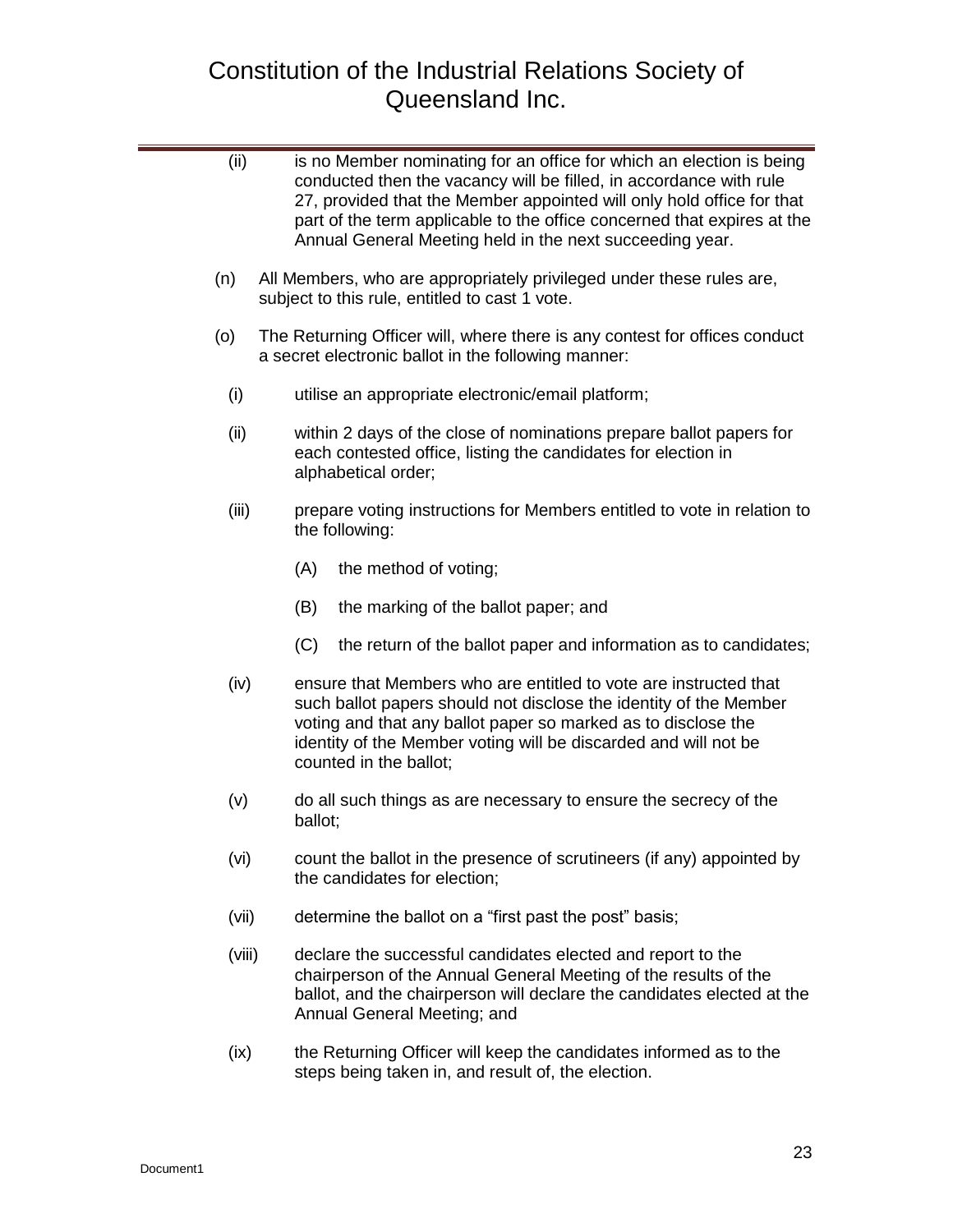(p) Candidates elected to office will hold office, subject to these rules, from the declaration of the election at the Annual General Meeting until their respective successors are formally declared elected at the next election relevantly held.

### <span id="page-23-0"></span>**23. POWER OF THE MANAGEMENT COMMITTEE**

(a) The Management Committee, subject to these rules, may between general meetings exercise all power of the Society.

### <span id="page-23-1"></span>**24. RETURNING OFFICER**

- (a) The Annual General Meeting must appoint a Returning Officer and if the Returning Officer resigns, or is removed, then the Management Committee will promptly appoint a replacement Returning Officer who will act until replaced in accordance with these rules.
- (b) The Returning Officer must be a person of appropriate skill and experience in relation to the conduct of ballots and must not be a candidate in, nominate a candidate for or vote in the election.

### <span id="page-23-2"></span>**25. RESIGNATION OF OFFICE OF MANAGEMENT COMMITTEE MEMBER**

- (a) A member of the Management Committee may resign from the committee by giving written notice of resignation to the Secretary.
- (b) The resignation takes effect at:
	- (i) the time the notice is received by the Secretary; or
	- (ii) if a later time is stated in the notice—the later time.

### <span id="page-23-3"></span>**26. REMOVAL FROM OFFICE**

- (a) Not less than 15% of the ordinary Members may requisition, in writing, for a member of the Management Committee to be removed from office if the member of the Management Committee has:
	- (i) conducted themself, as a member of the Management Committee, in a manner which is prejudicial to the character, reputation or interests of the Society; and/or
	- (ii) neglected to perform their duty, as an officer, pursuant to these rules so that the interests of the Society have substantially suffered.

(for the purposes of this rule the "Requisition")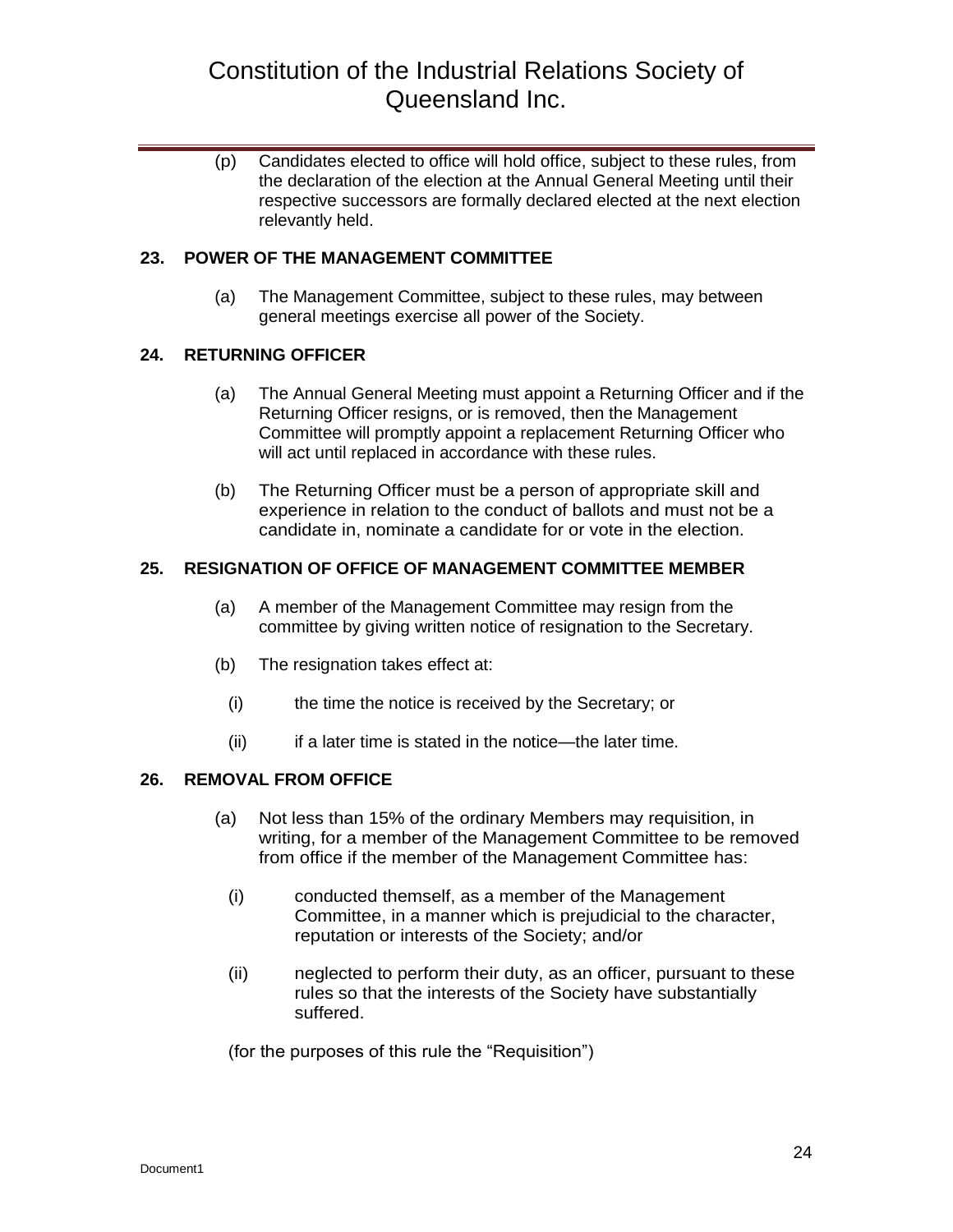- (b) The Requisition must properly particularise the conduct or neglect alleged so as to enable the officer concerned a proper opportunity to show cause as to why the officer should not be removed from office.
- (c) The Requisition must, subject to sub-rule (a), be delivered to the Secretary who must promptly provide a copy of the Requisition to the officer concerned.
- (d) The officer concerned has 14 days, from the date of receiving the Requisition, to advise the Secretary, by notice in writing, that the officer wishes to show cause as to why the officer should not be removed.
- (e) In the event that the officer concerned determines (in writing) not to show cause, or fails to give notice, that officer will be taken to have vacated office from the date of the notice or the expiration of 14 days, whichever is the earlier.
- (f) In the event that the officer concerned wishes to show cause as to why the officer should not be removed, the Secretary must give notice of a Special General Meeting to be held, to determine whether the officer concerned should be removed from office, no later than 2 months from the date the Requisition is provided to the officer concerned.
- (g) At the Special General Meeting held in accordance with sub-rule (f):
	- (i) the officer concerned must be given a full and fair opportunity to show cause why the officer should not be removed from office; and
	- (ii) a representative of the requisitioners, appointed by those of the requisitioners in attendance at the Special General Meeting, must be given a full and fair opportunity to show why the officer concerned should be removed from office.
- (h) The Special General Meeting may determine whether the officer concerned has shown cause and may do so in the absence of the officer, if the officer does not attend the Special General Meeting of which the officer was given notice.
- (i) The result of the Requisition to show cause must be determined by a vote of the ordinary Members present, privileged in accordance with rule 15 and eligible to vote at the meeting.
- (j) The officer concerned may represent themselves at the meeting, or be represented by another Member, but is not otherwise entitled to be represented.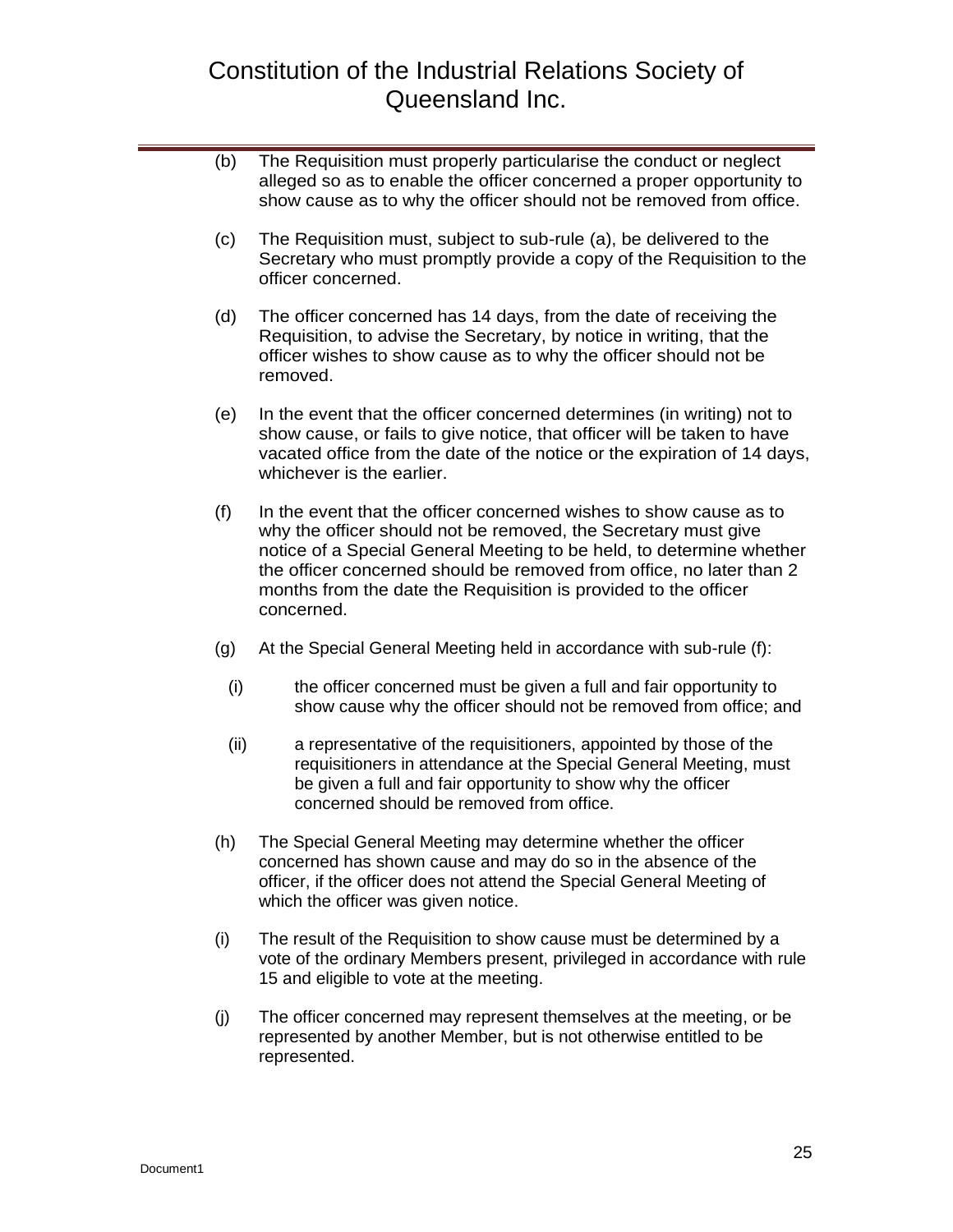- (k) If the Special General Meeting determines that the member concerned should be removed from office the member's office will be immediately vacated on, and from, the determination.
- (l) No appeal lies from a determination of the Special General Meeting which is final.
- (m) A member immediately vacates the office of member in the circumstances mentioned in section 64(2) of the Act.
- (n) In the event that the member of the Management Committee sought to be removed is the Secretary then the references in this rule to the Secretary will be a reference to the President.

### <span id="page-25-0"></span>**27. VACANCIES ON MANAGEMENT COMMITTEE**

- (a) If a casual vacancy happens on the Management Committee, the continuing members of the committee may, despite sub-rule 15(a) appoint an ordinary Member of the Society, otherwise qualified, to fill the vacancy until the next Annual General Meeting, where an election for the relevant term or balance of the term will be held in accordance with these rules.
- (b) The continuing members of the Management Committee may act despite a casual vacancy on the Management Committee.
- (c) However, if the number of Management Committee members is less than the number fixed under sub-rule 29(d) as a quorum of the Management Committee, the continuing members may act only to:
	- (i) increase the number of Management Committee members to the number required for a quorum; or
	- (ii) call a general meeting of the Society.

### <span id="page-25-1"></span>**28. MANAGEMENT COMMITTEE MAY DELEGATE**

- (a) The Management Committee, without limitation to any other power provided by these rules:
	- (i) may delegate its powers to the Executive Committee;
	- (ii) has the authority to interpret these rules subject to the law;
	- (iii) may delegate any of its powers, other than this power to delegate, to an Advisory Committee as the Management Committee considers appropriate and may place conditions on any delegation; and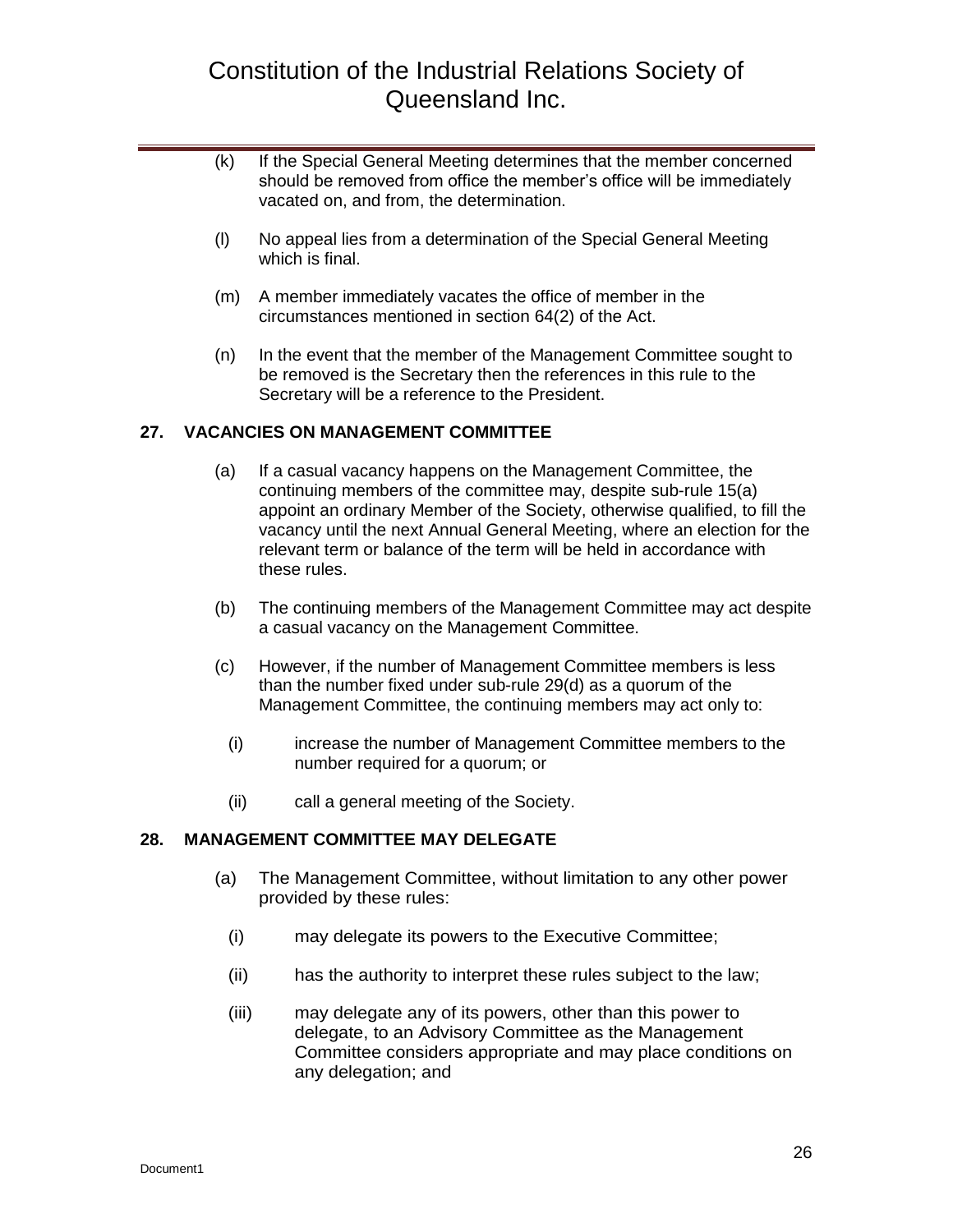(iv) may make, amend or repeal by-laws not inconsistent with these rules, for the management of the Society.

#### <span id="page-26-0"></span>**29. MEETINGS OF THE MANAGEMENT COMMITTEE**

- (a) Meetings of the Management Committee will be held as often as may be necessary for properly managing the affairs of the Society, but must be held at least 6 times per year.
- (b)
	- (i) If within half an hour from the time appointed for the commencement of a Management Committee meeting a quorum is not present, the meeting, if convened upon the requisition of Members of the Management Committee, will lapse; or
	- (ii) in any other case it will stand adjourned to the same day in the next week at the same time and place, or to such other day and at such other time and place as the Management Committee may determine, and if at the adjourned meeting a quorum is not present within half an hour from the time appointed for the meeting those in attendance will form quorum.
- (c) The Secretary will provide 7 days notice of meetings, provided that if the President or Secretary consider that the circumstances require that a meeting be more urgently held then the Secretary may call, or must call on the direction of the President, a meeting of the Management Committee giving such notice as is reasonably practicable.
- (d) A quorum for every meeting of the Management Committee will be a simple majority of the members elected to the Management Committee.
- (e) Questions arising at meetings of the Management Committee will, wherever possible, be determined by consensus.
- (f) Subject to these rules, the Management Committee may meet together and regulate its proceedings as it thinks fit, provided that questions arising at any meeting of the Management Committee, which cannot be determined by consensus, will be determined by a majority of votes.
- (g) Where a ballot of the Management Committee is required every member of the Management Committee, including the chairperson, will be entitled to 1 deliberative vote and if the votes are equal, the chairperson has a casting vote as well as a primary vote.
- (h) A member of the Management Committee will not vote in respect of any contract or proposed contract with the Society in which the member has a vested interest, or any matter arising thereof, and if the member does so vote the vote must not be counted.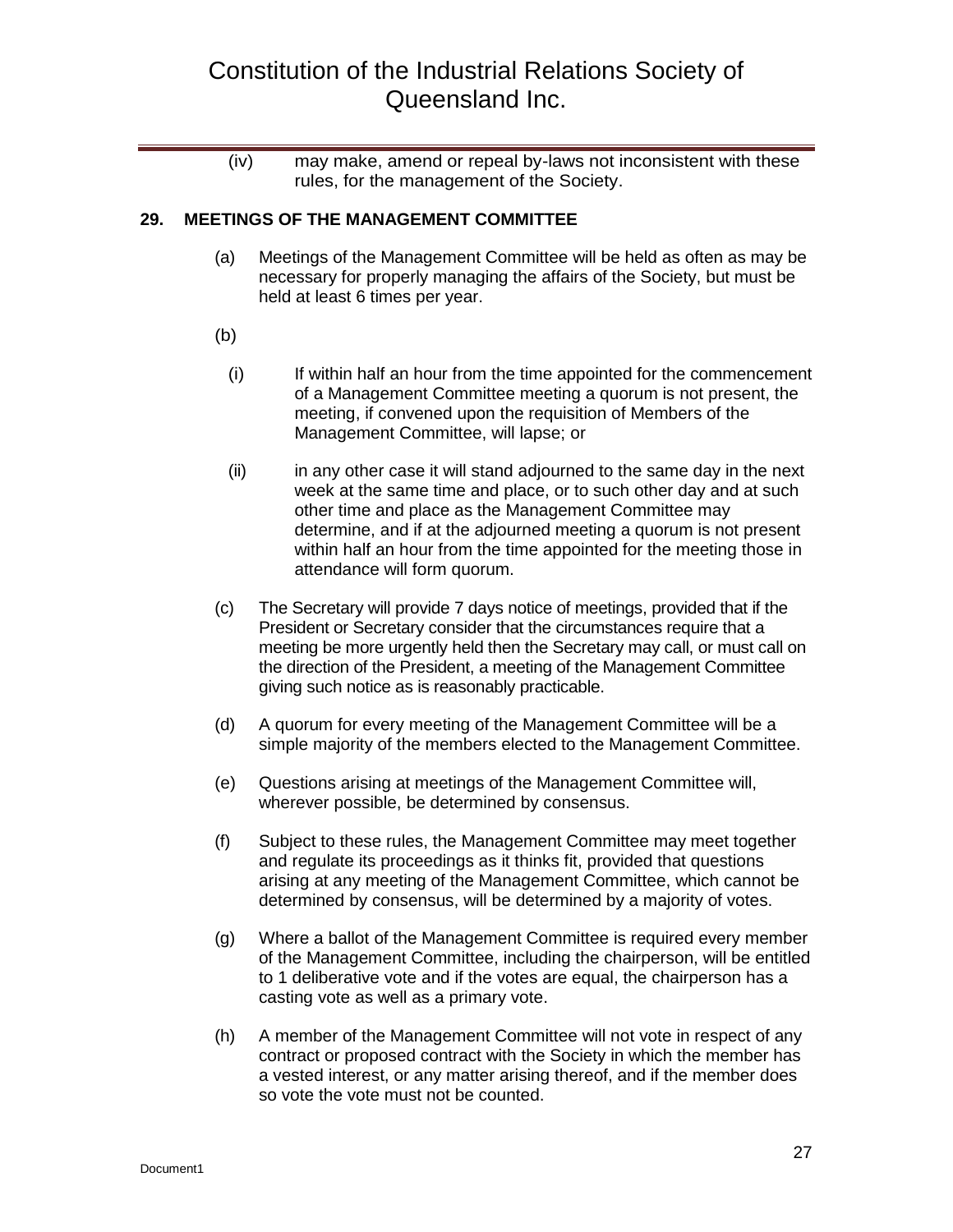- (i) The President will preside as chairperson at every meeting of the Management Committee, or if there is no President or if at any meeting the President is not present within 10 minutes after the time appointed for holding the meeting, or if present is not willing to act, then a Vice-President will be chair or if a Vice-President is not present at the meeting, or if present is not willing to act, then the members may choose 1 of their number to be chair of the meeting and any such person will whilst so acting have, for the purposes of conducting the meeting, the authority and power of the President, provided that if there is more than one Vice-President in attendance the Vice-Presidents will determine which of them is to chair the meeting and if unable to determine then the members present may choose the Vice-President to act.
- (j)
	- (i) A resolution in writing signed by all members of the Management Committee for the time being entitled to receive notice of a meeting of the Management Committee will be valid and have the same effect as if it had been passed at a meeting of the Management Committee; and
	- (ii) any resolution referred to in part (i) may consist of several documents in like form each signed by 1 or more members of the Management Committee.
- (k) A special meeting of the Management Committee will be convened by the Secretary on the requisition in writing signed by any 3 of the members of the Management Committee, which requisition will clearly state the reasons why such special meeting is being convened and the nature of the business to be transacted.
- (l) A special meeting of the Management Committee may:
	- (i) be called by the President or the Secretary who will give such notice of the meeting as is practicable in the circumstances and such special meeting may be conducted by telephone, radio, videoconferencing or any other method by which members of the Management Committee are able to communicate with each other without being physically present; or
	- (ii) be conducted by a ballot of the members of the Management Committee on the subject matter of the special meeting by means of registered post, facsimile transfer, E-mail or by such other electronic or telegraphic means as may be available, provided that:
		- (A) in any such ballot of the Management Committee, a majority of the members of the Management Committee entitled to vote and so voting, will constitute a quorum; and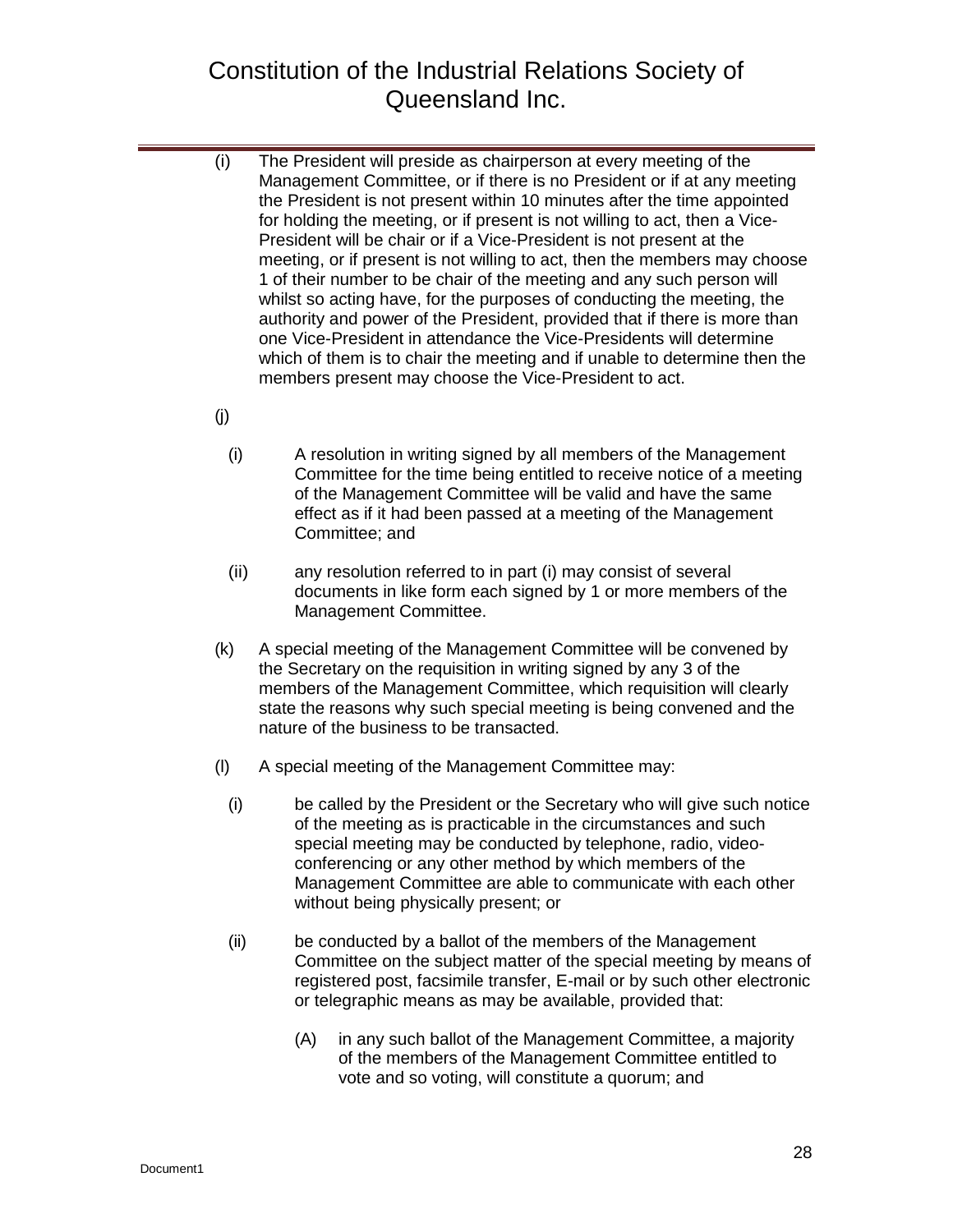- (B) in any such ballot of the Management Committee decisions will be by simple majority of the votes cast.
- (m)
	- (i) a member of the Management Committee not present at a meeting or any part of the meeting may, subject to these rules, appoint in writing a member of the Management Committee as proxy to exercise such vote provided that no member may hold more than 1 proxy at any meeting of the Management Committee; and
	- (ii) a proxy will count for the purposes of quorum.

#### <span id="page-28-0"></span>**30. MINUTES OF MANAGEMENT COMMITTEE MEETINGS**

- (a) The Secretary must ensure full and accurate minutes of all questions, matters, resolutions and other proceedings of each Management Committee meeting are entered in a minute book.
- (b) To ensure the accuracy of the minutes, the minutes of each Management Committee meeting must be signed by the chairperson of the meeting, or the chairperson of the next Management Committee meeting, verifying their accuracy.

#### <span id="page-28-1"></span>**31. EXECUTIVE COMMITTEE**

- (a) The affairs of the Society will be administered, between meetings of the Management Committee, by the Executive Committee.
- (b) The Executive Committee is comprised of the:
	- (i) President;
	- (ii) Immediate Past President;
	- (iii) Vice-Presidents;
	- (iv) Secretary; and
	- (v) Treasurer.
- (c) All members of the Executive Committee have voting rights and the President also has a casting vote.
- (d) So there can be no doubt any member of the Executive Committee who ceases to be a financial member of the Society also ceases to be a member of the Executive Committee.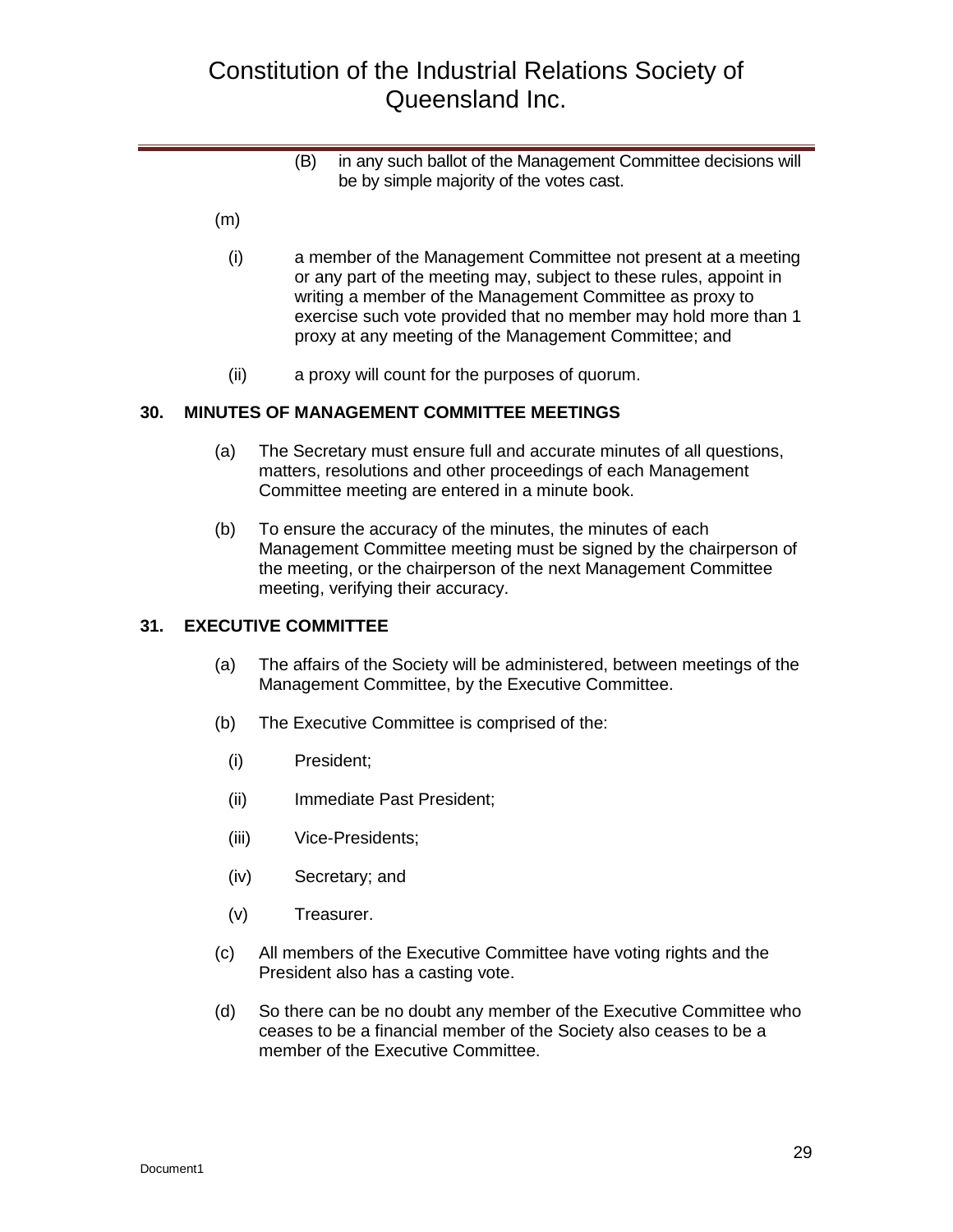### <span id="page-29-0"></span>**32. POWERS OF THE EXECUTIVE COMMITTEE**

- (a) The Executive Committee:
	- (i) may, between meetings of the Management Committee, exercise all the powers of the Society as provided for in these rules;
	- (ii) must not delegate power; and
	- (iii) all decisions of the Executive Committee may be reviewed by the Management Committee at the Management Committee's next meeting.

### <span id="page-29-1"></span>**33. MEETINGS OF THE EXECUTIVE COMMITTEE**

- (a) Subject to these rules, the Executive Committee may meet together and regulate its proceedings as it thinks fit.
- (b) The Executive Committee will meet on such dates and times and at such places as the Executive Committee determines, to exercise its functions and the Secretary will give 7 days notice of such meetings, provided that the members of the Executive Committee may consent to shorter notice.
- (c) The Executive Committee may, in relation to meetings conduct such meetings by telephone, radio, video-conferencing or any other method by which members of the Executive Committee are able to communicate with each other without being physically present.
- (d) The President will preside as chairperson at every meeting of the Executive Committee.
- (e) At every meeting of the Executive Committee a quorum will be constituted by attendance in person of 3 members of the Executive Committee.
- (f) If within 15 minutes from the time appointed for the commencement of an Executive Committee meeting a quorum is not present, the meeting, if convened upon the requisition of members of the Executive Committee, will lapse, in any other case the meeting of the Executive Committee will stand adjourned to the same day in the next week at the same time and place and if at the adjourned meeting a quorum is not present within half an hour from the time appointed for the meeting, the meeting will lapse.
- (g) A special meeting of the Executive Committee will be convened by the Secretary on the request of the President or on the requisition in writing of not less than 2 members of the Executive Committee, which the requisition must clearly state the reasons why the special meeting is being called and the nature of the business to be transacted at the meeting.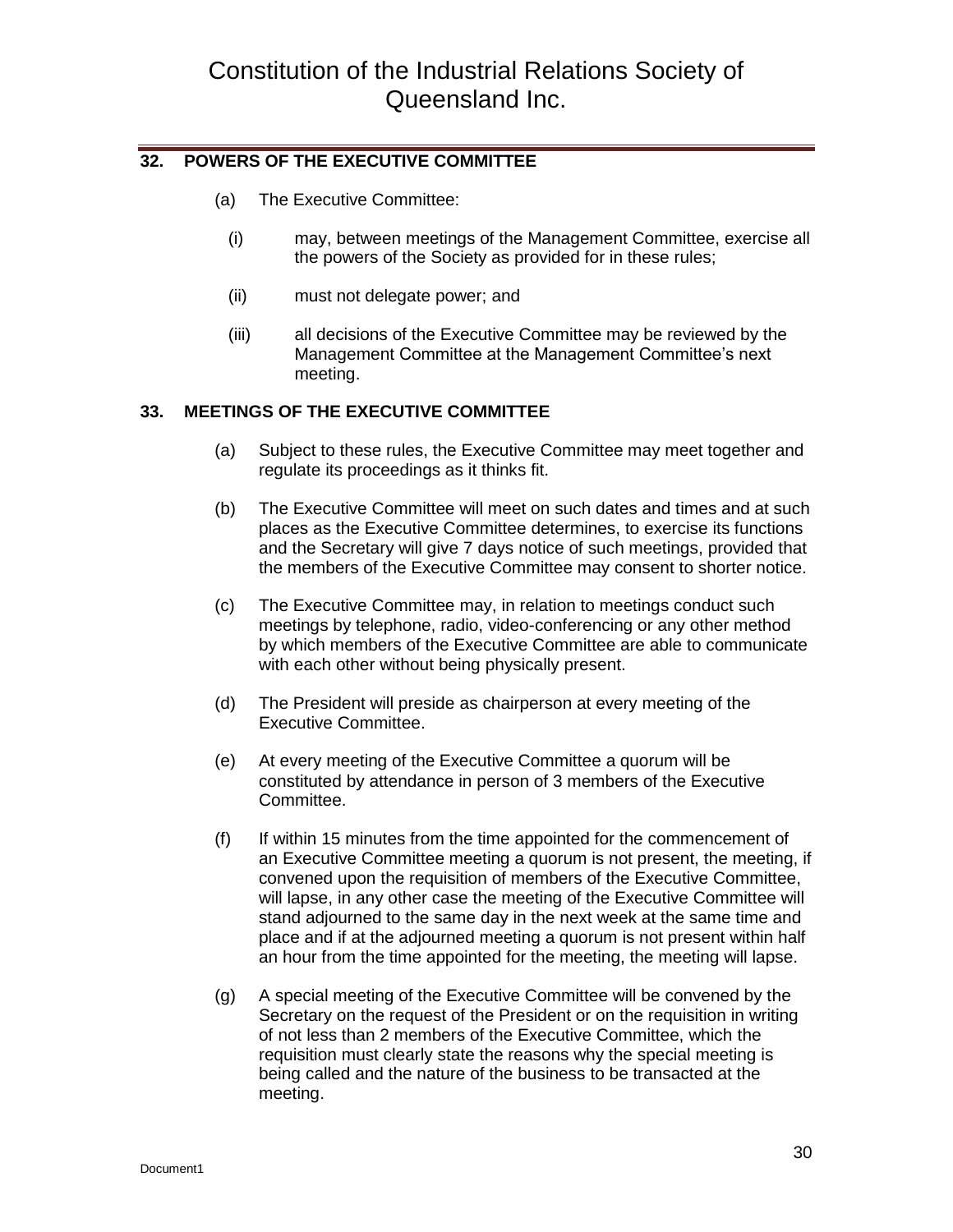- (h) Not less than 1 days notice will be given by the Secretary to members of the Executive Committee of any special meeting of the Executive Committee convened on the requisition of members of the Executive Committee.
- (i)
	- (i) A notice of a special meeting must clearly state the nature of the business to be conducted at the meeting and no other business may be dealt with at the special meeting.
	- (ii) In the event of a special meeting being adjourned the only business that may be dealt with at the adjourned meeting is the business that remains unfinished from the business specified on the original notice of the special meeting.
- (j) If the President is not present at a meeting of the Executive Committee within 10 minutes after the time appointed for holding the meeting, or if present is not willing to act, a Vice-President will be chairperson or if a Vice-President is not present at the meeting, or if present is not willing to act, then the members of the Executive Committee may choose 1 of their number to be chairperson of the meeting, provided that if there is more than one Vice-President in attendance the Vice-Presidents will determine which of them is to chair the meeting and if unable to determine then the members present may choose the Vice-President to act.
- (k) If all the members entitled to attend a special meeting of the Executive Committee have signed a document containing a statement that they are in favour of a resolution of the Executive Committee in the terms set out in the document, a resolution in those terms will be deemed to have been passed at a special meeting of the Executive Committee held on the day on which the document was signed and at the time at which the document was last signed by a member of the Executive Committee or, if the members of the Executive Committee signed the document on different days, on the day on which, and at the time at which, the document was last signed by a member of the Executive Committee.
- (l) For the purposes of sub-rule (k), 2 or more separate documents containing statements in identical terms each of which is signed by 1 or more members of the Executive Committee will together be deemed to constitute 1 document containing a statement in those terms signed by those members of the Executive Committee on the respective days on which they signed the separate documents.
- (m) A special meeting of the Executive Committee may also be called, when the President or Secretary consider the circumstances require it, by the President or the Secretary who will: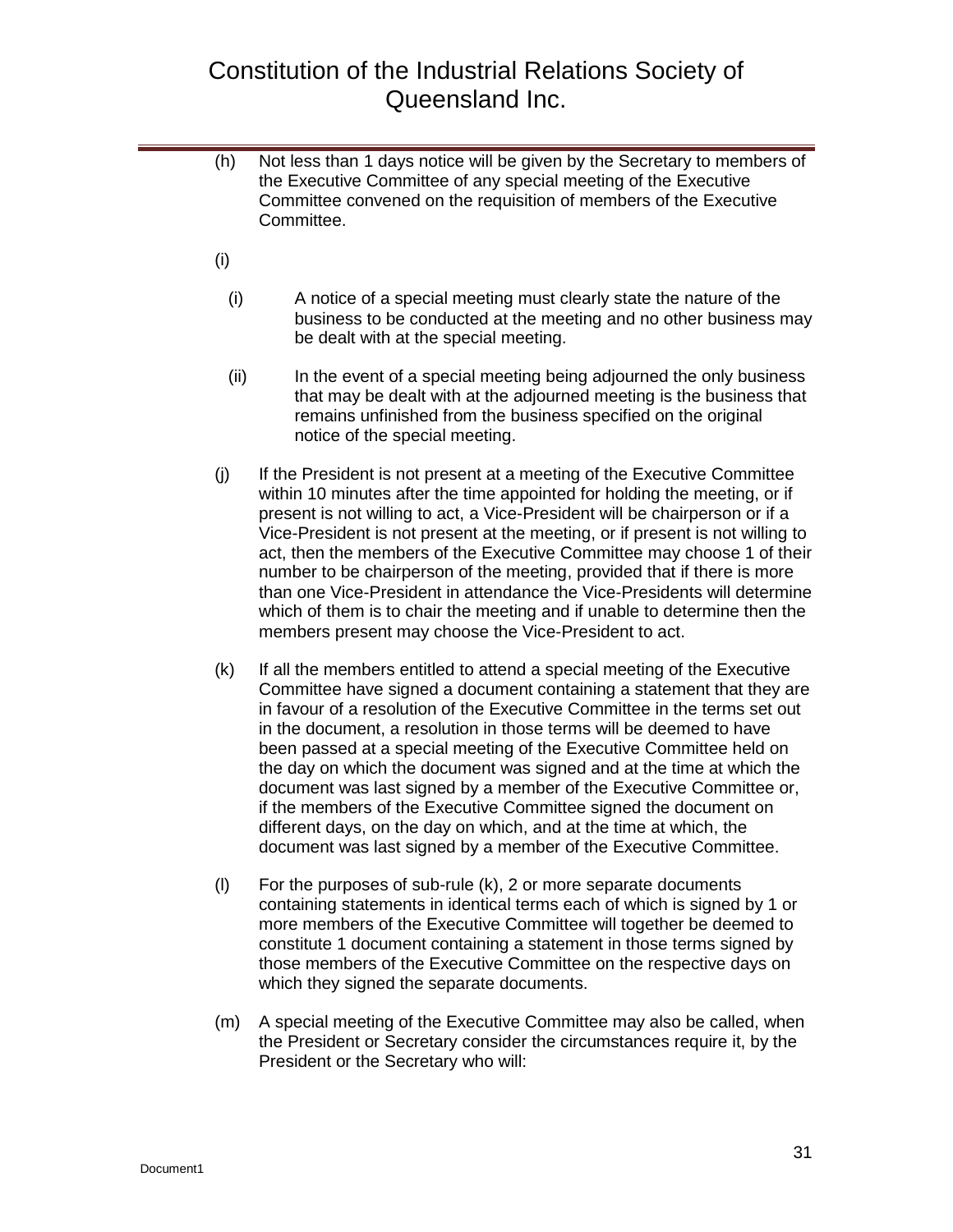|     | (i)  |     | give such notice of the meeting as is practicable in the<br>circumstances and such meeting may be conducted by telephone,<br>radio, video-conferencing or any other method by which members of<br>the Executive Committee are able to communicate with each other<br>without being physically present; or            |
|-----|------|-----|----------------------------------------------------------------------------------------------------------------------------------------------------------------------------------------------------------------------------------------------------------------------------------------------------------------------|
|     | (ii) |     | by a ballot of the members of the Executive Committee on the<br>subject matter by the means of registered post, facsimile transfer,<br>email or by such other electronic or telegraphic means as may be<br>available, provided that:                                                                                 |
|     |      | (A) | in any such ballot of the Executive Committee, a majority of<br>the members of the Executive Committee entitled to vote and<br>so voting, will constitute a quorum;                                                                                                                                                  |
|     |      | (B) | in any such ballot of the Executive Committee, decisions will<br>be by simple majority of the votes cast; and                                                                                                                                                                                                        |
|     |      | (C) | in any such ballot no votes can be cast by proxy.                                                                                                                                                                                                                                                                    |
|     | (n)  |     | A member of the Executive Committee not present at a meeting or any<br>part of the meeting may, subject to these rules, appoint in writing a<br>member of the Executive Committee as proxy to exercise such vote<br>provided that no member may hold more than 1 proxy at any meeting of<br>the Executive Committee. |
| 34. |      |     | MINUTES OF EXECUTIVE COMMITTEE MEETINGS                                                                                                                                                                                                                                                                              |
|     | (a)  |     | The Secretary must ensure full and accurate minutes of all questions,<br>matters, resolutions and other proceedings of each Executive Committee<br>meeting are entered in a minute book.                                                                                                                             |
|     | (b)  |     | To ensure the accuracy of the minutes, the minutes of each Executive<br>Committee meeting must be signed by the chairperson of the meeting, or<br>the chairperson of the next Executive Committee meeting, verifying their                                                                                           |

(c) The Secretary must ensure that the minutes of Executive Committee are promptly provided to the members of the Management Committee so as to permit the Management Committee to consider, at its next meeting, any decision of the Executive Committee that are made between meetings of the Management Committee.

### <span id="page-31-1"></span>**35. PRESIDENT**

(a) The President will:

<span id="page-31-0"></span>accuracy.

(i) exercise a watching brief over the whole of the administration of the Society;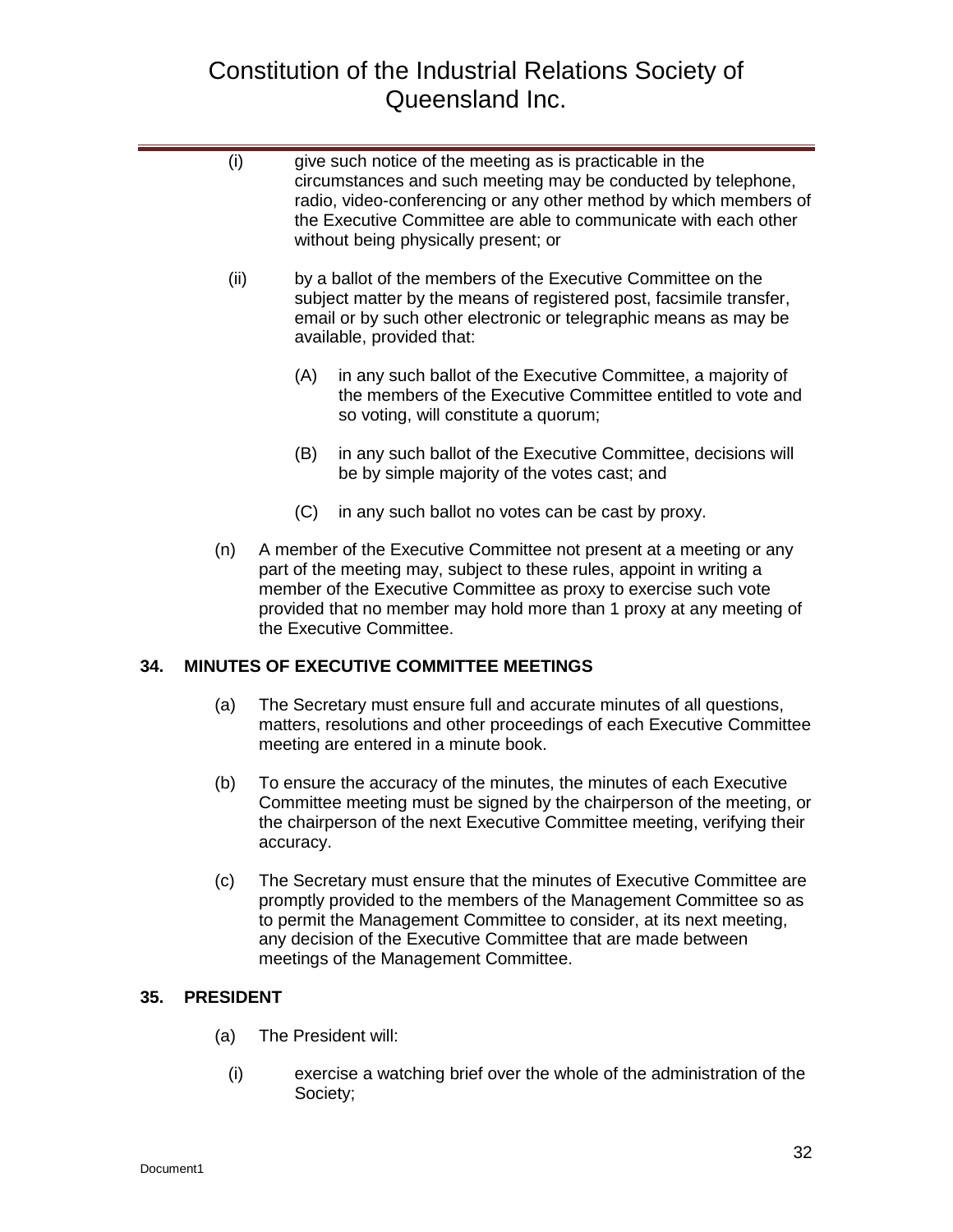| (iii) | be responsible, and accountable, for the good order and discipline |
|-------|--------------------------------------------------------------------|
|       | of the Management Committee members;                               |

- (iii) if present, preside at all Society meetings;
- (iv) preside over the Executive Committee;
- (v) report all Executive Committee meetings and decisions made by the Executive Committee to the next Management Committee meeting;
- (vi) be the spokesperson for the Society;
- (vii) represent the Society at the National level; and
- (viii) be an IRSQ representative position on the Australian Labour and Employee Relations Associations' national council.

#### <span id="page-32-0"></span>**36. VICE-PRESIDENT**

- (a) The Vice-President will act for the President if the President is absent.
- (b) Support the President to fulfil the objectives of the Society.
- (c) The President will preside as chairperson at every meeting of the Management Committee, or if there is no President or if at any meeting the President is not present within 10 minutes after the time appointed for holding the meeting, or if present is not willing to act, then a Vice-President will be chair or if a Vice-President is not present at the meeting, or if present is not willing to act, then the members may choose 1 of their number to be chair of the meeting and any such person will whilst so acting have, for the purposes of conducting the meeting, the authority and power of the President, provided that if there is more than one Vice-President in attendance the Vice-Presidents will determine which of them is to chair the meeting and if unable to determine then the members present may choose the Vice-President to act.

#### <span id="page-32-1"></span>**37. SECRETARY**

- (a) The Secretary's functions include, but are not limited to:
	- (i) calling meetings of the Society, including preparing notices of a meeting and of the business to be conducted at the meeting in consultation with the President;
	- (ii) keeping minutes of each meeting;
	- (iii) keeping copies of all correspondence and other documents relating to the Society;
	- (iv) maintaining the Register of members of the Society;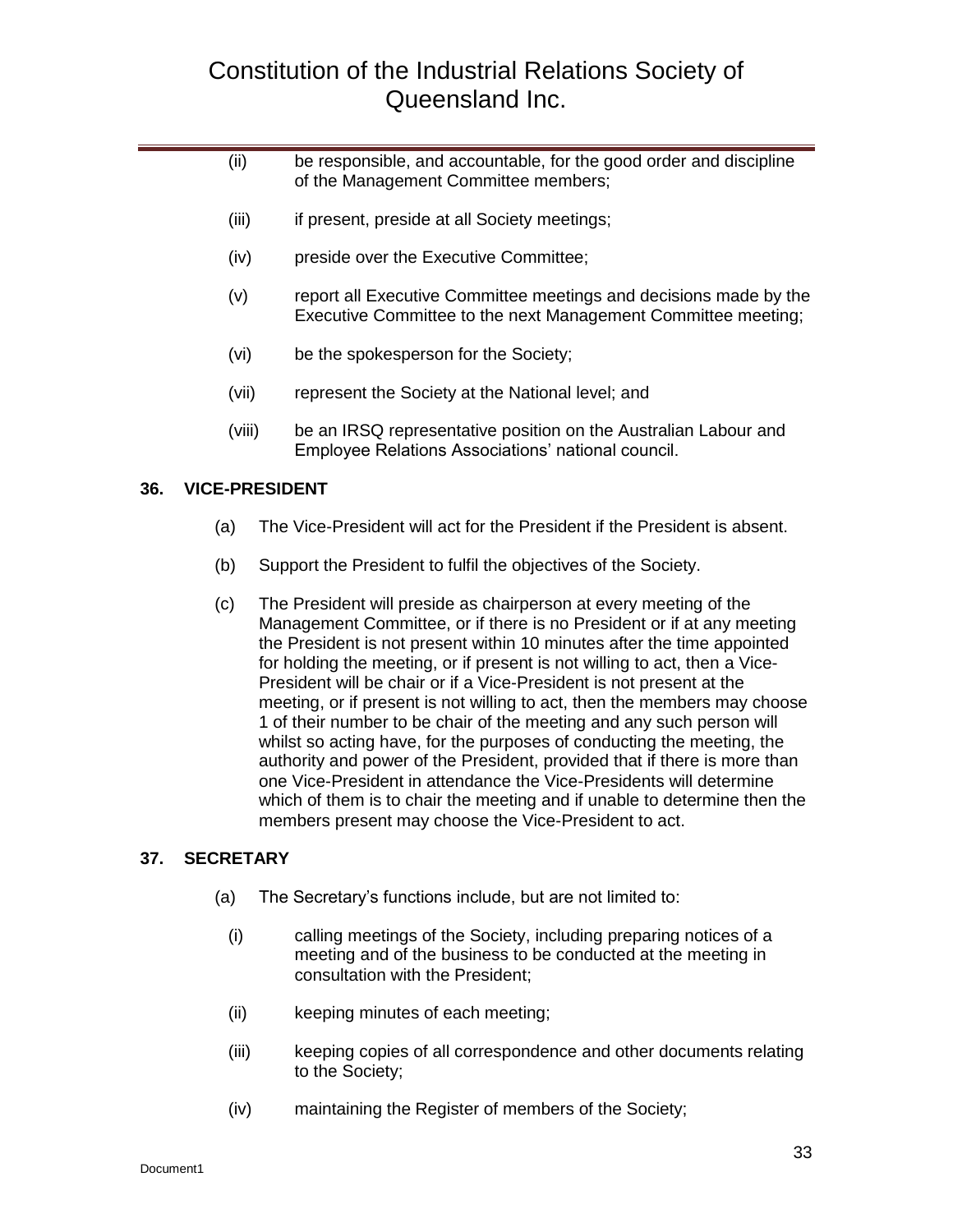|  | (v)               |  | the preparation and presentation of reports to the Management<br>Committee and to the Society;                                                                                                            |
|--|-------------------|--|-----------------------------------------------------------------------------------------------------------------------------------------------------------------------------------------------------------|
|  | (vi)              |  | the issuing and receipt of correspondence between the Society and<br>other persons;                                                                                                                       |
|  | (vii)             |  | administering the Society;                                                                                                                                                                                |
|  | (viii)<br>(ix)    |  | managing and co-ordinating in conjunction with the President the<br>activities of the employees, contractors and/or agents to, or of, the<br>Society;                                                     |
|  |                   |  | ensuring records of the minutes of general meetings of the Society,<br>the Management Committee meetings and the Executive<br>Committee meetings are maintained;                                          |
|  | (x)               |  | ensuring that notices of meetings are forwarded in accordance with<br>the provisions of these rules; and                                                                                                  |
|  | (x <sub>i</sub> ) |  | any other duties as may be provided by these rules or as may be<br>directed by the Management Committee or a general meeting of the<br>membership.                                                        |
|  | (b)               |  | The Secretary will implement the Society's policies and decisions.                                                                                                                                        |
|  | (c)               |  | The Management Committee will appoint a person to act as its Secretary<br>during any period when the Secretary is absent from duty or cannot, for<br>another reason, perform the duties of the Secretary. |
|  | <b>TREASURER</b>  |  |                                                                                                                                                                                                           |
|  | (a)               |  | The Treasurer will be responsible for and will cause records to be kept of<br>all receipts and payments and other financial transactions.                                                                 |
|  | (b)               |  | The Treasurer will cause to be prepared financial budgets and<br>statements.                                                                                                                              |
|  | (c)               |  | The Treasurer will, on at least a quarterly basis, submit a report on the<br>finances of the Society to the Management Committee or as requested                                                          |

(d) As soon as practicable after the close of the financial year the Treasurer will cause to be prepared a statement containing the particulars of:

by the Management Committee.

(i) the income and expenditure of the Society for the financial year just ended; and

<span id="page-33-0"></span>**38. TREASURER**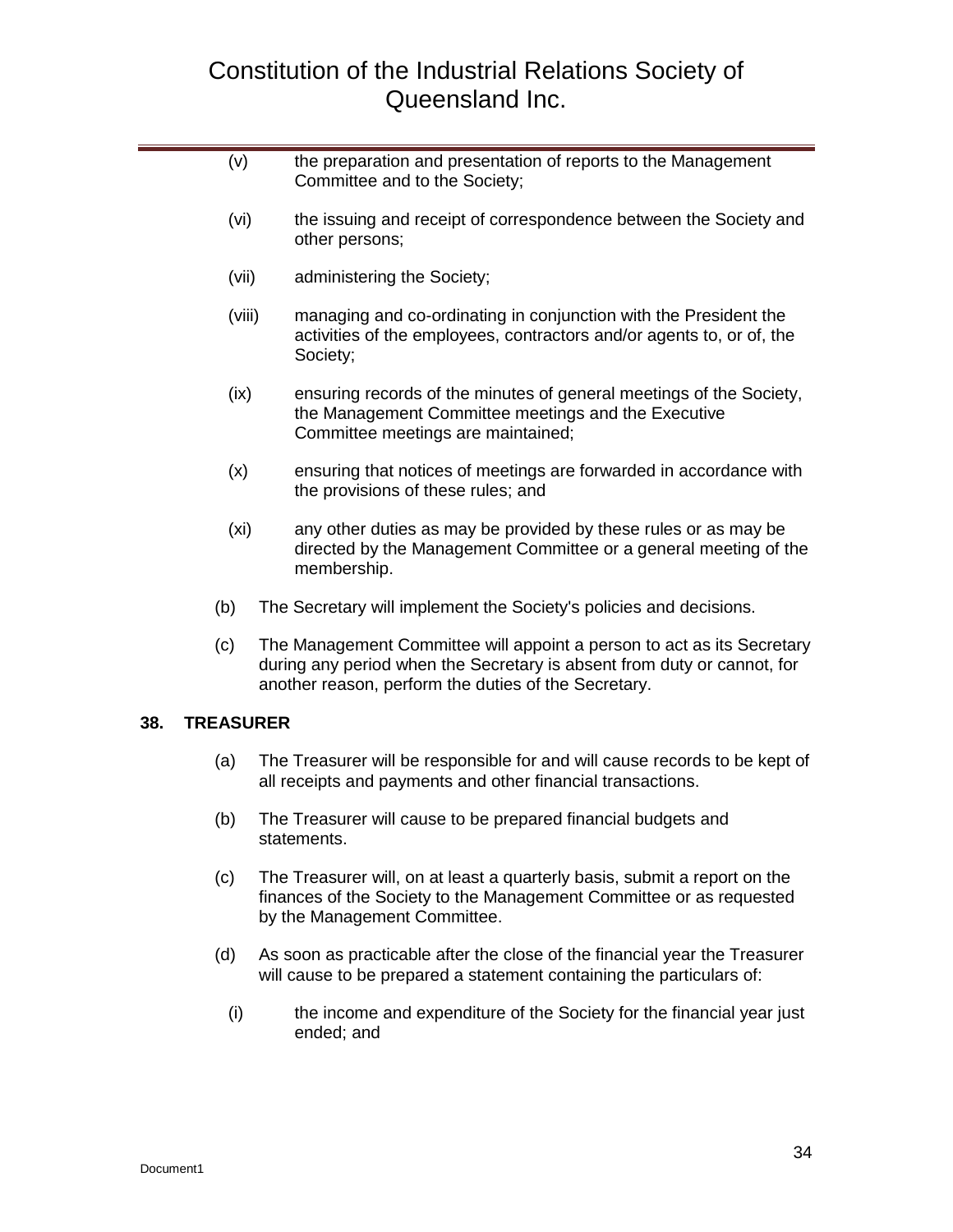(ii) the assets and liabilities of the Society and the mortgages, charges and securities affecting the property of the Society at the close of the financial year just ended.

### <span id="page-34-0"></span>**39. ADVISORY COMMITTEES**

- (a) The Management Committee may establish advisory committees as it considers appropriate to further the work of the Society.
- (b) An Advisory Committee will be comprised of such Members as the Management Committee determines.
- (c) An Advisory Committee has the power to co-opt Members and any other persons who may contribute to the deliberations of the Advisory Committee.
- (d) The Management Committee has the power to delegate to an Advisory Committee any of its powers, other than the power to delegate, for so long and for any purpose it considers appropriate and is otherwise consistent with these rules.
- (e) An Advisory Committee is responsible to, and is under the control, of the Management Committee.
- (f) An Advisory Committee must meet as often as necessary to discharge its business, or as otherwise required by the Management Committee, and must report promptly to the Management Committee on its deliberations.
- (g) The Management Committee may dissolve an Advisory Committee if it considers it appropriate to do so.
- (h) Subject to these rules an Advisory Committee will meet together and regulate its proceedings as it thinks fit.
- (i) The determinations of an Advisory Committee are not mandatory and must be approved by the Management Committee.

#### <span id="page-34-1"></span>**40. ACTS NOT AFFECTED BY DEFECTS OR DISQUALIFICATION**

- (a) An act performed by the Management Committee or a person acting as a member of the Management Committee is taken to have been validly performed.
- (b) Sub-rule (a) applies even if the act was performed when:
	- (i) there was a defect in the appointment of a member of the Management Committee or person acting as a member of the Management Committee; or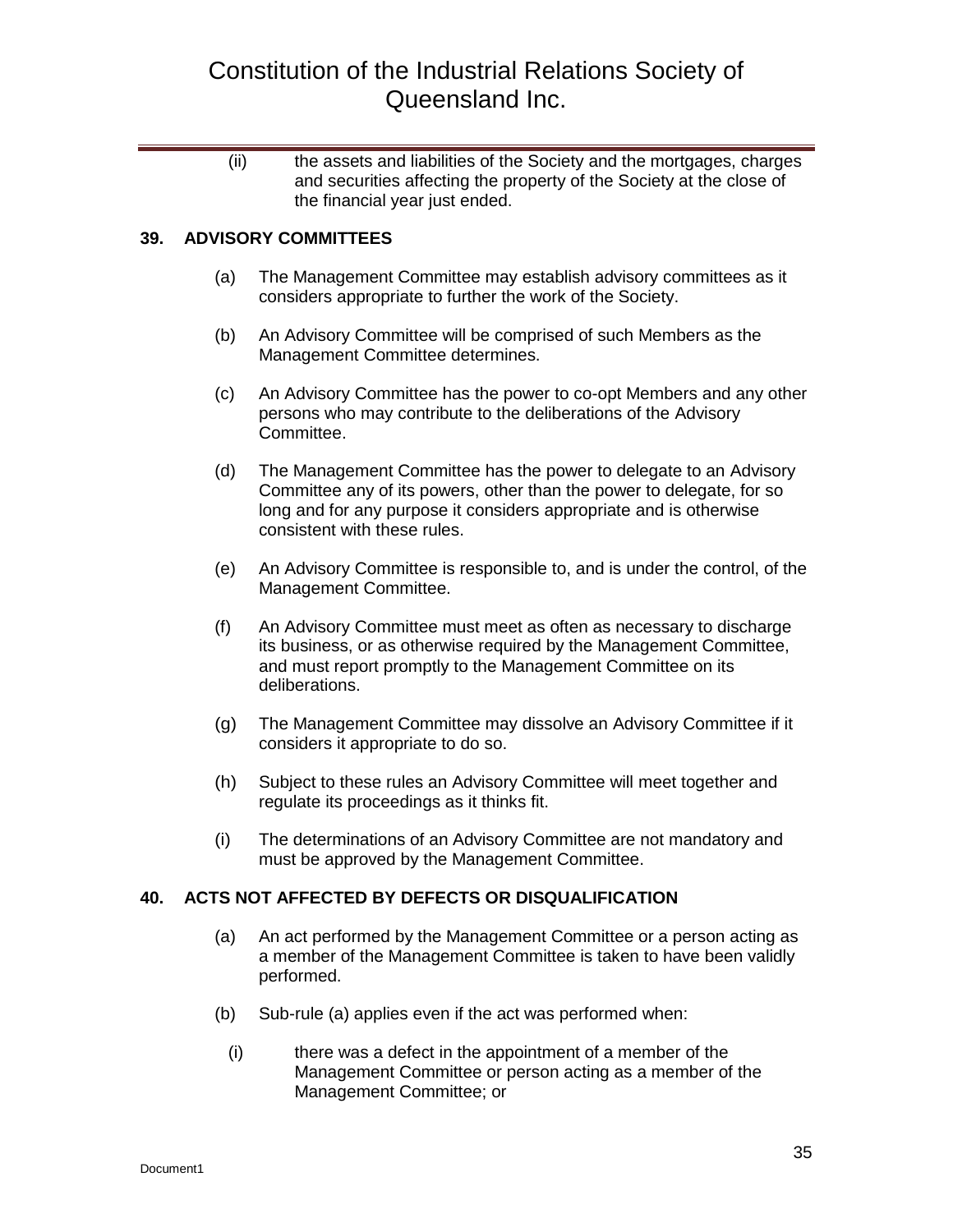(ii) a Management Committee member, subcommittee member or person acting as a member of the Management Committee was disqualified from being a member.

### <span id="page-35-0"></span>**41. ANNUAL GENERAL MEETING**

- (a) The Annual General Meeting will be held within 6 months of the close of the financial year.
- (b) The business to be transacted at every Annual General Meeting is:
	- (i) the receiving of the President's report and a financial report which will include statements of income and expenditure, assets and liabilities and mortgages, charges and securities affecting the property of the Society for the preceding financial year;
	- (ii) the receiving of the auditor's report upon the books and accounts for the preceding financial year;
	- (iii) the declaration of the election of members to the Management Committee;
	- (iv) the appointment of the auditor;
	- (v) the appointment of the Returning Officer; and
	- (vi) motions on notice.
- (c) The business to be transacted at every second Annual General Meeting, commencing with the meeting in 2017, will also include the appointment of the Patron.
- (d) The Secretary will give 28 days notice of the Annual General Meeting.

#### <span id="page-35-1"></span>**42. SPECIAL GENERAL MEETING**

- (a) All general meetings of the Society other than the Annual General Meeting are Special General Meetings and will be held:
	- (i) when directed by the Management Committee; or
	- (ii) when a requisition in writing signed by not less than 15% of the ordinary Members is received by the Secretary, provided that the requisition must clearly state the reasons why the Special General Meeting is being convened and the nature of the business to be dealt with at the meeting;
	- (iii) if the Secretary is given a notice in writing of an intention to: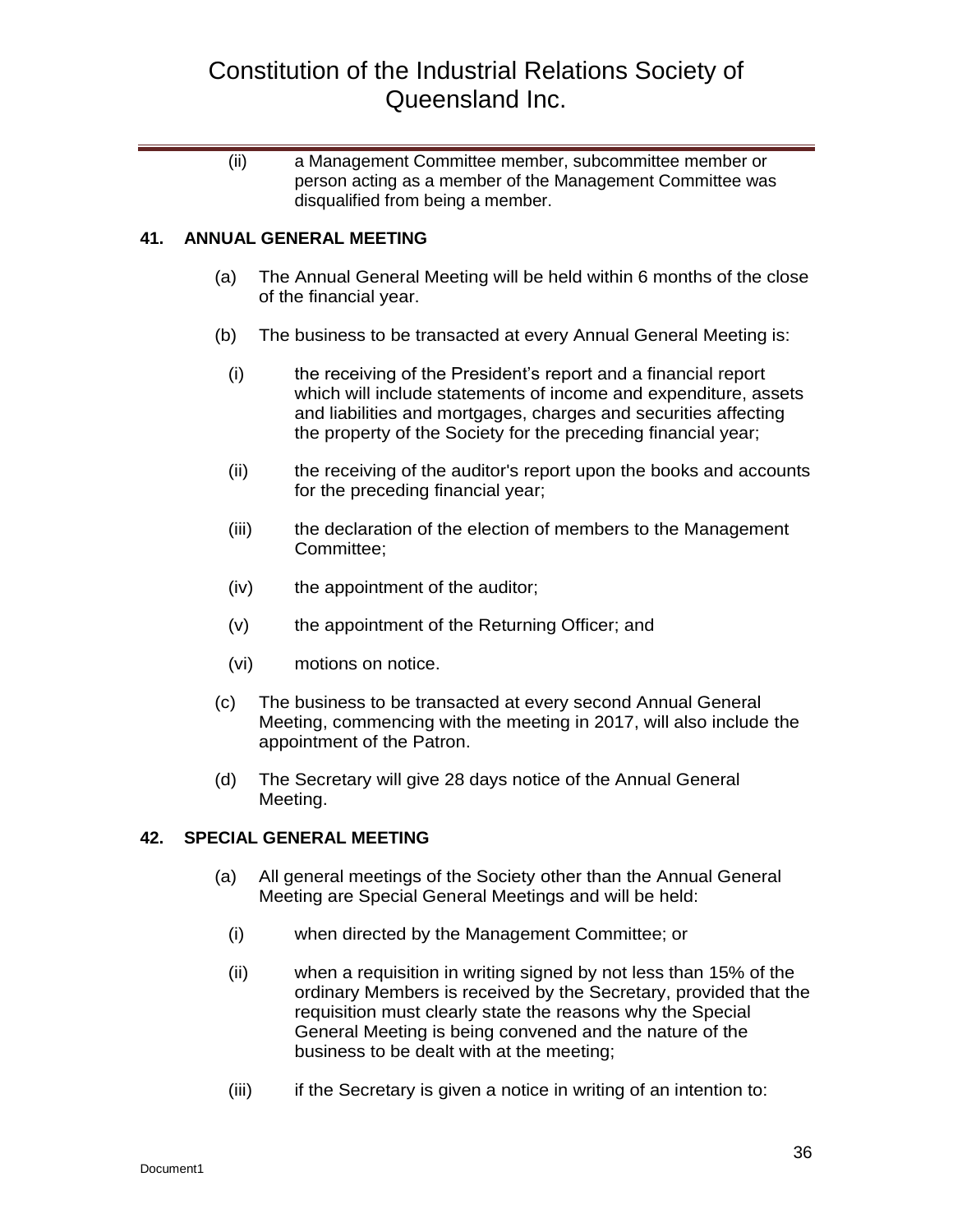- (A) appeal against the decision of the Management Committee to reject an application for membership;
- (B) terminate the membership of any member; or
- (C) contest a requisition to remove a member of the Management Committee from office.

#### <span id="page-36-0"></span>**43. NOTICE OF GENERAL MEETING**

- (a) The Secretary may call a general meeting of the Society.
- (b) The Secretary must, subject to these rules, give at least 14 days notice of the meeting to each Member of the Society.
- (c) If the Secretary is unable or unwilling to call the meeting, the President or another member of the Executive must call the meeting.
- (d) The Management Committee may decide the way in which the notice must be given.
- (e) However, notice of the following meetings must be given in writing:
	- (i) a meeting called to hear and decide the appeal of a person against the Management Committee's decision:
		- (A) to reject the person's application for membership of the Society; or
		- (B) to terminate the person's membership of the Society;
	- (ii) a meeting called to determine whether a member of the Management Committee should be removed from office; and
	- (iii) a meeting called to hear and decide a proposed Special Resolution of the Society.
- (f) A notice of a general meeting must state the business to be conducted at the meeting.

#### <span id="page-36-1"></span>**44. QUORUM FOR, AND ADJOURNMENT OF GENERAL MEETINGS**

- (a) The quorum for a general meeting is that number of ordinary Members that is the number of members elected or appointed to the Management Committee at the close of the Society's last general meeting plus 1.
- (b) No business may be conducted at a general meeting unless there is a quorum when the meeting proceeds to business.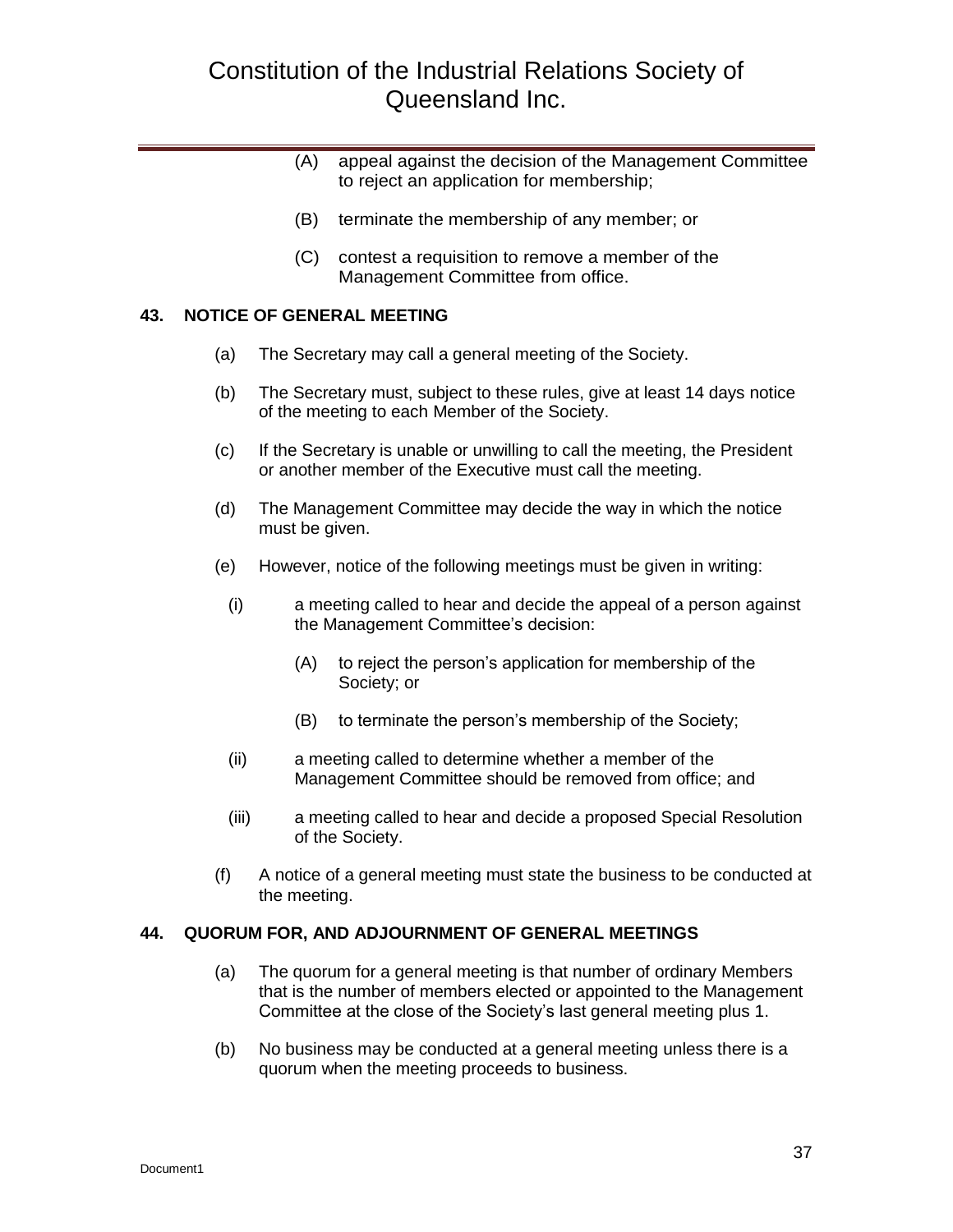- (c) If there is no quorum within 30 minutes after the time fixed for a general meeting called on the request of members of the Management Committee or the Society, the meeting lapses.
- (d) If there is no quorum within 30 minutes after the time fixed for a general meeting called other than on the request of members of the Management Committee or the Society:
	- (i) the meeting is to be adjourned for at least 7 days; and
	- (ii) the Management Committee is to decide the day, time and place of the adjourned meeting.
- (e) The chairperson may, with the consent of any meeting at which there is a quorum, and must if directed by the meeting, adjourn the meeting from time to time and from place to place.
- (f) If a meeting is adjourned under sub-rule (e), only the business left unfinished at the meeting from which the adjournment took place may be conducted at the adjourned meeting.
- (g) The Secretary is not required to give the members notice of an adjournment or of the business to be conducted at an adjourned meeting unless a meeting is adjourned for at least 30 days.
- (h) If a meeting is adjourned for at least 30 days, notice of the adjourned meeting must be given in the same way notice is given for an original meeting.

### <span id="page-37-0"></span>**45. PROCEDURE AT GENERAL MEETING**

- (a) Ordinary Members may take part and vote in a general meeting in person, by proxy or by using any technology, if reasonably available, that reasonably allows the member to hear and take part in discussions as they happen.
- (b) A Member who participates in a meeting as provided for in sub-rule (a) is taken to be present at the meeting, and so there can be no doubt, is counted for the purposes of quorum.
- (c) At each general meeting:
	- (i) the President is to preside as chairperson;
	- (ii) if there is no President or if the President is not present within 15 minutes after the time fixed for the meeting or is unwilling to act, a Vice-President will chair the meeting or if a Vice-President is not present, or if present is not willing to act, the Members present must elect 1 of their number to be chairperson of the meeting;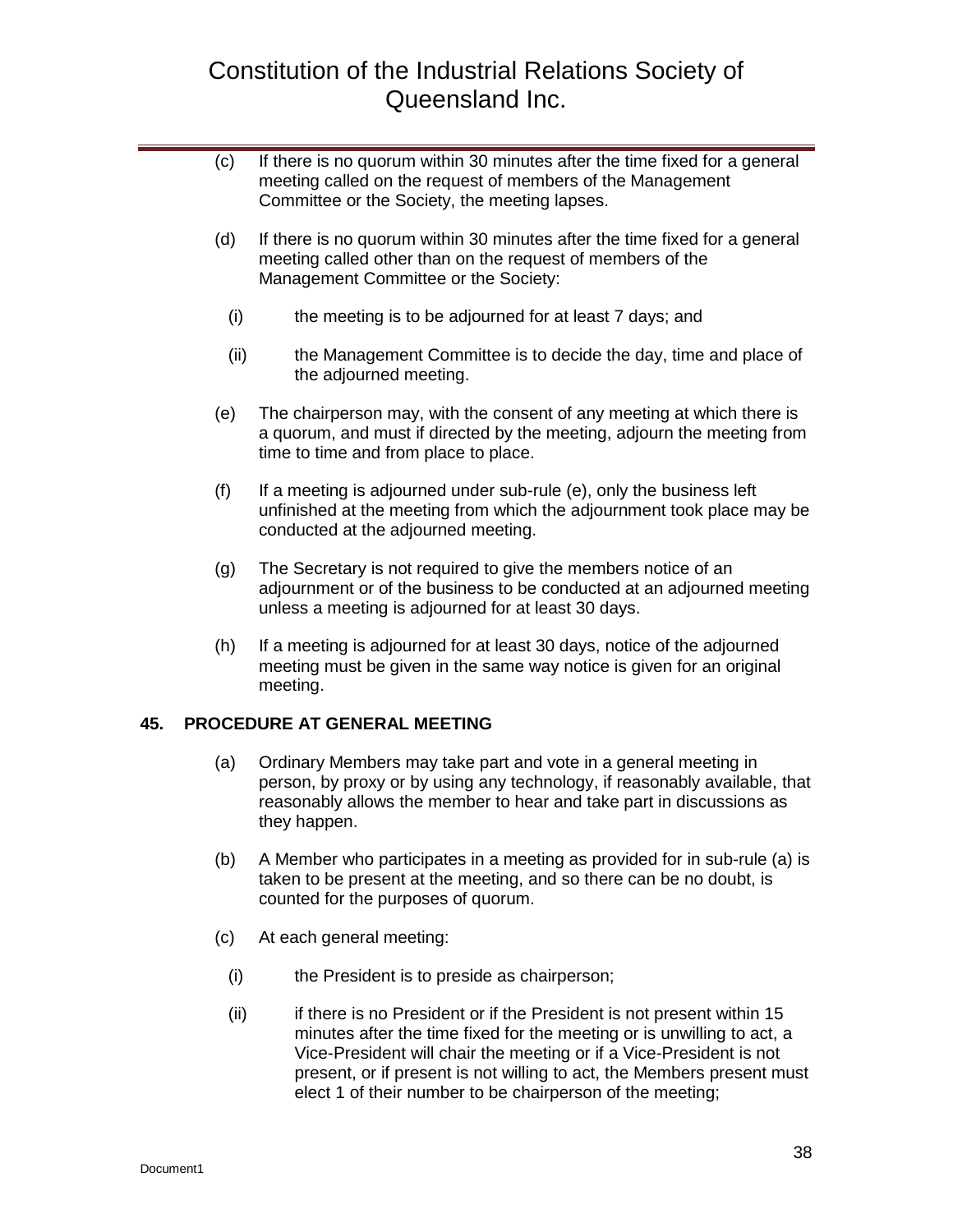- (iii) the President will preside as chairperson at every meeting of the Management Committee, or if there is no President or if at any meeting the President is not present within 10 minutes after the time appointed for holding the meeting, or if present is not willing to act, then a Vice-President will be chair or if a Vice-President is not present at the meeting, or if present is not willing to act, then the Members may choose 1 of their number to be chair of the meeting and any such person will whilst so acting have, for the purposes of conducting the meeting, the authority and power of the President, provided that if there is more than one Vice-President in attendance the Vice-Presidents will determine which of them is to chair the meeting and if unable to determine then the Members present may choose the Vice-President to act; and
- (iv) the chairperson must conduct the meeting in a proper and orderly way.

### <span id="page-38-0"></span>**46. VOTING AT GENERAL MEETING**

- (a) At a general meeting, each question, matter or resolution, other than a Special Resolution, must be determined by a majority of votes of the ordinary Members present.
- (b) Each ordinary Member present and eligible to vote is entitled to 1 vote only and, if the votes are equal, the chairperson has a casting vote as well as a primary vote.
- (c) The method of voting is, subject to sub-rule (d), to be determined by the Management Committee.
- (d) If at least 20% of the ordinary Members present demand a secret ballot, voting must be by secret ballot.
- (e) If a secret ballot is held, the chairperson must appoint 2 Members to conduct the secret ballot in the way the chairperson decides.
- (f) The result of a secret ballot as declared by the chairperson is taken to be a resolution of the meeting at which the ballot was held.

### <span id="page-38-1"></span>**47. PROXIES**

(a) An instrument appointing a proxy must be in writing and be in the following, or similar, form:

Industrial Relations Society of Queensland Inc.:

I, [XX] of [XX], being an ordinary Member of the Society, appoint [XX] of [XX] as my proxy to vote for me on my behalf at the (annual) general meeting of the Society, to be held on the [XX] day of [XX] 20[XX] and at any adjournment of the meeting.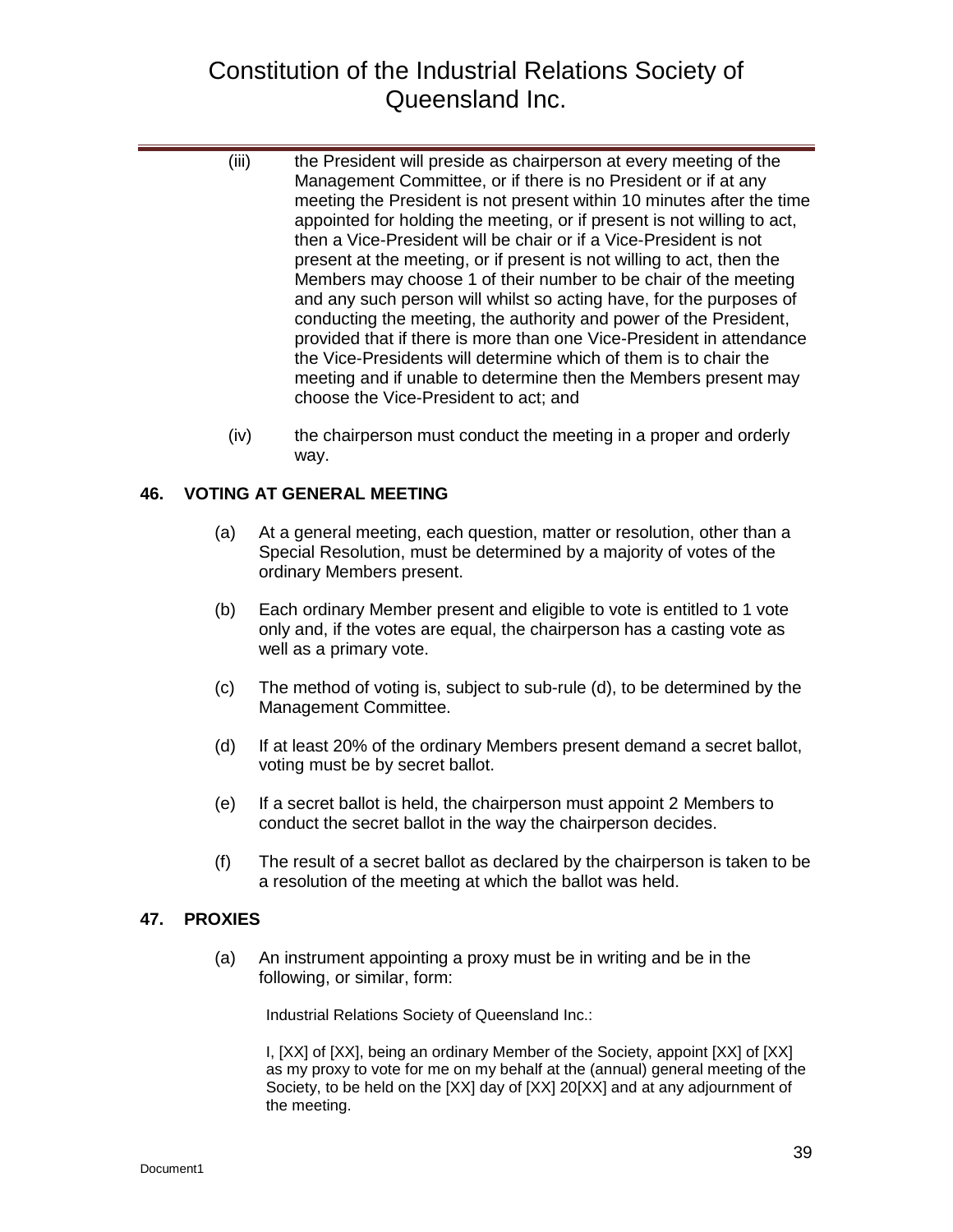Signed this [XX] day of [XX] 20[XX].

**Signature** 

- (b) The instrument appointing a proxy must:
	- (i) if the appointor is an individual—be signed by the appointor or the appointor's attorney properly authorised in writing; or
	- $(ii)$  if the appointor is a corporation:
		- (A) be under seal; or
		- (B) be signed by a properly authorised officer or attorney of the corporation.
- (c) A proxy may be a Member of the Society or another person, provided that no person can, for a general meeting of Members, hold more than 3 proxies, and, subject to these rules, all proxies count for the purposes of quorum at general meetings if Members.
- (d) The instrument appointing a proxy is taken to confer authority to demand or join in demanding a secret ballot.
- (e) Each instrument appointing a proxy must be given to the Secretary before the start of the meeting or adjourned meeting at which the person named in the instrument proposes to vote.
- (f) Unless otherwise instructed by the appointor, the proxy may vote as the proxy considers appropriate.
- (g) If an ordinary Member wants a proxy to vote for or against a resolution, the instrument appointing the proxy must be in the following, or similar, form:

Industrial Relations Society of Queensland Inc.:

I, [XX] of [XX],being an ordinary Member of the Society, appoint [XX] of [XX] as my proxy to vote for me on my behalf at the (annual) general meeting of the Society, to be held on the [XX] day of [XX] 20[XX] and at any adjournment of the meeting.

This form is to be used \*in favour of/\*against [*strike out whichever*

*is not wanted*] the following resolutions:

[*List relevant resolutions*]

Signed this [XX] day of [XX] 20[XX].

**Signature**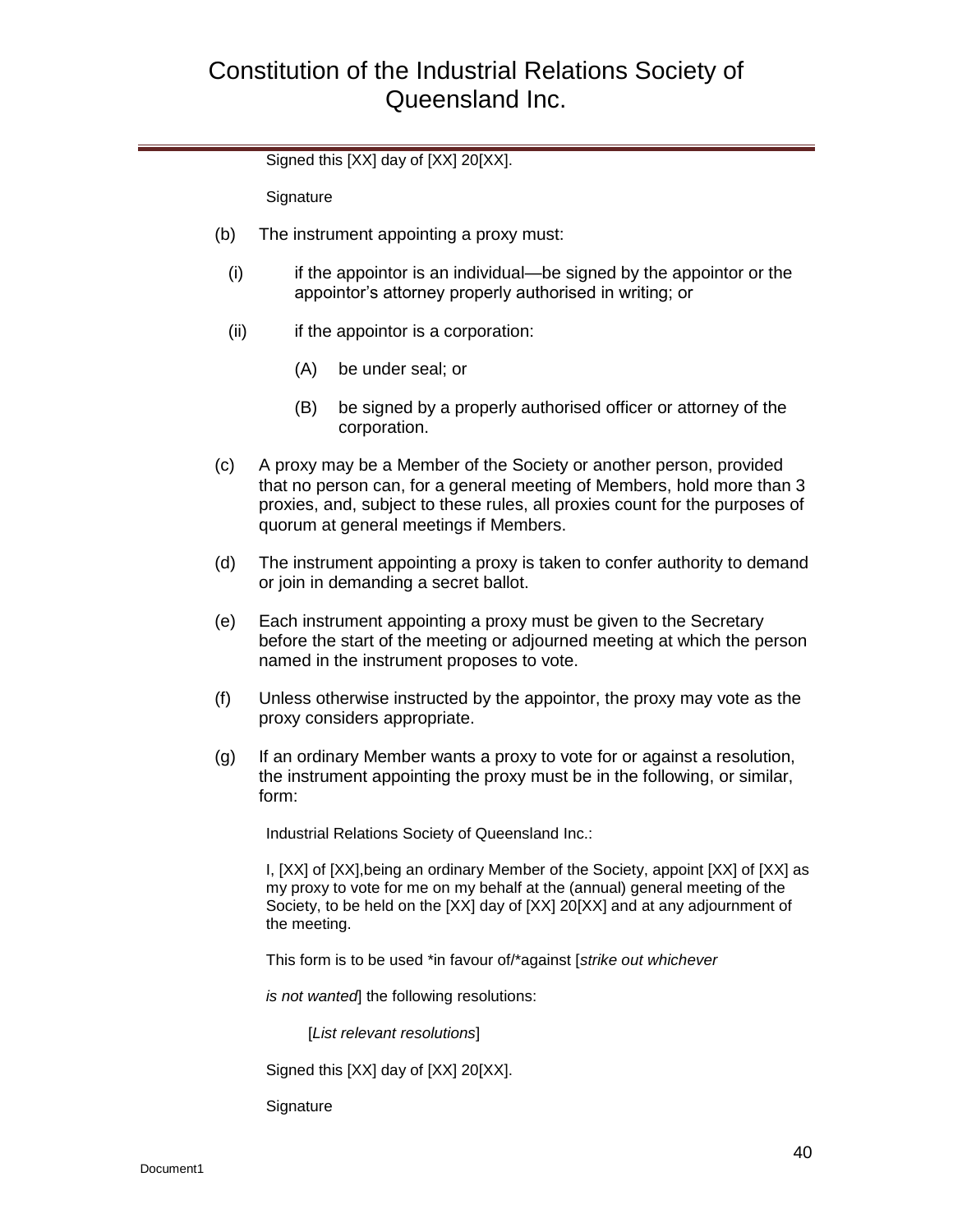#### <span id="page-40-0"></span>**48. MINUTES OF GENERAL MEETINGS**

- (a) The Secretary must ensure full and accurate minutes of all questions, matters, resolutions and other proceedings of each general meeting are entered in the Minute Book.
- (b) To ensure the accuracy of the minutes:
	- (i) the minutes of each general meeting must be signed by the chairperson of the meeting, or the chairperson of the next general meeting, verifying their accuracy; and
	- (ii) the minutes of each Annual General Meeting must be signed by the chairperson of the meeting, or the chairperson of the next meeting of the Society that is a general meeting or Annual General Meeting, verifying their accuracy.
- (c) If requested by a Member, and subject to these rules, the Secretary must, within 28 days after the request is made:
	- (i) make the Minute Book for a particular general meeting available for inspection by the Member at a mutually agreed time and place; and
	- (ii) give the Member copies of the minutes of the meeting.
- (d) The Society may require the Member to pay the reasonable costs of providing copies of the minutes.

### <span id="page-40-1"></span>**49. BY-LAWS**

- (a) The Management Committee may make, amend or repeal by-laws, not inconsistent with these rules, for the internal management of the Society.
- (b) Notice of by-laws made, amended or repealed in accordance with subrule (a) must be provided to the Members by the means the Management Committee considers appropriate.
- (c) A by-law may be set aside by a vote of ordinary Members at a general meeting of the Society.

### <span id="page-40-2"></span>**50. ALTERATION OF RULES**

- (a) Subject to the Act, these rules may be amended, repealed or added to by a Special Resolution carried at a general meeting.
- (b) However an amendment, repeal or addition is valid only if it is registered by the Chief Executive.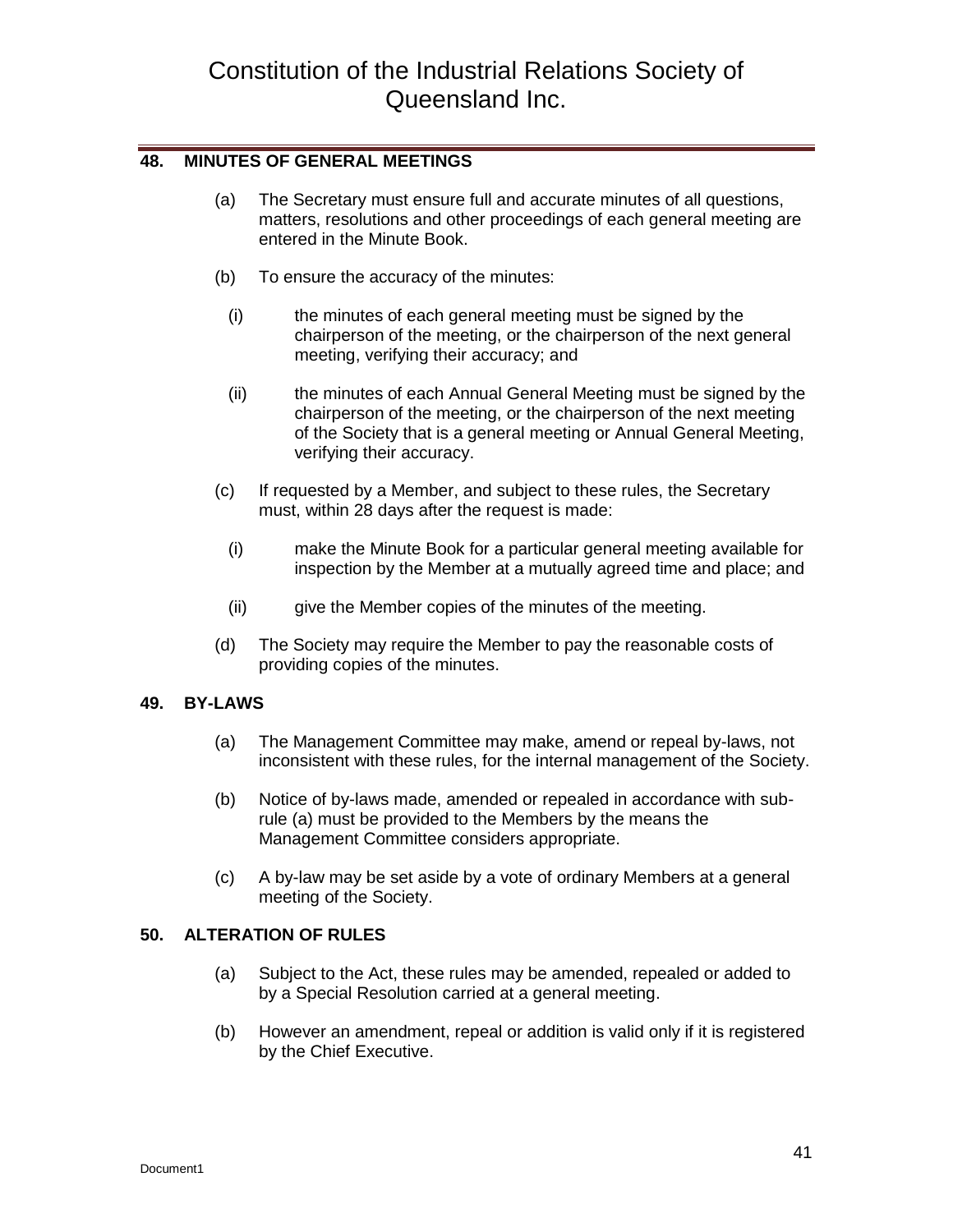### <span id="page-41-0"></span>**51. SEAL**

- (a) The Management Committee must ensure the Society has a common seal.
- (b) The common seal must be:
	- (i) kept securely by the Management Committee; and
	- (ii) used only under the authority of the Management Committee.
- (c) Each instrument to which the seal is attached must be signed by a member of the Management Committee and countersigned by:
	- (i) the Secretary;
	- (ii) another member of the Management Committee; or
	- (iii) someone authorised by the Management Committee.

#### <span id="page-41-1"></span>**52. INDEMNITY AND INSURANCE**

- (a) The Society will be responsible for the authorised acts of its officers and employees and the Society will indemnify its officers and employees in respect of payments made and liabilities incurred by them, if the acts, payments or liabilities performed, made or incurred by an officer or employee, as the case may be, was:
	- (i) within the scope of the officer's, or employee's, authority;
	- (ii) in the ordinary and proper conduct of the Society's business;
	- (iii) in the honest and reasonable discharge of the officer's, or employee's, office or employment; and
	- (iv) in good faith.
- (b) The Society will, subject to the provisions contained in sub-rule (a), indemnify any of the persons mentioned in sub-rule (a) against liability for any loss or damage though the loss or damage may have occurred by reason of negligence, a reasonable mistake, error, oversight or omission on the part of the person concerned.
- (c) To the extent permitted by the Act, the Society may insure or pay any premiums on a policy of insurance for officers or employees against any liability that the Society indemnifies an officer or employee for in accordance with this rule.
- (d) An officer of the Society may vote in favour of a resolution that the Society grant an indemnity pursuant to sub-rule (a), take insurance or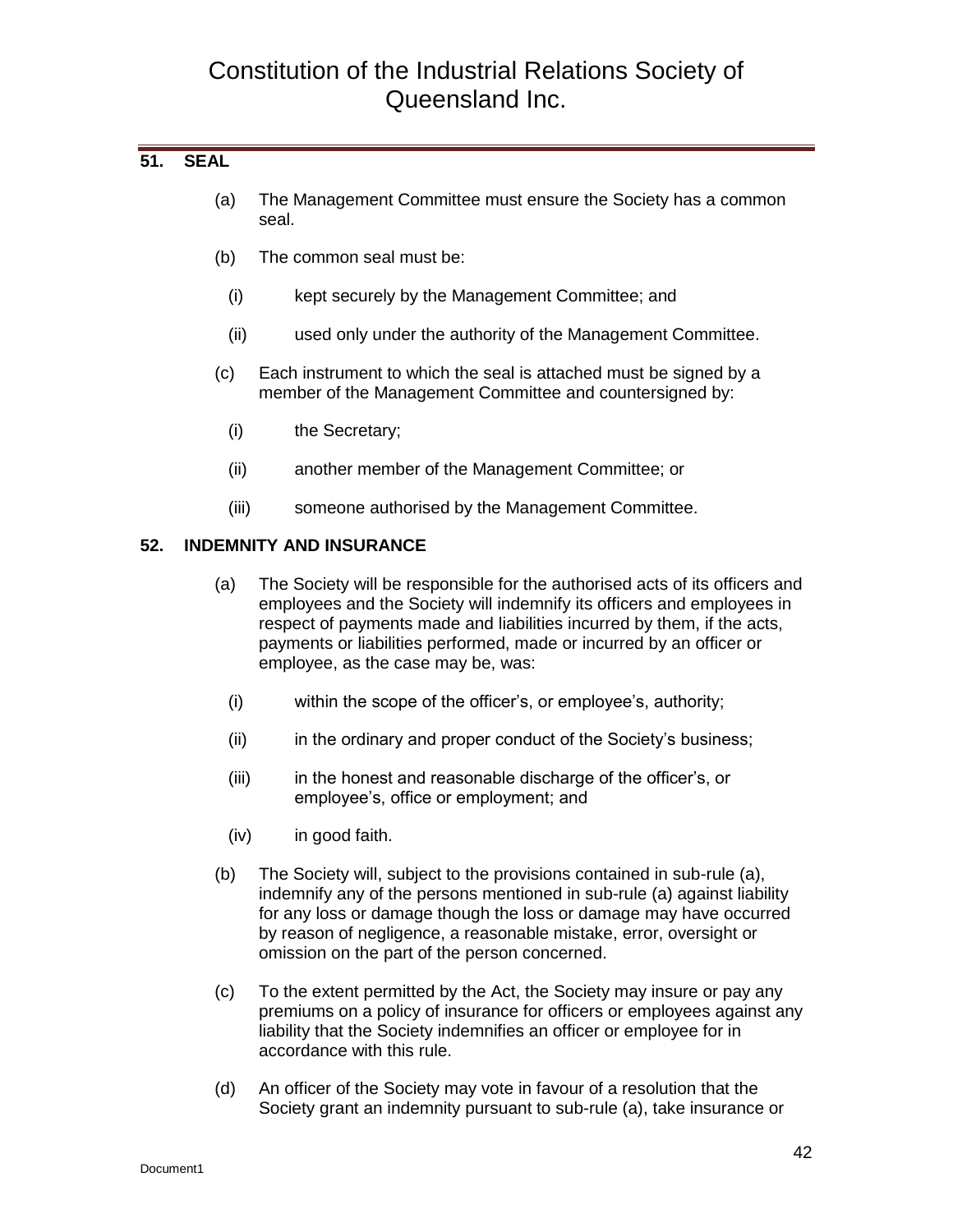pay the premiums on an insurance policy pursuant to sub-rule (c), even though the officer has a direct and material interest in the outcome of the resolution.

- (e) The indemnity provided by this rule extends only to the acts or conduct of an officer or employee of the Society that occurs in respect of the Society.
- (f) Nothing in this rule prevents the Management Committee from indemnifying persons who are not the subject of this rule, where it is in the interests of the Society to do so.

### <span id="page-42-0"></span>**53. FUNDS AND ACCOUNTS**

- (a) The funds of the Society must be kept in an account in the name of the Society in a financial institution determined by the Management Committee.
- (b) Records and accounts must be kept in the English language showing full and accurate particulars of the financial affairs of the Society.
- (c) All amounts must be deposited in the financial institution account as soon as practicable after receipt.
- (d) A payment by the Society of \$100 or more must be made by cheque or electronic funds transfer.
- (e) If a payment of \$100 or more is made by cheque, the cheque or electronic funds transfer must, subject to sub-rule (f), be signed or if an electronic funds transfer be approved in advance in writing by any 2 of the following:
	- (i) the President;
	- (ii) the Secretary;
	- (iii) the Treasurer; and
	- (iv) any member of the Executive who has been authorised by the Management Committee to sign cheques issued by the Society.
- (f) Despite sub-rule (e) 1 of the persons who signs the cheque or approves the electronic funds transfer must be the President or the Secretary or the Treasurer.
- (g) Cheques, other than cheques for wages, allowances or petty cash recoupment, must be crossed 'not negotiable'.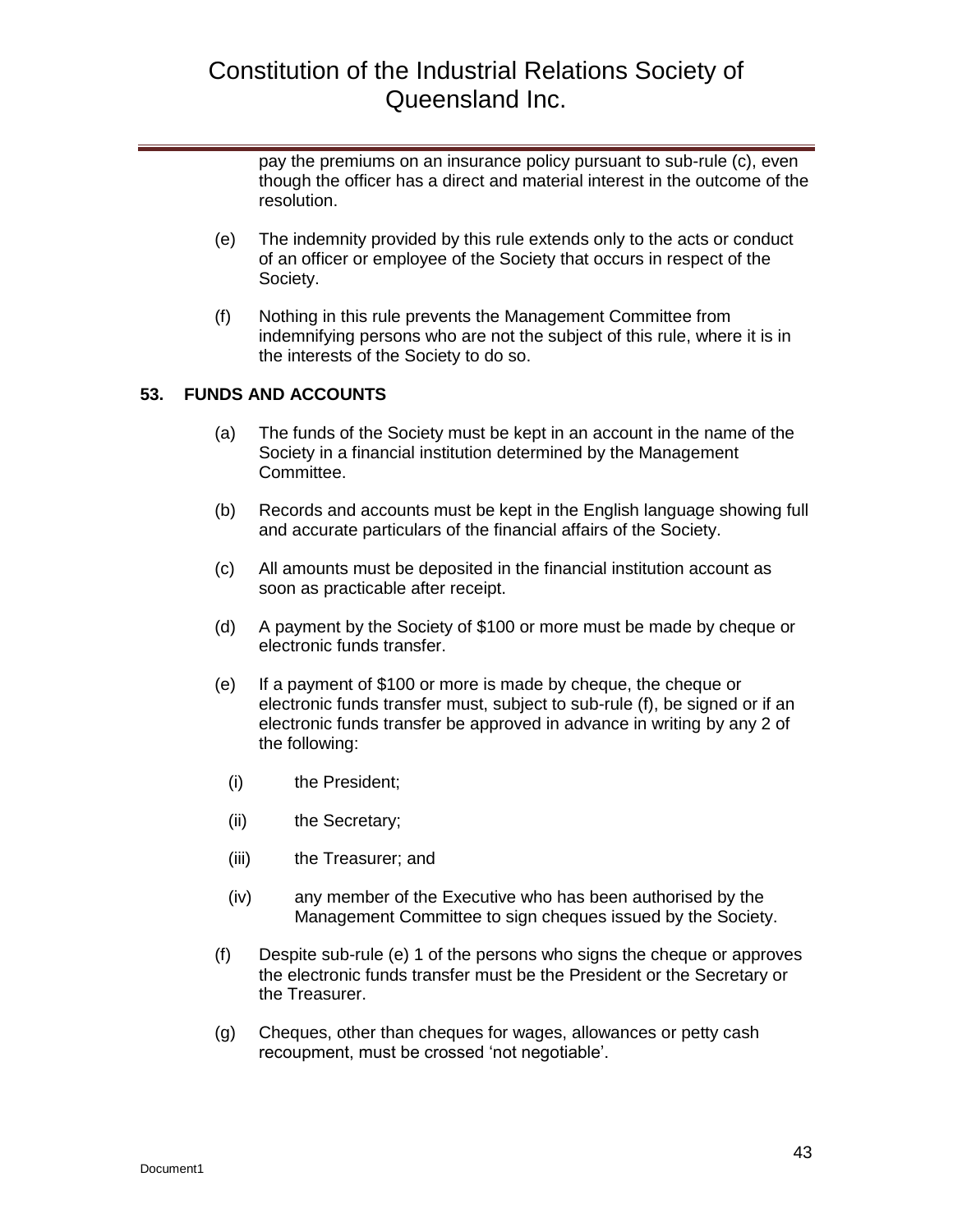- (h) A petty cash account must be kept on the imprest system, and the Management Committee must decide the amount of petty cash to be kept in the account.
- (i) All expenditure must be approved or ratified at a Management Committee meeting.

### <span id="page-43-0"></span>**54. GENERAL FINANCIAL MATTERS**

- (a) On behalf of the Management Committee, the Treasurer must, as soon as practicable after the end date of each financial year, ensure a financial statement for its last reportable financial year is prepared.
- (b) The income and property of the Society must be used solely in promoting the Society's Objectives and exercising the Society's powers.

#### <span id="page-43-1"></span>**55. REIMBURSEMENT OF EXPENSES**

(a) Members of the Management Committee will be entitled to reimbursement of expenses, incurred on behalf of the Society or in the performance of Society business, as approved for payment by the Executive Committee.

#### <span id="page-43-2"></span>**56. DOCUMENTS**

(a) The Secretary must ensure the safe custody of books, documents, instruments of title and securities of the Society.

#### <span id="page-43-3"></span>**57. FINANCIAL YEAR**

(a) The end date of the Society's financial year is 30 June in each year.

#### <span id="page-43-4"></span>**58. COMPLAINTS**

(a) A Member wishing to lay a complaint against another member may only do so by written complaint to the Secretary, who will refer the matter to the Management Committee for their consideration and, if appropriate, action in accordance with rule 11.

#### <span id="page-43-5"></span>**59. PLEBISCITE**

- (a) The Secretary will, on receipt of a request in writing signed by 20% of the ordinary Members, direct the conduct of a plebiscite of the Members who are appropriately privileged in accordance with rule 15, on a matter concerning the Society.
- (b) The Management Committee or the Executive Committee may direct the conduct of a plebiscite of the Members who are appropriately privileged in accordance with rule 15, on a matter concerning the Society.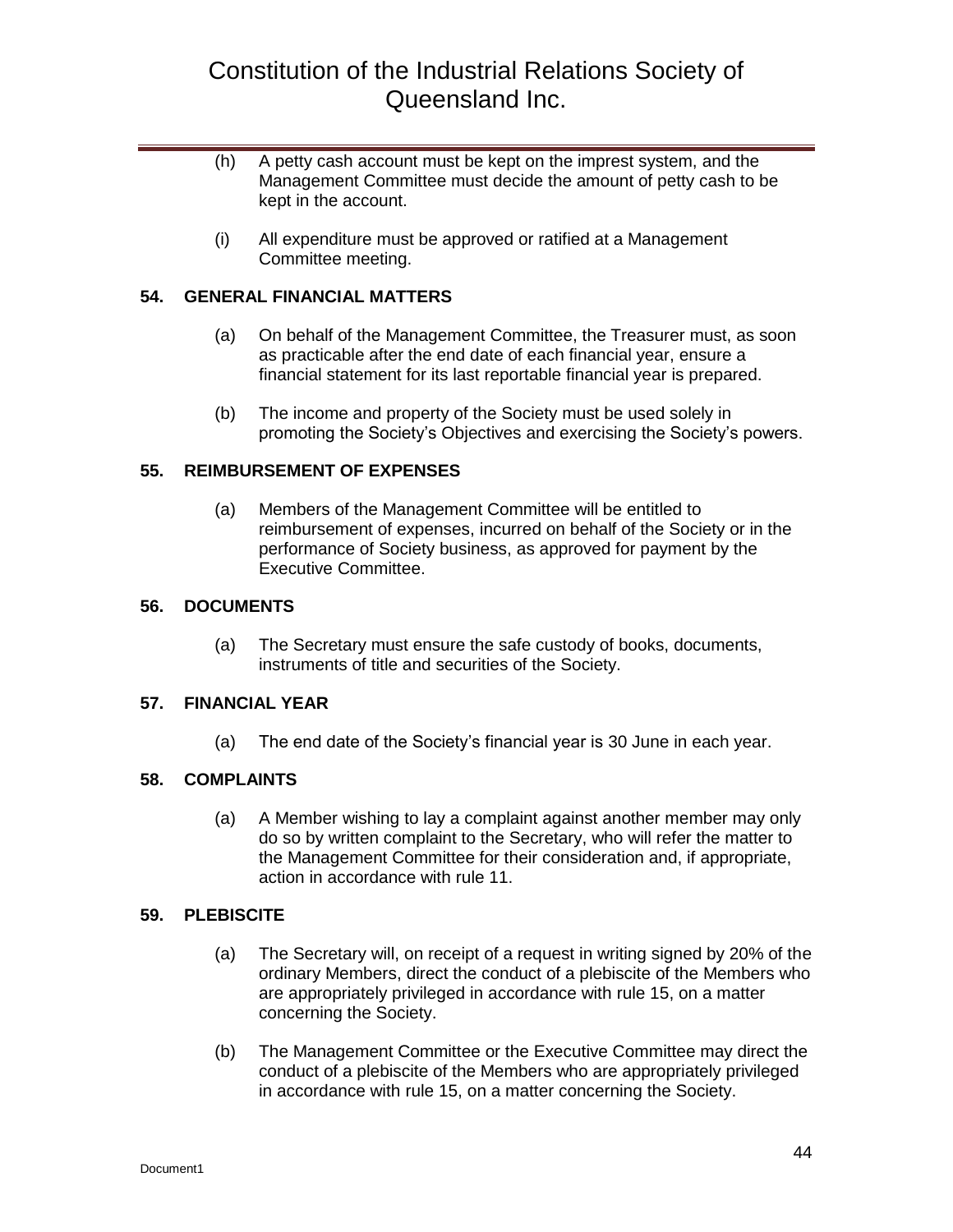- (c) A plebiscite will be conducted by secret ballot to be conducted by electronic means by the Returning Officer in accordance with this rule and is to be completed, in the case of a plebiscite under sub-rule (a) within 2 months of the receipt by the Secretary of the request and in the case of a plebiscite under sub-rule (b) within 2 months of the direction by the Management Committee or the Executive Committee.
- (d) Where a request has been received under sub-rule (a) or a direction given under sub-rule (b), the Management Committee or the Executive Committee will not, so far as is practicable, until the completion of the plebiscite, act in relation to the matter the subject of the plebiscite.
- (e)
	- (i) Where, subject to this rule, a majority of the ordinary Members of the Society voting at a plebiscite approve the matter submitted to plebiscite, the Management Committee or the Executive Committee will, so far as is practicable, implement the decision of the plebiscite;
	- (ii) in the event of a tied plebiscite the proposal must be declared lost.
- (f) Where a request is received under sub-rule (a) or a direction is given under sub-rule (b), the Secretary must advise the Returning Officer and the Returning Officer will direct the conduct of the plebiscite and take all necessary steps to ensure the secrecy of the ballot.
- (g) The Returning Officer will determine the opening and closing dates of the ballot.
- (h) The Committee of Management or the Executive Committee and, where the plebiscite is held following a request pursuant to sub-rule (a), the Members who requested the plebiscite may each appoint 2 scrutineers for the conduct of the plebiscite and must, before the opening of the ballot, advise the Returning Officer of the name of each such scrutineer.
- (i) The Returning Officer will:
	- (i) utilise an appropriate electronic/email platform;
	- (ii) on the opening date of the ballot forward or cause to be forwarded to each Member of the Society, a ballot paper;
	- (iii) give such directions to voters as the Returning Officer considers necessary;
	- (iv) give a direction that a voter must not make any mark on the ballot paper which will identify them and that any such mark will render the vote invalid; and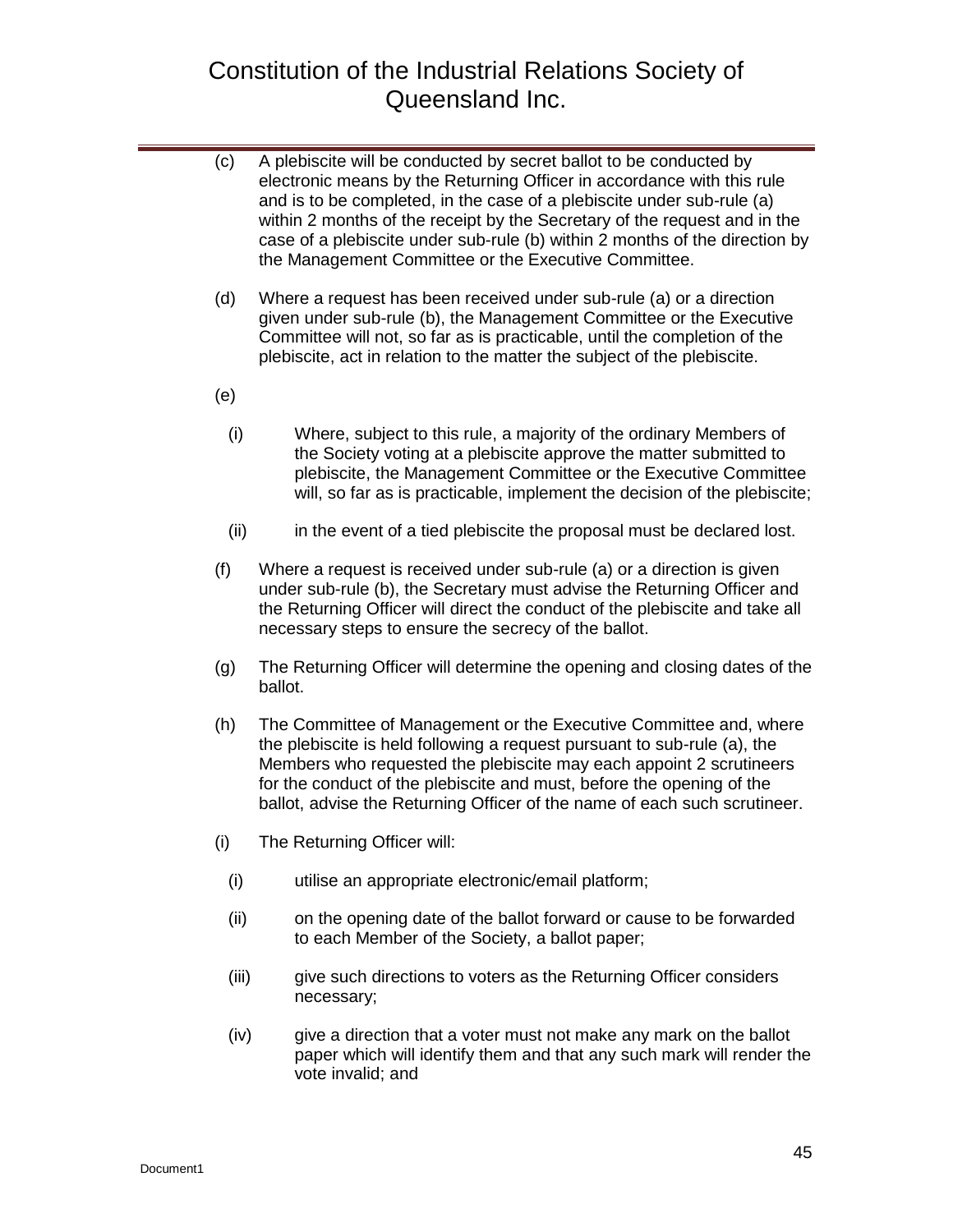- (v) provide for a method of permitting Members who are appropriately privileged in accordance with rule 15 to vote whilst preserving the secrecy of the ballot.
- (j) Subject to sub-rule (k) a scrutineer appointed under sub-rule (h) may be present during the counting of the ballot by the Returning Officer.
- (k) A scrutineer will observe a direction given by the Returning Officer during the conduct of the ballot.
- (l) A voter will cast a vote in a ballot under this rule by completing the ballot paper forwarded to the voter under sub-rule (i) in accordance with the directions to voters and forwarding the ballot paper to the Returning Officer so as to reach the Returning Officer no later than the closing date of the ballot.
- (m) A vote cast in the ballot will be informal if the intention of the voter is not clear.
- (n) On completion of the counting of ballot papers returned in a plebiscite the Returning Officer will declare the result of the plebiscite by advising the Secretary in writing of the number of ballot papers forwarded to voters, the number approving the matter or the subject of the plebiscite, the number not approving and the number of informal votes.
- (o) Provided that upon the Management Committee receiving a request in writing for a plebiscite it may, where the proposal contained in the request in writing for a plebiscite is capable of adoption by it, of its own motion adopt the proposal contained in the request in writing for a plebiscite and the adoption of the proposal contained in the request in writing for a plebiscite means that no plebiscite is required.

### <span id="page-45-0"></span>**60. GIFTS**

- (a) In the event of the Society having been endorsed as a deductible gift recipient ("DGR") and having established a gift fund for the receipt of gifts and the following then occurring:
	- (i) DGR endorsement being revoked; or
	- (ii) the gift fund being wound up,

then the provisions of rule 61 shall apply, provided that the surplus assets of the gift fund must be transferred to a fund, authority or institution that is DGR endorsed.

### <span id="page-45-1"></span>**61. DISTRIBUTION OF SURPLUS ASSETS TO ANOTHER ENTITY**

(a) This rule applies if the Society: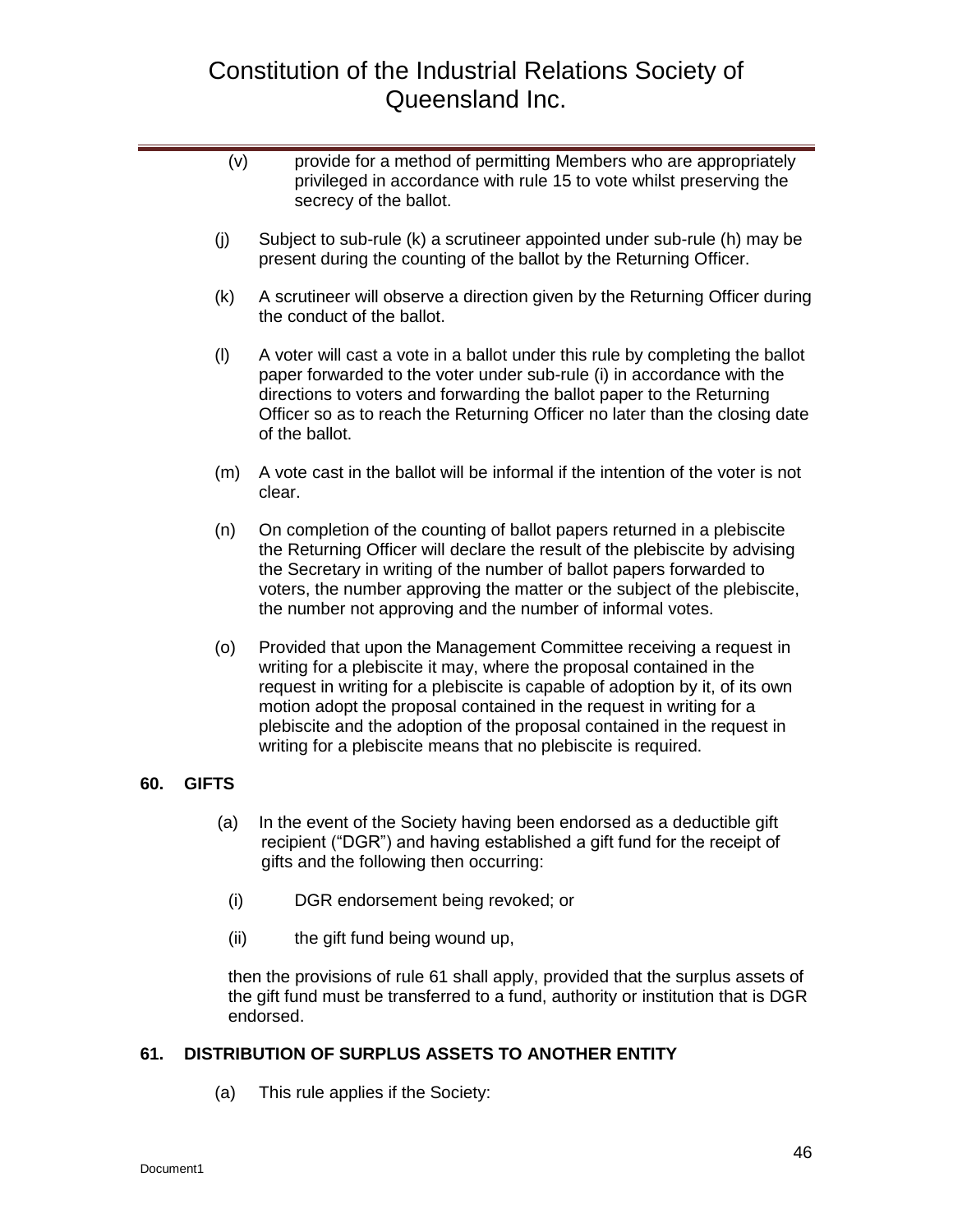- (i) is wound-up under part 10 of the Act; and
- (ii) has surplus assets.
- (b) The surplus assets must not be distributed among the members of the Society.
- (c) The surplus assets must be given to another entity:
	- (i) having objectives similar to the Society's objectives; and
	- (ii) the rules of which prohibit the distribution of the entity's income and assets to its members.
- (d) In this rule:
	- (i) "surplus assets" has the meaning provided by section 92(3) of the Act.

#### <span id="page-46-0"></span>**62. STANDING ORDERS**

- (a) The order of business provided for by this rule will be adhered to as far as practicable, and subject to these rules, at all meetings of the Society.
- (b) The President will take the chair for the meeting and upon ascertaining that a quorum is present will then declare the meeting open for the transaction of business and in the event of no quorum being present within the time prescribed, the President will proceed in accordance with these rules.
- (c) The order of business will, subject to these rules and dependant on the nature of the meeting, be as follows:
	- (i) attendance and apologies;
	- (ii) minutes will be presented for confirmation, but no discussion will be allowed except as to their accuracy as a record of the proceedings;
	- (iii) business arising out of minutes;
	- (iv) correspondence;
	- (v) financial statements and accounts;
	- (vi) reports;
	- (vii) motions on notice; and
	- (viii) general business.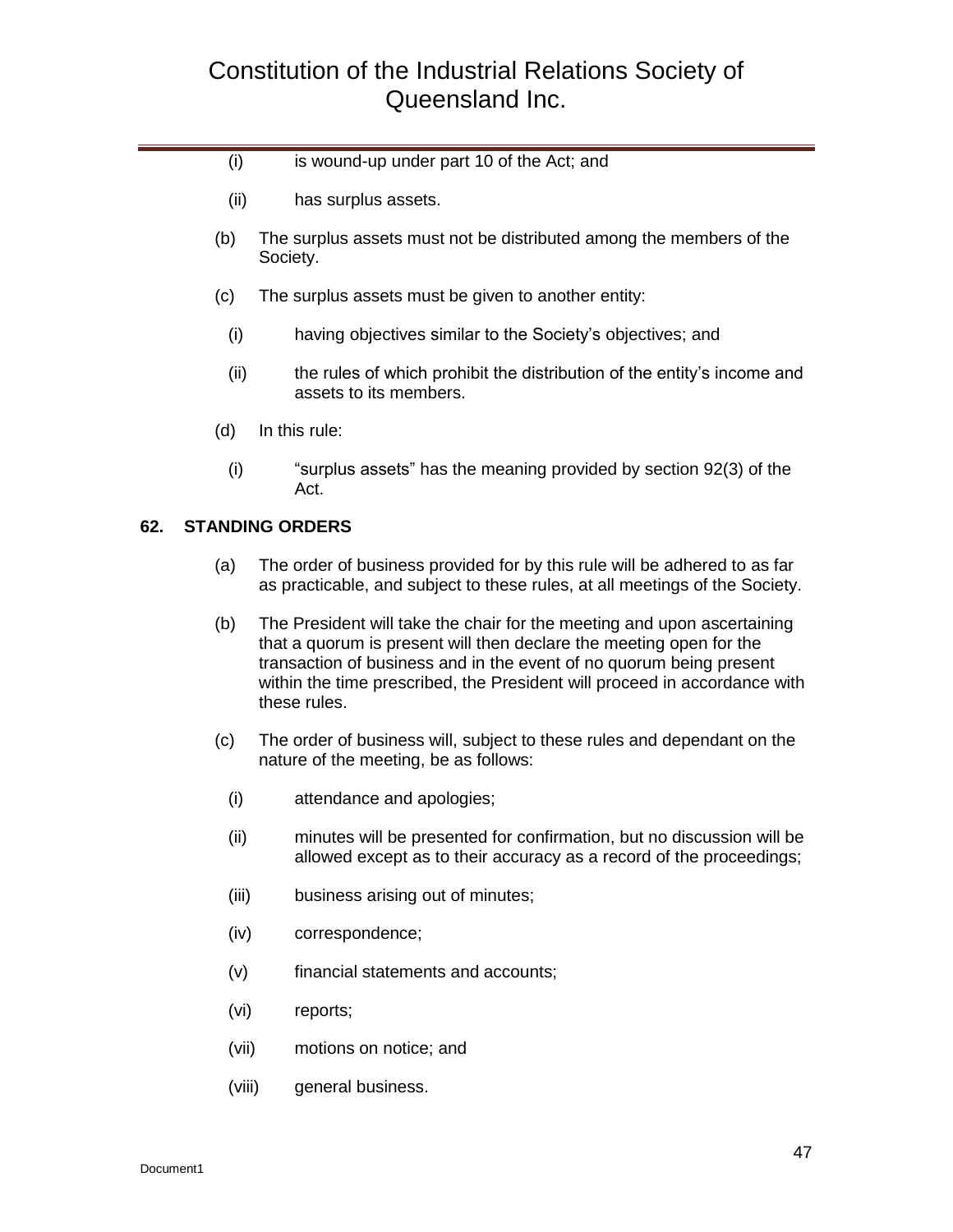- (d) Notices of motion will be required for rescission or alteration of standing orders, rules of debate, or some previous resolution.
- (e)
	- (i) A Member on giving a notice of motion will provide the Secretary with a copy of such notice and must, if a general meeting, give 21 days notice of the motion, and must, if a Management Committee or Executive Committee meeting, give 3 days notice of the motion, provided that the Management Committee or the Executive Committee, as the case may be, may waive by resolution without notice the requirement for notice.
	- (ii) The Secretary will circulate the notice to the membership prior to the date of the meeting giving such notice as may be required by these rules.
- (f) No notice entered on the notice paper will be proceeded with unless the Member who has given such notice or some person authorised by the Member in writing to move the motion be present when the business is called to its order.
- (g) Notices not proceeded with will be struck out.
- (h) No new business will be taken later than 9 p.m. unless an extension of time be granted by the meeting prior to that hour.
- (i) Any member engaging in misconduct during a meeting or in any way making an annoyance to or obstructing the business of the meeting will be called to order by the President and, if after being called to order, the member refuses or fails to comply with any direction of the President, that member will be excluded from taking any further part in the business of the meeting if, upon taking a vote for that purpose, a majority of the members present at such meeting decide to do so.
- (j) For the purposes of the Annual General Meeting, the President holding office, or acting in office, immediately prior to the Annual General Meeting (for this rule the "Outgoing Chairperson") will chair the Annual General Meeting up to the agenda item requiring the formal declarations of successful candidates for office, at which time the Annual General Meeting will elect 1 of its members to chair the meeting and call for the report of the Returning Officer, provided nothing prevents the Outgoing Chairperson from being appointed to chair the Annual General Meeting.

### <span id="page-47-0"></span>**63. RULES OF DEBATE**

(a) No discussion will be allowed except on motion or amendment duly proposed and seconded.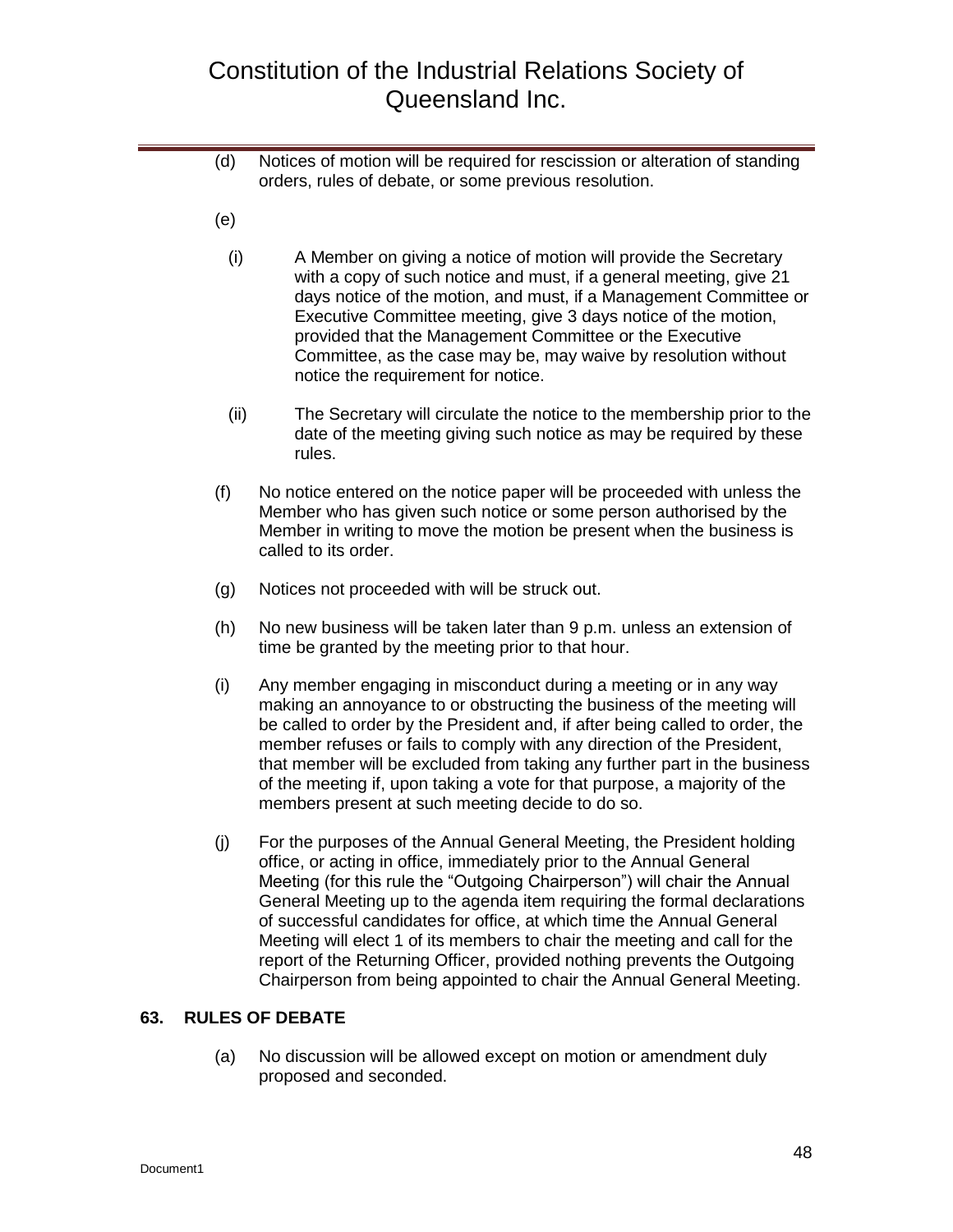- (b) Any member desiring to propose a motion or amendment or to discuss any matter under consideration must address the President and no member will address the meeting unless called by the President.
- (c) When the President speaks during a debate, the member then speaking or offering to speak will cease so that the President may be heard without interruption.
- (d) The President will call to order any speaker who departs from the question or who violates the courtesies or rules of debate.
- (e) Should the President desire to take part in a debate at any meeting then the President will vacate the chair for the time being and another Chairperson will be appointed in accordance with these rules.
- (f) All questions will be determined in the following manner:
	- (i) the mover of the motion will have 5 minutes at the time of moving the motion to present argument in support of the motion and 5 minutes to reply, which must be limited to the answering of arguments advanced against the motion;
	- (ii) the seconder of such motion and all other speakers will be limited to 5 minutes;
	- (iii) the meeting, on motion without debate, may extend the time of any speaker but such extension of time will not exceed 5 minutes - the meeting may agree to further extensions on the same basis;
	- (iv) the President will call attention to the time of all speakers 1 minute before such time expires and motions for extensions may be made when the President so calls, but not later;
	- (v) after the motion has been moved and seconded, no more than 2 members will speak in succession on 1 side, either for or against any question before the meeting and if at the conclusion of the second speaker's remarks no member rises to speak on the other side, the motion or amendment will at once be put to the meeting, subject to part (i);
	- (vi) all votes at meetings will be subject to the following:
		- (A) the President will read the motion and determine the question on the voices, provided that the President may call for a show of hands; and
		- (B) the President will then declare the question carried or lost;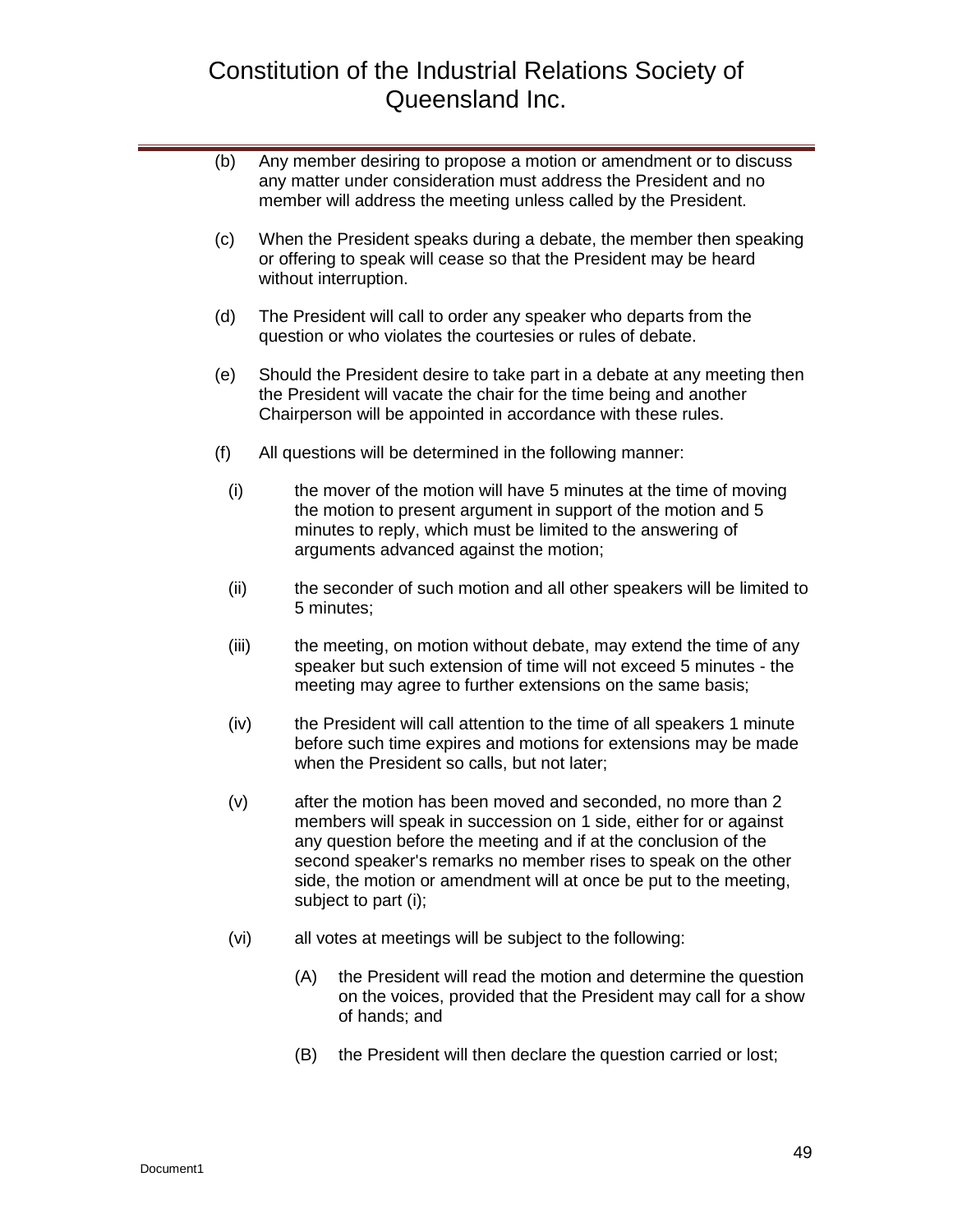| (vii)  | in the event of a motion being carried or lost by a narrow majority,<br>any 3 members may demand a division and on a division being<br>called for, those in favour will go to the side of the room on the<br>President's right and those against to the President's left and the<br>number on each side will be counted and the number of voters each<br>- for and against - will be recorded in the minutes;           |
|--------|-------------------------------------------------------------------------------------------------------------------------------------------------------------------------------------------------------------------------------------------------------------------------------------------------------------------------------------------------------------------------------------------------------------------------|
| (viii) | provided always that any 3 members may call for a poll to be<br>conducted in relation to any motion if the request for the poll is<br>made prior to motion being voted upon and the request for the poll<br>is carried by the meeting.                                                                                                                                                                                  |
| (g)    | At any time during debate on any motion it will be competent for any<br>member who has not spoken to the motion to move an amendment,<br>which will be subject to the following:                                                                                                                                                                                                                                        |
| (i)    | all amendments must be seconded;                                                                                                                                                                                                                                                                                                                                                                                        |
| (ii)   | motions may be amended by adding words, by deleting words, or by<br>deleting words and inserting others in their place;                                                                                                                                                                                                                                                                                                 |
| (iii)  | the effect of any proposed amendment will not be such as to<br>establish a direct negative to the question contained in the motion;                                                                                                                                                                                                                                                                                     |
| (iv)   | only 1 amendment will be received at a time and such amendment<br>must be disposed of before any further amendment is moved and all<br>amendments will be put before the original motion;                                                                                                                                                                                                                               |
| (v)    | the mover of an amendment will not have the right of reply; and                                                                                                                                                                                                                                                                                                                                                         |
| (vi)   | should an amendment be carried it becomes the substantive motion<br>and thereon an amendment may be proposed, if however, no further<br>amendment be proposed the amendment which has become the<br>substantive motion will be put without further debate subject to the<br>mover of the original question having the right of reply.                                                                                   |
| (h)    | Where a motion is considered by a meeting without any amendments<br>being proposed no member except for the mover of the motion will speak<br>more than once on the motion unless by way of personal explanation or<br>with the consent of the meeting except where an amendment or<br>amendments are proposed then a member may speak for or against the<br>motion and for or against any amendment which is proposed. |
| (i)    | Any member who thinks they have been misrepresented by a speaker<br>may, with the indulgence of the meeting, interrupt the speaker to correct<br>the misstatement, but the member must not enter into argument.                                                                                                                                                                                                         |

(j) It will be competent at any time during a debate for a member who has not spoken to the motion to rise and move "that the question be now put"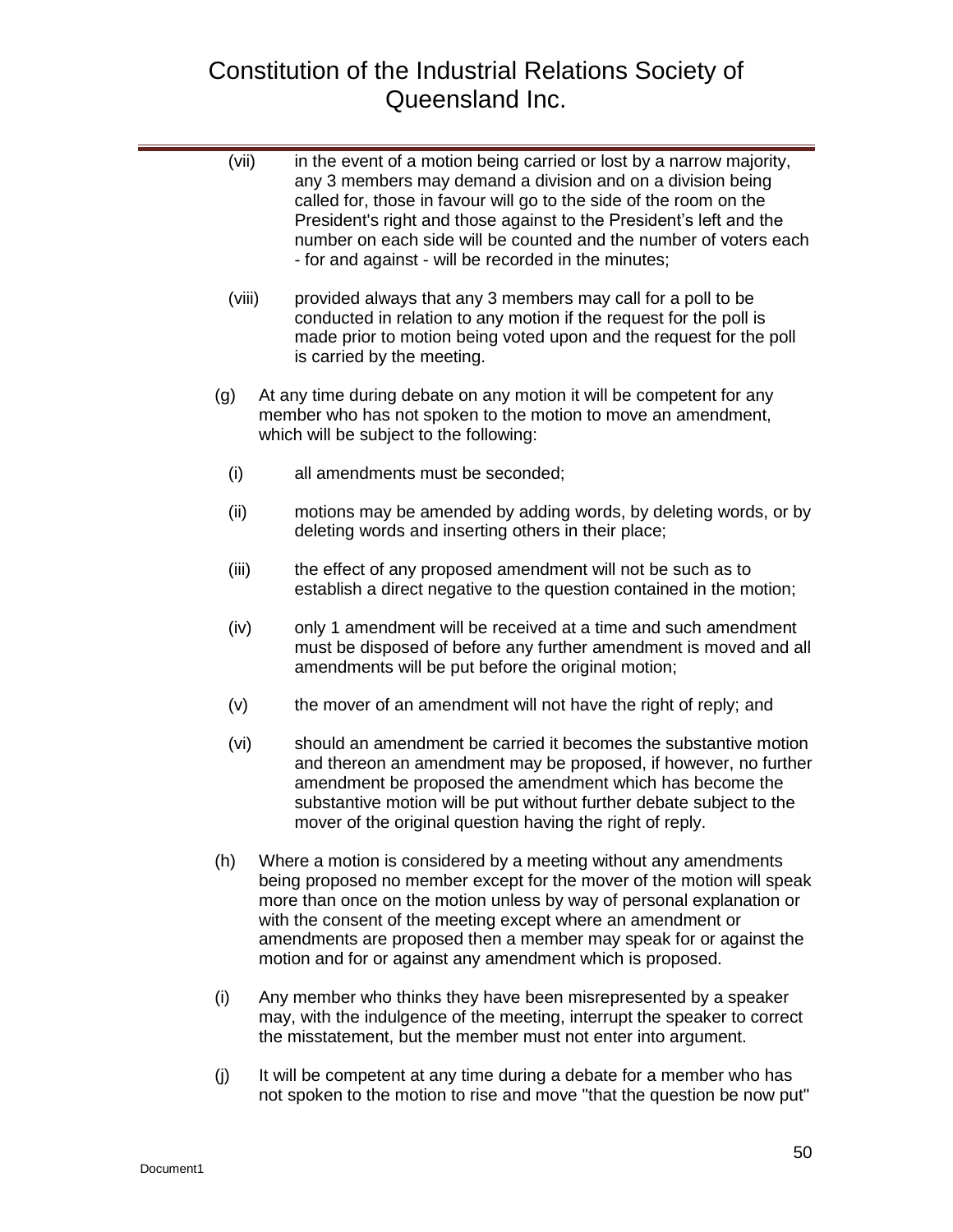but no discussion will be allowed thereon and if this motion be duly seconded and carried, the President will forthwith call upon the member (if any) who may have the right of reply, and immediately following such reply the President will put the motion, which will include the amendments (if any) which have been moved, or of which notice has been given.

- (k) No motion upon any other subject will be submitted until the 1 before the chair is disposed of as prescribed in sub-rule (m).
- (l) Should any question have occupied the attention of the meeting for 20 minutes, the discussion on such question will be deemed to have closed and the President will forthwith call on the mover to reply, unless the meeting decides by resolution to continue the discussion of the matter in question.
- (m) A motion may be dealt with by:
	- (i) adoption as moved;
	- (ii) rejection as moved;
	- (iii) adoption after amendment of the subject matter;
	- (iv) any of the following motions which will be in order whether a motion or motion with amendments, will be before the meeting:
		- (A) "the order of the day", i.e., that the next business in order be now taken;
		- (B) postponement of the question, either to a definite time or a time to be fixed; or
		- (C) reference to a committee;
	- (v) adjournment:
		- (A) of the debate; or
		- (B) of the meeting.
- (n) A motion for adjournment may be moved and seconded at any time during the meeting and the motion may be debated provided that not more than 2 speakers be allowed both for and against the motion (including the mover and seconder).
- (o) There will be no right of reply for the mover of the motion for adjournment and such adjournment will occur if carried by a majority of members present.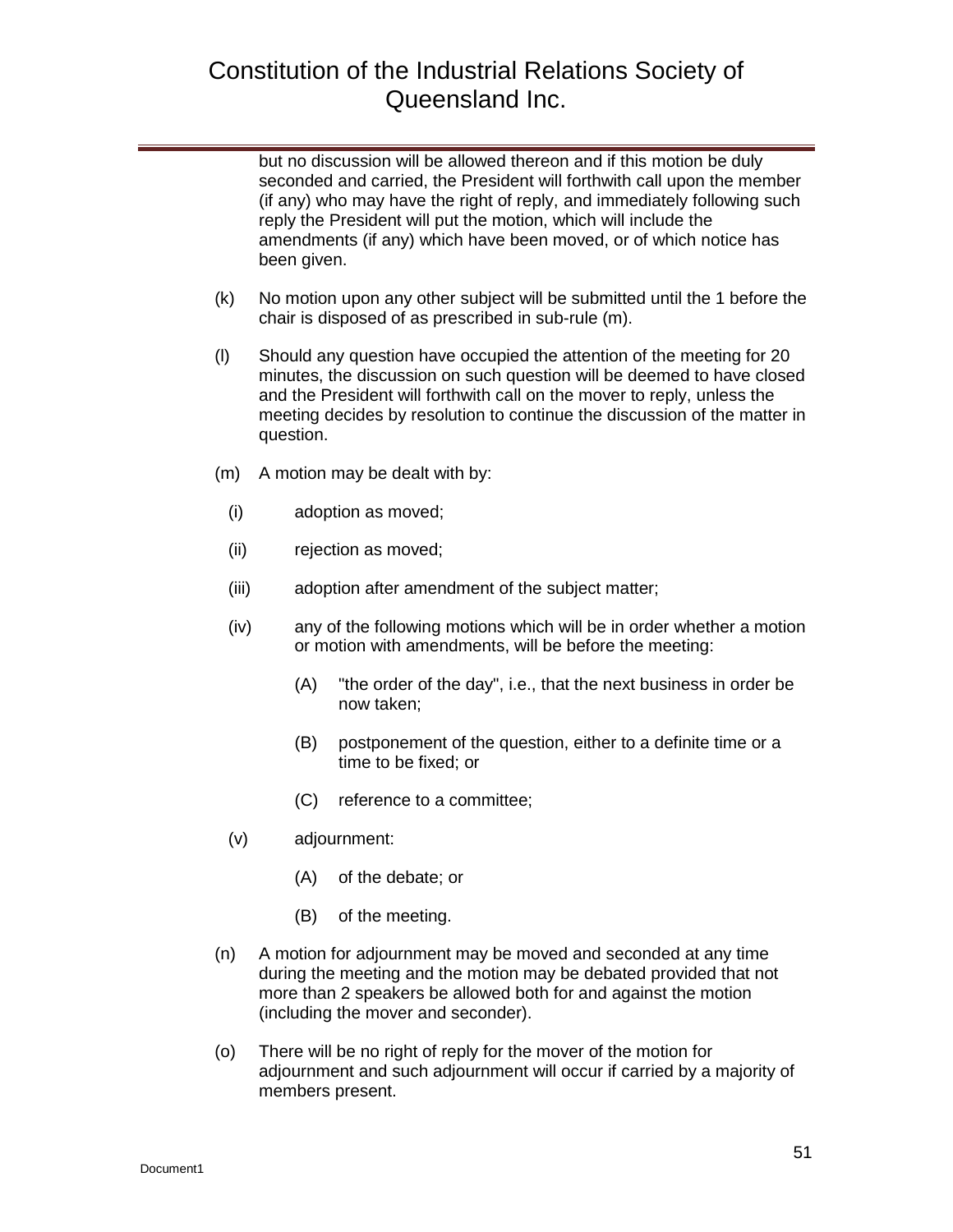- (p) A second motion for adjournment will not be moved until the subject under discussion at the time of the first motion for adjournment has been disposed of.
- (q) A member may at a meeting give a notice of motion to be moved at a future meeting by handing a copy thereof to the Secretary and such notice of motion will take precedence in the order in which it stands in the minute book, in relation to other similar notices, and it will lapse if the member or some other member authorised in writing to move the motion on the member's behalf be not present when the order of the day for such notice is read.
- (r) Questions of order will be determined by the President, whose ruling will be final unless challenged by a formal motion submitted to the meeting.
- (s) Any member may rise to a point of order when the member considers the rules of debate to have been violated and the member must submit the "point of order" to the President, who will decide the question as prescribed in sub-rule (t).
- (t) Upon the question of the order being raised, the member addressing the meeting at the time will take their seat and will remain seated until the "point of order" has been determined.
- (u) A report of a committee officially presented will be received without motion, but the adoption of such report either absolutely or by clauses will be moved and seconded.
- (v) It will be competent for any member to move the reconsideration of a resolution that has been passed by a meeting, provided that the member will have given notice at a previous meeting.
- (w) It will be competent for any member to propose that any subject will be considered in a committee of the whole meeting and the vote on such proposition when seconded will then be taken without discussion.
- (x) Any standing orders or rule of debate contained in this rule may be suspended by the vote of the majority of the members present at the meeting.
- (y) Rulings given by the President on any question may be subject to a motion calling to disagree with any ruling. On the motion becoming seconded, the President will vacate the chair which will be taken by the Vice-President or otherwise in accordance with these rules.
- (z) No motion to dissent from the President's ruling will be permitted unless it be made before any other business or speech has intervened.
- (aa) The procedure to determine the motion will be as follows: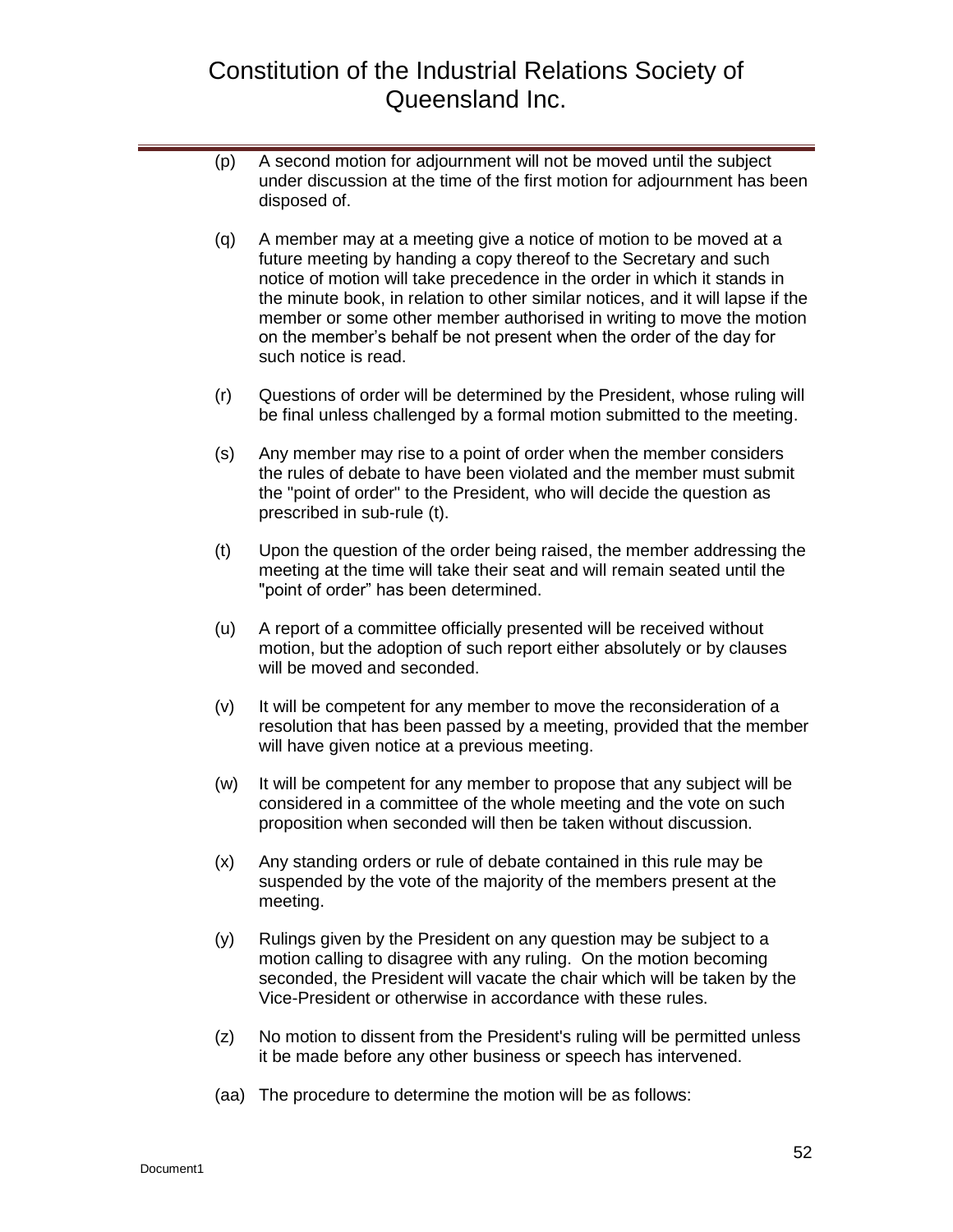- (i) the member moving the motion will be given 5 minutes to support the motion;
- (ii) the President will be given 5 minutes to defend their ruling; and
- (iii) the acting President will then put the question and on the question being determined the President will resume the chair.
- (bb) The rules of debate provided by this rule are to be interpreted in accordance with these rules and the privileges of members provided by **rule 15**.

### <span id="page-52-0"></span>**64. PATRON**

(a) The Society will on the recommendation of the Executive, in accordance with these rules and at an Annual General Meeting, appoint a patron of the Society, who will, if accepting the appointment, act as patron for the next 24 months.

#### <span id="page-52-1"></span>**65. IMMEDIATE PAST PRESIDENT**

- (a) The person entitled to be the Immediate Past President will, if holding another office in the Society, not hold the office of Immediate Past President.
- (b) The Immediate Past President will assist the President to fulfil the objectives of the Society.

#### <span id="page-52-2"></span>**66. LIFE MEMBER**

- (a) Any Member may nominate to the Management Committee a Member, who the nominating Member believes meets the qualifications provided by these rules, to be considered for appointment as a life member.
- (b) On receipt of a nomination in accordance with sub-rule (a) the Management Committee will take, without limitation, the following matters into account before making a recommendation for appointment to life membership in general meeting:
	- (i) years of membership at least 20 years (cumulative);
	- (ii) service on the management committee at least 5 years;
	- (iii) ongoing support for the Society enrolling embers, attending events, participating at events by presenting and helping out with the running of events;
	- (iv) demonstrating commitment;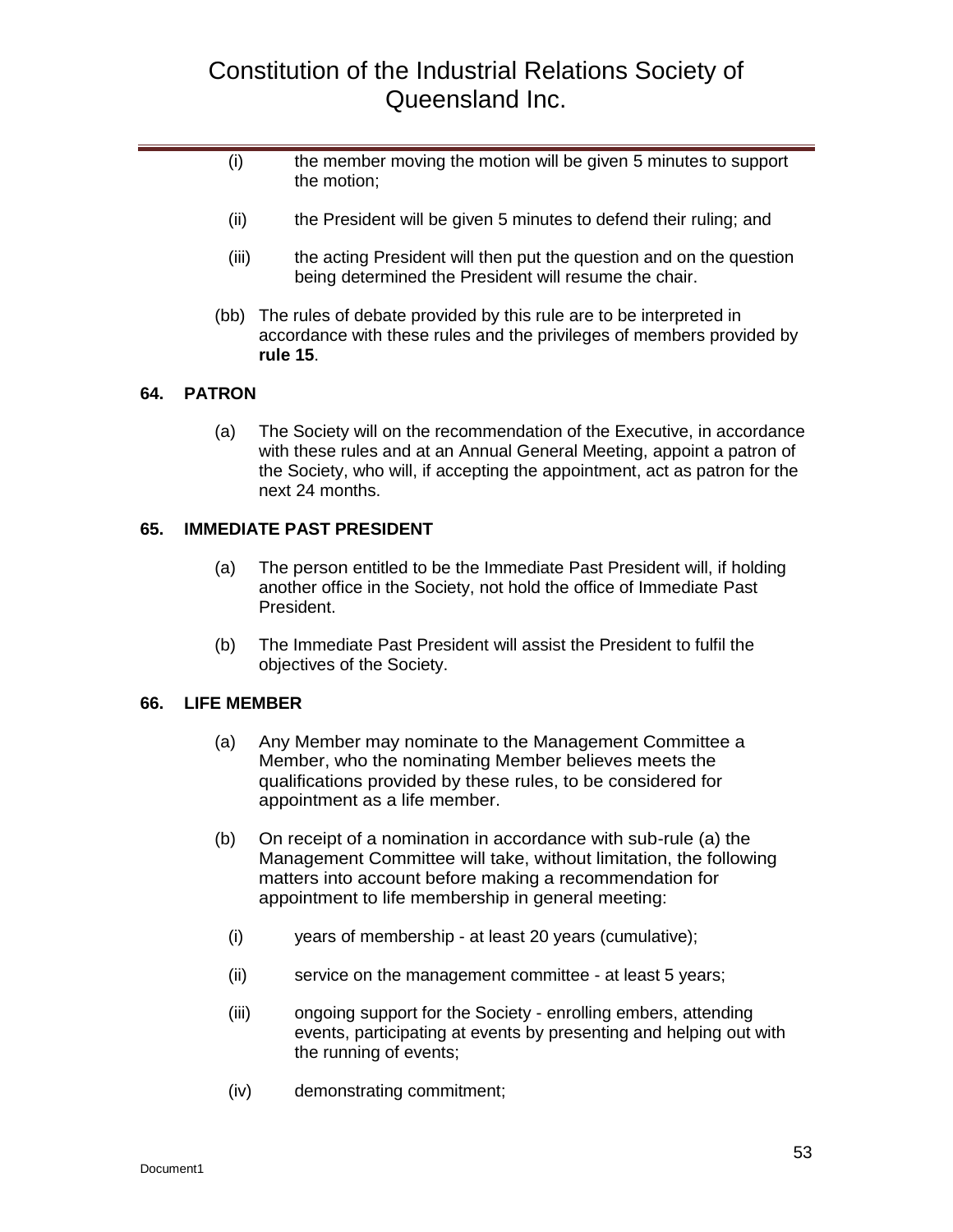- (v) holding an executive position on the management committee; and
- (vi) participation on ALERA national committee.
- (c) Life members may be approved by a general meeting of the Members, following the recommendation of the Management Committee.
- (d) The recommendation of the Management Committee will be included in the notice to members of the General Meeting and form part of the agenda of that meeting.

### <span id="page-53-0"></span>**67. TRANSITIONAL**

- (a) "Commencement Date" means for the purposes of this rule the date on which the Chief Executive approves these rules.
- (b) Despite rule 22, the Management Committee of the Society will, on the Commencement Date, comprise of the following persons:

| President                                   | Jo McConnell            |
|---------------------------------------------|-------------------------|
| <b>Vice President Employees</b>             | <b>Theresa Moltoni</b>  |
| Vice President Employers                    | <b>Thalia Edwards</b>   |
| Vice President Other                        | Lydia Daly              |
| Treasurer                                   | <b>Terrianne Redman</b> |
| Secretary                                   | John Payne              |
| <b>Government Representative</b>            | Vacant                  |
| <b>Employer Representative</b>              | <b>Faiyez Devjee</b>    |
| <b>Employee Representative</b>              | Joanna Minchinton       |
| <b>Employee Representative</b>              | Vaishi Raja             |
| <b>Employee Representative</b>              | Kylie Badke             |
| Government Representative<br>(Commonwealth) | Nate Burke              |
| <b>Tertiary Academic</b><br>Representative  | Janis Bailey            |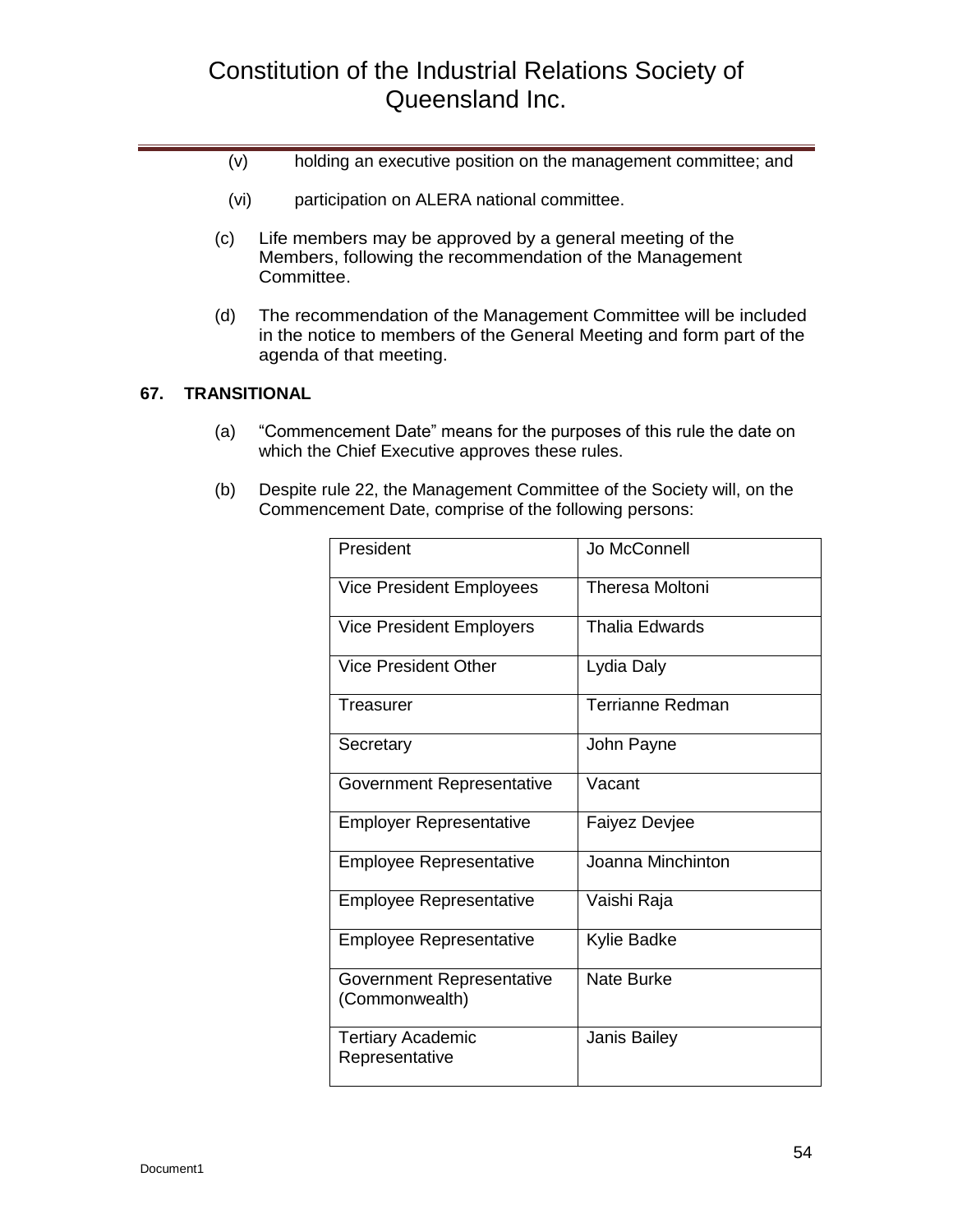| Legal Profession<br>Representative | Alana Elliott         |
|------------------------------------|-----------------------|
| <b>General Member</b>              | Kerriann Dear         |
| <b>General Member</b>              | <b>Rohan Hilton</b>   |
| <b>General Member</b>              | <b>Kristin Ramsey</b> |

(for the purposes of this sub-rule the "Inaugural Committee").

- (c) The members of the Inaugural Committee will, on and from the Commencement Date, act as the Management Committee, with all the powers of the Management Committee, and will remain on the Management Committee up to the date that members are elected to, and take office on, the Management Committee in accordance with rule 21 (for the purposes of this sub-rule the "Election").
- (d) The members of the Inaugural Committee who remain in office following the Election will, with those persons elected at the Election, act as the Management Committee, with all the powers of the Management Committee up to the date that members are elected to, and take office on, the Management Committee in accordance with rule 21.
- (e) The Election must be held within 12 months of the date of the Commencement Date.
- (f) The Returning Officer will ensure, when nominations are called in relation to the Election, that candidates for any office are advised of the term of office for which they are nominating.
- (g) Despite rule 31 the Inaugural Executive Committee, on and from Commencement Date, will comprise of the following members of the Inaugural Committee:
	- (i) President;
	- (ii) Secretary;
	- (iii) Treasurer; and
	- (iv) Vice-Presidents.
- (h) The Inaugural Executive Committee will, on and from the Commencement Date, act as the Executive Committee, with all the powers of the Executive Committee, up to the date that members are elected to, and take office at the Election.